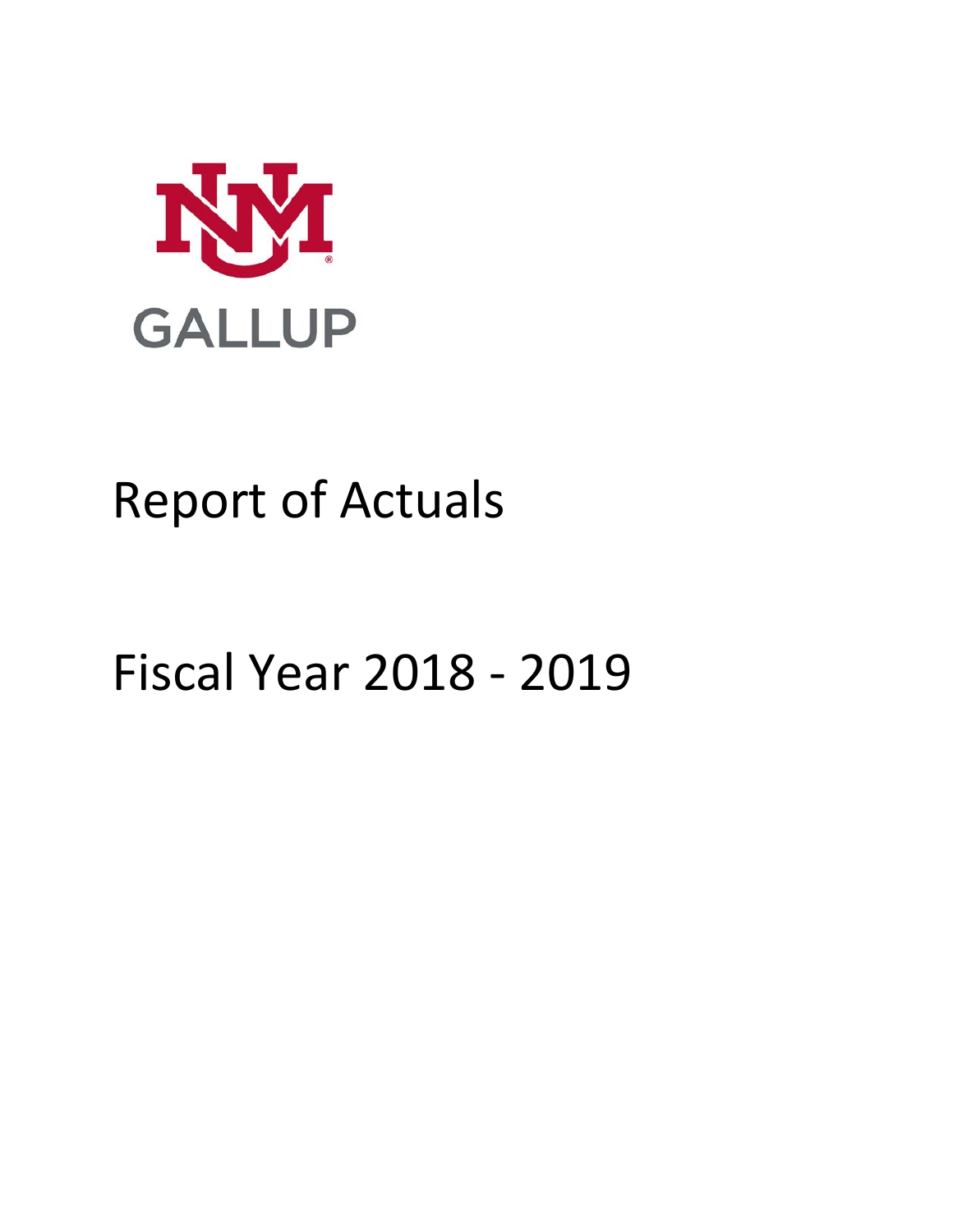

#### **Exhibit 1 - UNM GALLUP Campus Summary of Current and Plant Funds**

| Original         | <b>Revised</b>   |                     |
|------------------|------------------|---------------------|
| Budget 2019      | Budget 2019      | <b>Actuals 2019</b> |
| <b>PERIOD 14</b> | <b>PERIOD 14</b> | PERIOD 14           |

|                                |                                   |              |           |              |              | Unrestricted Restricted Unrestricted Restricted Unrestricted | Restricted       |
|--------------------------------|-----------------------------------|--------------|-----------|--------------|--------------|--------------------------------------------------------------|------------------|
| Revenues                       | Instruction and General           | 14,772,351   | 742,610   | 14,997,811   | 742,610      | 14,704,020.28                                                | 287,584.00       |
|                                | Student Social and Cultural Ex 15 | 79,120       |           | 79,120       | 2.800        | 74,517.31                                                    | 303.00           |
|                                | Research Ex 16                    | <sup>0</sup> |           | $\Omega$     |              | .00                                                          | 7,301.00         |
|                                | Public Service Ex 17              | 12,773       | 1,008,620 | 17,773       | 1,008,620    | 50,075.00                                                    | 831,856.00       |
|                                | Student Aid Ex 19                 | $\Omega$     |           | n            |              | 19,271.95                                                    | .00 <sub>1</sub> |
|                                | Auxiliaries Ex 20                 | 1,224,626    |           | 1,224,626    |              | 905.091.42                                                   | .00 <sub>1</sub> |
| <b>Subtotal Current Funds</b>  |                                   | 16,088,870   | 1,751,230 | 16,319,330   |              | 1,754,030 15,752,975.96 1,127,044.00                         |                  |
| <b>TOTAL Revenues</b>          |                                   | 16,088,870   | 1,751,230 | 16,319,330   |              | 1,754,030 15,752,975.96 1,127,044.00                         |                  |
| Beginning Balance              | Instruction and General           | 4,344,561    |           | 6,197,831    |              | 6,197,830.94                                                 | .00 <sub>1</sub> |
|                                | Student Social and Cultural Ex 15 | 38,142       |           | 64,424       |              | 64,423.95                                                    | .00 <sub>1</sub> |
|                                | Public Service Ex 17              | 306,979      |           | 318,445      |              | 318,444.51                                                   | .00              |
|                                | Internal Services Ex 18           | 11.630       |           | 3.640        |              | 3.640.21                                                     | .00 <sub>1</sub> |
|                                | Student Aid Ex 19                 | 185,543      |           | 276,587      |              | 276,587.23                                                   | .00              |
|                                | Auxiliaries Ex 20                 | 201,945      |           | 169.929      |              | 169.928.90                                                   | .00              |
| <b>Subtotal Current Funds</b>  |                                   | 5,088,800    |           | 7,030,856    |              | 7,030,855.74                                                 | .00              |
| <b>TOTAL Beginning Balance</b> |                                   | 5.088.800    | ΩI        | 7,030,856    | <sup>n</sup> | 7,030,855.74                                                 | .00 <sub>1</sub> |
| Total Available                | Instruction and General           | 19,116,912   | 742,610   | 21, 195, 642 | 742,610      | 20,901,851.22                                                | 287,584.00       |
|                                | Student Social and Cultural Ex 15 | 117,262      |           | 143,544      | 2,800        | 138,941.26                                                   | 303.00           |
|                                | Research Ex 16                    | n            |           | ∩            |              | .00                                                          | 7,301.00         |
|                                | Public Service Ex 17              | 319,752      | 1,008,620 | 336,218      | 1,008,620    | 368,519.51                                                   | 831,856.00       |
|                                | Internal Services Ex 18           | 11.630       |           | 3.640        |              | 3.640.21                                                     | .00 <sub>1</sub> |
|                                | Student Aid Ex 19                 | 185,543      |           | 276,587      |              | 295,859.18                                                   | .00 <sub>1</sub> |
|                                | Auxiliaries Ex 20                 | 1,426,571    |           | 1,394,555    |              | 1,075,020.32                                                 | .00 <sub>1</sub> |
| <b>Subtotal Current Funds</b>  |                                   | 21,177,670   | 1,751,230 | 23,350,186   |              | 1,754,030 22,783,831.70 1,127,044.00                         |                  |
| <b>TOTAL Total Available</b>   |                                   | 21,177,670   | 1,751,230 | 23,350,186   |              | 1,754,030 22,783,831.70 1,127,044.00                         |                  |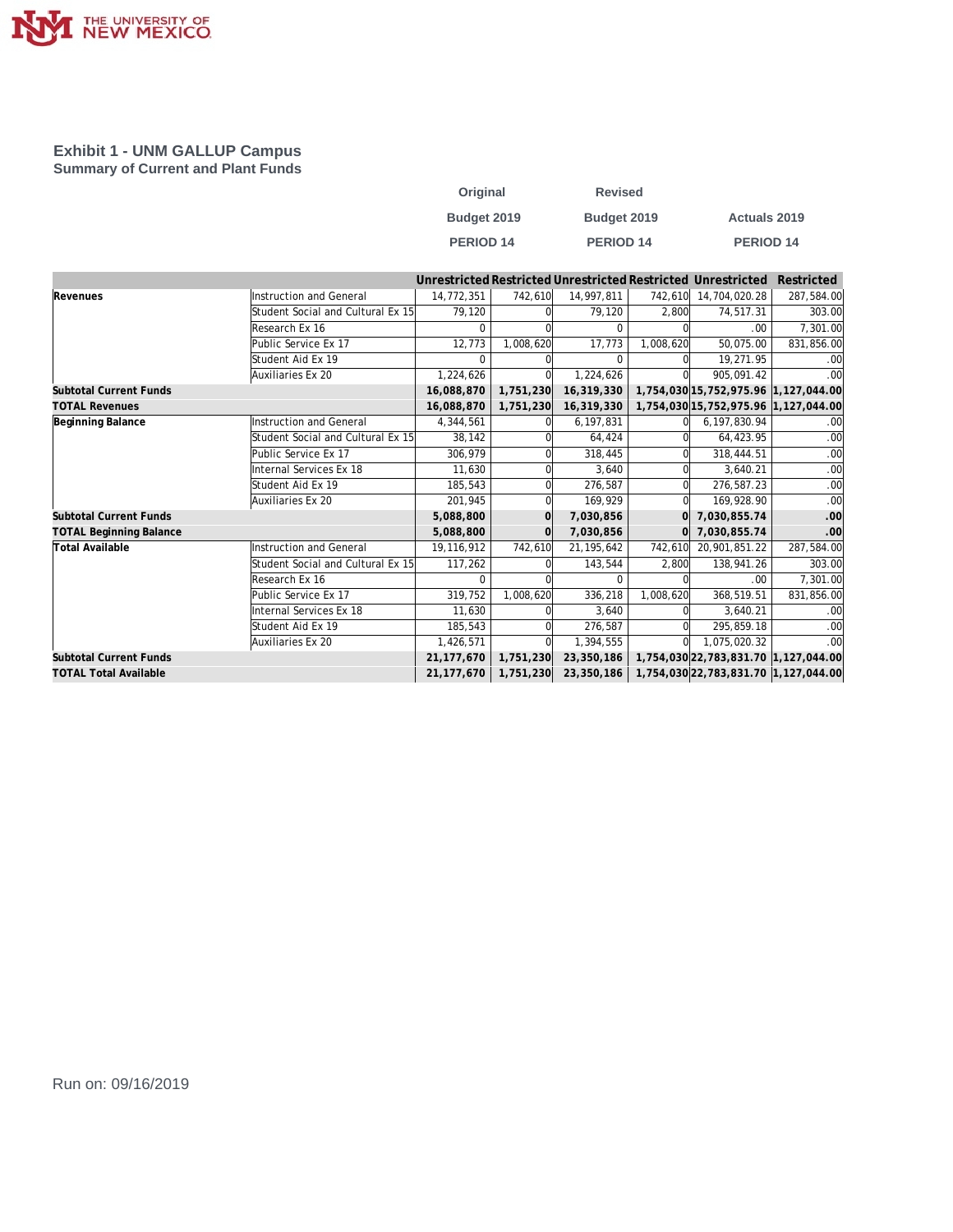

#### **Exhibit 1 - UNM GALLUP Campus Summary of Current and Plant Funds**

| Original             | <b>Revised</b> |                     |
|----------------------|----------------|---------------------|
| Budget 2019          | Budget 2019    | <b>Actuals 2019</b> |
| PERIOD <sub>14</sub> | PERIOD 14      | <b>PERIOD 14</b>    |

|                                   |                                   |              |           |               |           | Unrestricted Restricted Unrestricted Restricted Unrestricted | Restricted       |
|-----------------------------------|-----------------------------------|--------------|-----------|---------------|-----------|--------------------------------------------------------------|------------------|
| Expenditures                      | Instruction and General           | 14.149.016   | 742,610   | 14,362,115    | 742.610   | 12,835,349.80                                                | 287,584.00       |
|                                   | Student Social and Cultural Ex 15 | 79,120       |           | 79,120        | 2,800     | 29,441.75                                                    | 303.00           |
|                                   | Research Ex 16                    | <sup>n</sup> |           | $\Omega$      |           | .00.                                                         | 7,301.00         |
|                                   | Public Service Ex 17              | 12,773       | 1,008,620 | 17,773        | 1,008,620 | 40,931.47                                                    | 831,856.00       |
|                                   | Internal Services Ex 18           |              |           |               |           | 5.651.71                                                     | .00 <sub>1</sub> |
|                                   | Student Aid Ex 19                 | 100,000      |           | 100,000       |           | 161,248.00                                                   | .00 <sub>1</sub> |
|                                   | Auxiliaries Ex 20                 | 1,184,626    |           | 1,184,626     |           | 990,048.66                                                   | .00              |
| <b>Subtotal Current Funds</b>     |                                   | 15,525,535   | 1,751,230 | 15,743,634    |           | 1,754,030 14,062,671.39 1,127,044.00                         |                  |
| <b>TOTAL Expenditures</b>         |                                   | 15,525,535   | 1,751,230 | 15,743,634    |           | 1,754,030 14,062,671.39 1,127,044.00                         |                  |
| Transfers                         | Instruction and General           | (623, 335)   |           | (1, 270, 696) |           | (1, 270, 696, 34)                                            | .00 <sub>l</sub> |
|                                   | Research Ex 16                    |              |           | U             |           | .00.                                                         | .00              |
|                                   | Student Aid Ex 19                 | 100,000      |           | 100.000       |           | 102,533.16                                                   | .00 <sub>1</sub> |
|                                   | Auxiliaries Ex 20                 | (40,000)     |           | (40,000)      |           | (40,000.00)                                                  | .00 <sub>1</sub> |
| <b>Subtotal Current Funds</b>     |                                   | (563, 335)   |           | (1, 210, 696) |           | $ 0 $ (1,208,163.18)                                         | .00              |
| <b>TOTAL Transfers</b>            |                                   | (563, 335)   |           | (1, 210, 696) |           | 0(1, 208, 163.18)                                            | .00              |
| Ending Balance                    | Instruction and General           | 4,344,561    |           | 5,562,831     | ΩI        | 6,795,805.08                                                 | .00              |
|                                   | Student Social and Cultural Ex 15 | 38.142       |           | 64,424        |           | 109,499.51                                                   | .00              |
|                                   | Research Ex 16                    |              |           |               |           | .00                                                          | .00 <sub>1</sub> |
|                                   | Public Service Ex 17              | 306,979      |           | 318,445       |           | 327,588.04                                                   | .00              |
|                                   | Internal Services Ex 18           | 11,630       |           | 3.640         |           | (2,011.50)                                                   | .00 <sub>1</sub> |
|                                   | Student Aid Ex 19                 | 185,543      |           | 276,587       |           | 237, 144. 34                                                 | .00 <sub>1</sub> |
|                                   | Auxiliaries Ex 20                 | 201,945      |           | 169,929       |           | 44,971.66                                                    | .00 <sub>1</sub> |
| <b>Subtotal Current Funds</b>     |                                   | 5,088,800    |           | 6,395,856     |           | 7,512,997.13                                                 | .00              |
| <b>TOTAL Ending Balance</b>       |                                   | 5,088,800    |           | 6,395,856     |           | 0 7,512,997.13                                               | .00 <sub>1</sub> |
| Total Expenditures, Transfers and |                                   | 21,177,670   | 1,751,230 | 23,350,186    |           | 1,754,030 22,783,831.70 1,127,044.00                         |                  |
| Balances                          |                                   |              |           |               |           |                                                              |                  |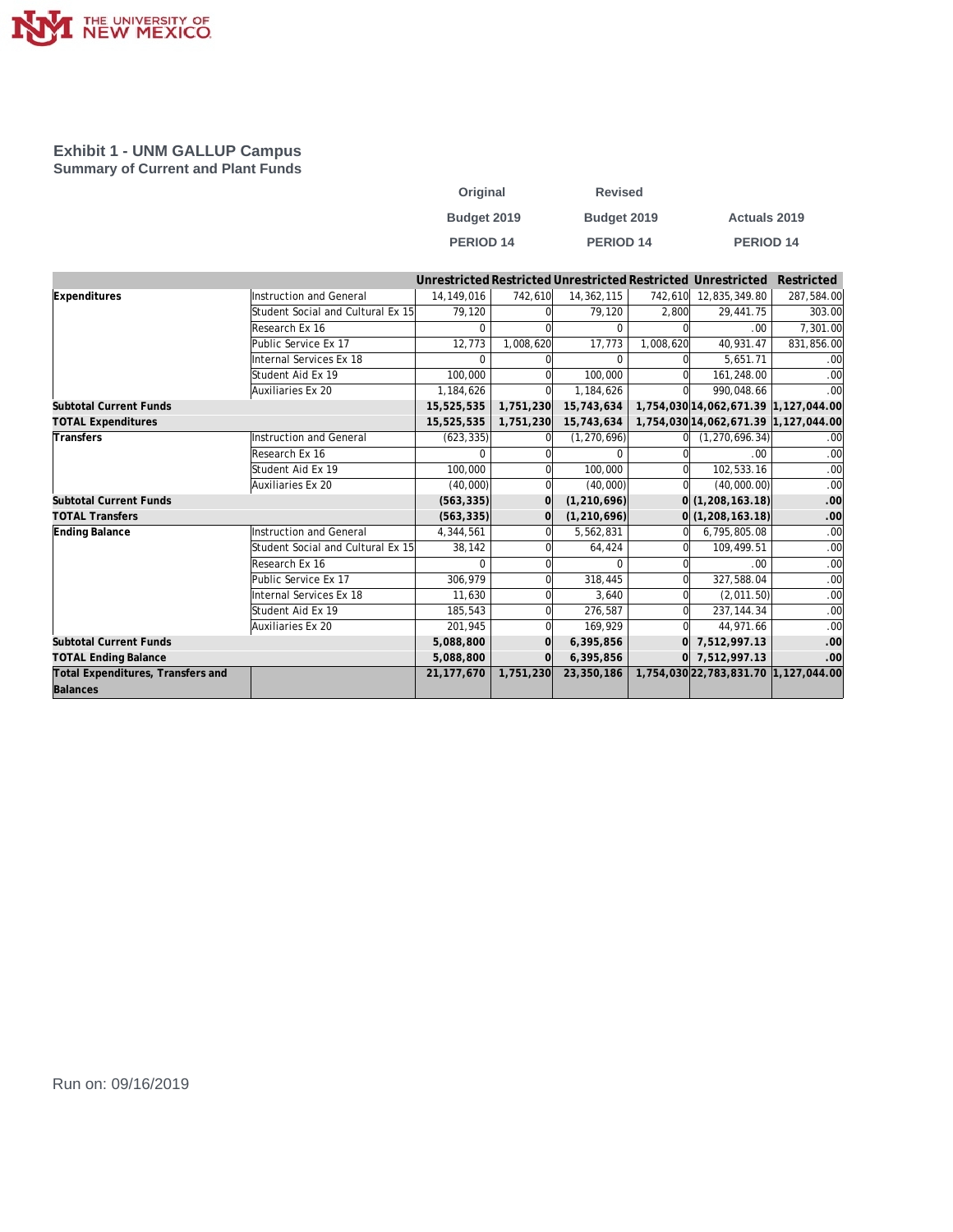

#### **Exhibit 1a - UNM Gallup Campus - Detail of Transfers**

| FY 2019<br>FY 2019<br>FY 2019<br>(623, 335)<br>(1, 270, 696)<br>A. TOTAL TO (FROM) INSTRUCTION & GENERAL: | (1, 270, 696) |
|-----------------------------------------------------------------------------------------------------------|---------------|
|                                                                                                           |               |
|                                                                                                           |               |
| <b>NON-MANDATORY TRANSFERS:</b>                                                                           |               |
| STUDENT SOCIAL CULTURAL<br>0<br>0                                                                         | 0             |
| PUBLIC SERVICE<br>0<br>0                                                                                  | 0             |
| <b>INTERNAL SERVICES</b><br>0<br>0                                                                        | 0             |
| 0<br>STUDENT AID GRANTS AND STIPENDS<br>0                                                                 | 0             |
| 40,000<br>40,000<br><b>AUXILIARIES</b>                                                                    | 40,000        |
| <b>MAIN CAMPUS</b><br>$\mathbf 0$<br>0                                                                    | 0             |
| PLANT FUND MAJOR<br>(635,000)<br>0                                                                        | (635,000)     |
| PLANT FUND MINOR<br>0<br>(12, 361)                                                                        | (12, 361)     |
| RENEWAL/REPLACEMENT<br>0<br>0                                                                             | 0             |
| <b>RESTRICTED I&amp;G</b><br>0<br>0                                                                       | 0             |
| RESTRICTED PUBLIC SERVICE<br>0<br>0                                                                       | 0             |
| <b>RESTRICTED STUDENT AID</b><br>0<br>0                                                                   | 0             |
| <b>ENDOWMENTS</b><br>0<br>0                                                                               | 0             |
| <b>AGENCY FUND</b><br>0<br>0                                                                              | 0             |
| <b>TOTAL NON-MANDATORY TRANSFERS</b><br>40,000<br>(607, 361)                                              | (607, 361)    |
|                                                                                                           |               |
| <b>REQUIRED TRANSFERS:</b>                                                                                |               |
| STUDENT AID GRANTS AND STIPENDS-3%<br>(100,000)<br>(100,000)                                              | (100,000)     |
| RENEWAL/REPLACEMENT - BR&R<br>(502, 683)<br>(502, 683)                                                    | (502, 683)    |
| PLANT FUND MINOR - ER&R<br>(60, 652)<br>(60, 652)                                                         | (60, 652)     |
| (663, 335)<br><b>TOTAL REQUIRED TRANSFERS</b><br>(663, 335)                                               | (663, 335)    |
|                                                                                                           |               |
| <b>B. TOTAL TO (FROM) STUDENT SOCIAL CULTURAL</b><br>0<br>0                                               | 0             |
| 1&G<br>0<br>0                                                                                             | 0             |
| <b>PUBLIC SERVICE</b><br>0<br>0                                                                           | 0             |
|                                                                                                           |               |
| 0<br><b>C. TOTAL TO (FROM) RESEARCH</b><br>0                                                              | 0             |
|                                                                                                           |               |
|                                                                                                           |               |
|                                                                                                           |               |
| 0<br>0<br>D. TOTAL TO (FROM) PUBLIC SERVICE                                                               | 0             |
| 1 & G<br>0<br>0                                                                                           | 0             |
| 0<br>0<br><b>AUXILIARIES</b>                                                                              | $\Omega$      |
|                                                                                                           |               |
| <b>E. TOTAL TO (FROM) INTERNAL SERVICE</b><br>$\mathbf 0$<br>0                                            | 0             |
| PLANT FUND MINOR/MAJOR<br>0<br>0                                                                          | 0             |
| 1&6<br>0<br>0                                                                                             | 0             |
|                                                                                                           |               |
| 100,000<br>F. TOTAL TO (FROM) STUDENT AID/GRANTS STIPENDS<br>100,000                                      | 102,533       |
| 1&6<br>100,000<br>100,000                                                                                 | 100,000       |
| <b>ENDOWMENTS</b><br>0<br>0                                                                               | 2,533         |
|                                                                                                           |               |
| <b>G. TOTAL TO (FROM) AUXILARIES</b><br>(40,000)<br>(40,000)                                              | (40,000)      |
| (40,000)<br>(40,000)<br>1&G                                                                               | (40,000)      |
| <b>PUBLIC SERVICE</b><br>0                                                                                |               |
|                                                                                                           |               |
|                                                                                                           |               |
| H. TOTAL TO (FROM) MAIN CAMPUS CURRENT FUND<br>0<br>0                                                     | 0             |
| GALLUP I&G<br>0<br>0                                                                                      | 0             |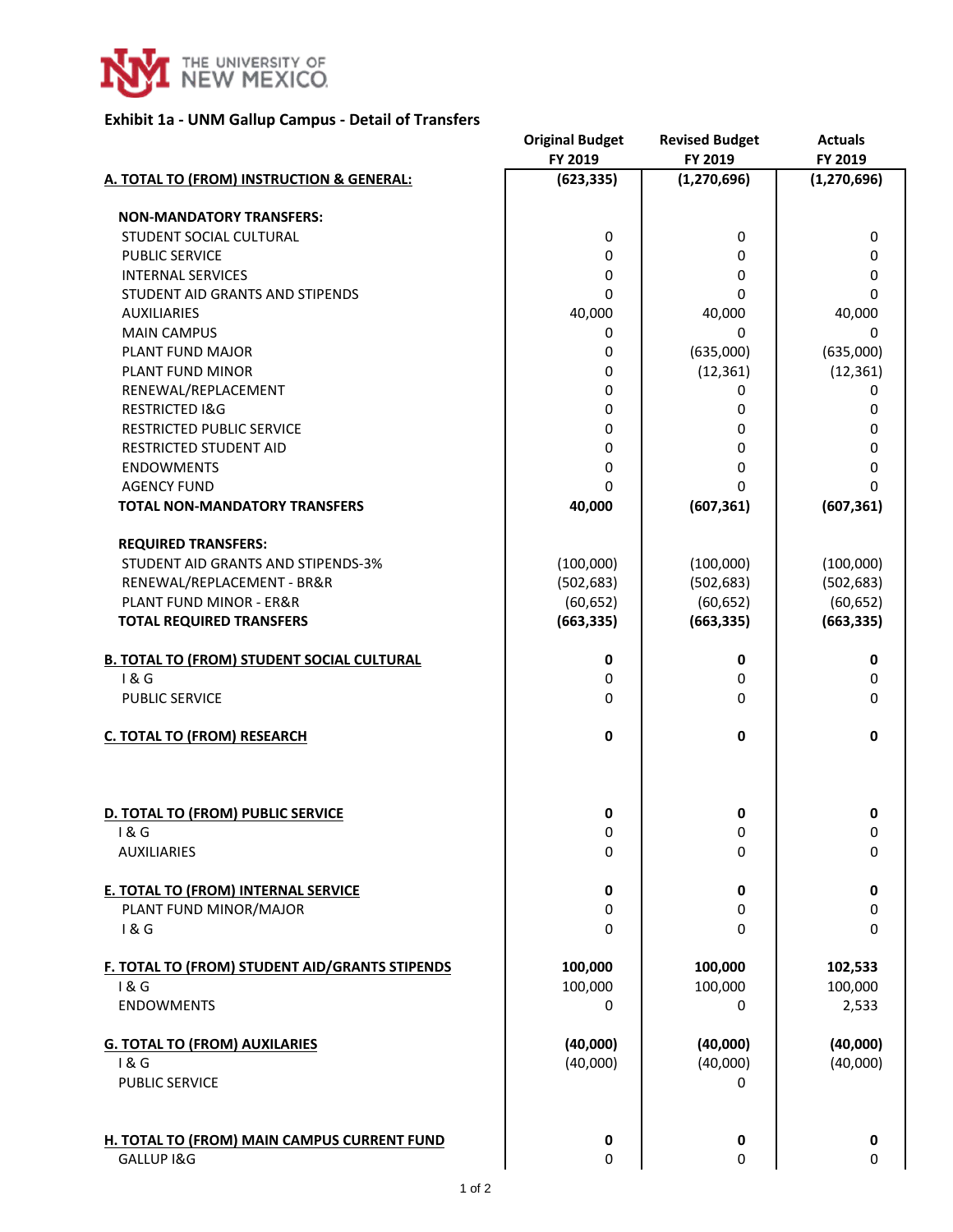

#### **Exhibit 1a - UNM Gallup Campus - Detail of Transfers**

|                                                     | <b>Original Budget</b> | <b>Revised Budget</b> | <b>Actuals</b> |
|-----------------------------------------------------|------------------------|-----------------------|----------------|
|                                                     | FY 2019                | FY 2019               | FY 2019        |
|                                                     |                        |                       |                |
| <b>I. TOTAL TO (FROM) PLANT FUND MINOR/MAJOR</b>    | 60,652                 | 708,013               | 708,013        |
| GALLUP I&G                                          | 60,652                 | 708,013               | 708,013        |
|                                                     |                        |                       |                |
| J. TOTAL TO (FROM) RENEWAL & REPLACEMENT            | 502,683                | 502,683               | 502,683        |
| GALLUP I&G                                          | 502,683                | 502,683               | 502,683        |
|                                                     |                        |                       |                |
| K. TOTAL TO (FROM) ENDOWMENTS                       | 0                      | 0                     | (2, 533)       |
| GALLUP I&G                                          |                        |                       |                |
| <b>GALLUP PUBLIC SERVICE</b>                        |                        |                       |                |
| <b>GALLUP STUDENT AID GRANTS/STIPENDS</b>           |                        | 0                     | (2, 533)       |
|                                                     |                        |                       |                |
| L. TOTAL TO (FROM) AGENCY FUND                      | 0                      | $\pmb{0}$             | $\mathbf 0$    |
| M. TOTAL TO (FROM) RESTRICTED I&G                   | 0                      | $\mathbf 0$           | $\mathbf 0$    |
|                                                     |                        |                       |                |
|                                                     |                        |                       |                |
| N. TOTAL TO (FROM) RESTRICTED RESEARCH              | 0                      | 0                     | 0              |
| <b>0. TOTAL TO (FROM) RESTRICTED PUBLIC SERVICE</b> | 0                      | $\mathbf 0$           | 0              |
|                                                     |                        |                       |                |
| P. TOTAL TO (FROM) RESTRICTED STUDENT AID           | 0                      | 0                     | $\mathbf 0$    |
|                                                     |                        |                       |                |
|                                                     |                        |                       |                |
| <b>NET TRANSFER TO OR (FROM):</b>                   |                        |                       |                |
| INSTR. & GEN'L                                      | (623, 335)             | (1, 270, 696)         | (1, 270, 696)  |
| STU SOC & CULT DEV ACT                              | 0                      | 0                     | 0              |
| <b>RESEARCH</b><br><b>PUBLIC SERVICE</b>            | 0                      | 0                     | 0              |
| INTERNAL SERVICE DEPART                             | 0<br>0                 | 0<br>0                | 0<br>$\Omega$  |
| <b>STU AID GRANTS &amp; STIPENDS</b>                | 100,000                | 100,000               | 102,533        |
| <b>AUXILIARY ENTERPRISES</b>                        | (40,000)               | (40,000)              | (40,000)       |
| NET TRANSFERS TO (FROM) CURRENT FUND UNRESTR. Exh 1 | (563, 335)             | (1, 210, 696)         | (1,208,163)    |
|                                                     |                        |                       |                |
| MAIN CAMPUS CURRENT FUND                            | 0                      | 0                     | 0              |
| PLANT FUNDS CAPITAL OUTLAY (EXH. I)                 | 60,652                 | 708,013               | 708,013        |
| RENEWALS & REPLACEMENTS (EXH. II)                   | 502,683                | 502,683               | 502,683        |
| <b>ENDOWMENTS</b>                                   | 0                      | 0                     | (2, 533)       |
| <b>AGENCY FUND</b>                                  | 0                      | 0                     | 0              |
| <b>RESTRICTED I&amp;G</b>                           | 0                      | 0                     | 0              |
| RESTRICTED RESEARCH                                 | 0                      | 0                     | 0              |
| RESTRICTED PUBLIC SERVICE                           | 0                      | 0                     | 0              |
| RESTRICTED STUDENT AID GRANTS/STIPENDS              | 0                      | 0                     | 0              |
| <b>GRAND TOTAL NET TRANSFERS</b>                    | 0                      | 0                     | 0              |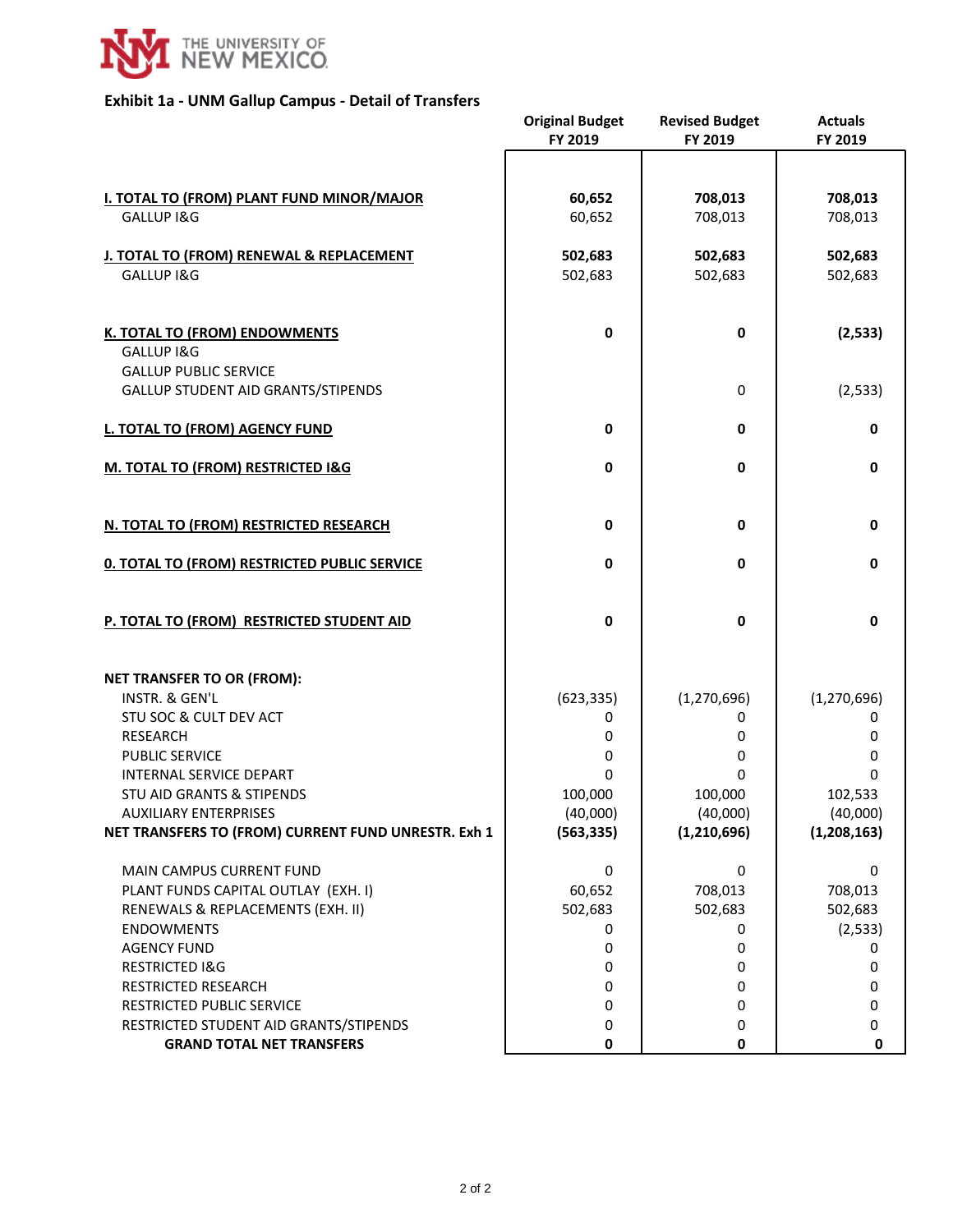

#### **Exhibit 2 - UNM GALLUP Campus Summary of Instruction and General**

| Original         | <b>Revised</b> |                      |
|------------------|----------------|----------------------|
| Budget 2019      | Budget 2019    | <b>Actuals 2019</b>  |
| <b>PERIOD 14</b> | PERIOD 14      | PERIOD <sub>14</sub> |

|                              |                                    |              |          |              |          | Unrestricted Restricted Unrestricted Restricted Unrestricted Restricted |          |
|------------------------------|------------------------------------|--------------|----------|--------------|----------|-------------------------------------------------------------------------|----------|
| Revenues                     | TUITION AND FEES                   | 3,178,611    | $\Omega$ | 3,178,611    | ΩI       | 2,972,030                                                               | 0        |
|                              | STATE APPROPRIATIONS               | 8,878,300    |          | 9,068,300    |          | 8,898,887                                                               | $\Omega$ |
|                              | LOCAL APPROPRIATIONS               | 2,488,400    |          | 2,488,400    |          | 2,571,910                                                               | $\Omega$ |
|                              | FEDERAL GRANTS AND CONTRACTS       |              | 409,905  | 0            | 409,905  |                                                                         | 259,679  |
|                              | STATE GRANTS AND CONTRACTS         |              | 332,705  |              | 332,705  |                                                                         | 27,905   |
|                              | SALES AND SERVICES                 | 59,540       | $\Omega$ | 95,000       |          | 32,074                                                                  | 0        |
|                              | <b>OTHER SOURCES</b>               | 167,500      |          | 167,500      |          | 229,120                                                                 | $\Omega$ |
| <b>Total Revenues</b>        |                                    | 14,772,351   | 742,610  | 14,997,811   | 742,610  | 14,704,021                                                              | 287,584  |
| <b>Beginning Balance</b>     | <b>RESERVES</b>                    | 4,344,561    | $\Omega$ | 6,197,831    | ΩI       | 6,197,831                                                               | 0        |
| <b>Total Available</b>       |                                    | 19,116,912   | 742,610  | 21, 195, 642 | 742,610  | 20,901,852                                                              | 287,584  |
| <b>Expenditures</b>          | <b>INSTRUCTION</b>                 | 7,185,391    | 656,741  | 7,334,857    | 656,741  | 6,936,166                                                               | 249,595  |
|                              | <b>ACADEMIC SUPPORT</b>            | 1,337,670    | 38,164   | 1,527,670    | 38,164   | 1,187,806                                                               | 6,180    |
|                              | <b>STUDENT SERVICES</b>            | 1,288,316    | 47,705   | 1,244,972    | 47,705   | 1,111,550                                                               | 31,809   |
|                              | INSTITUTIONAL SUPPORT              | 2,774,149    |          | 2,691,126    |          | 2,026,166                                                               | 0        |
|                              | OPERATION AND MAINTENANCE OF PLANT | 1,563,490    |          | 1,563,490    |          | 1,573,662                                                               | $\Omega$ |
| <b>Total Expenditures</b>    |                                    | 14, 149, 016 | 742,610  | 14, 362, 115 | 742,610  | 12,835,350                                                              | 287,584  |
| <b>Transfers (IN) or OUT</b> | TRANSFERS                          | 623,335      |          | 1,270,696    |          | 1,270,696                                                               | 0        |
| <b>Ending Balance</b>        |                                    | 4,344,561    | 0        | 5,562,831    | $\Omega$ | 6,795,806                                                               | $\Omega$ |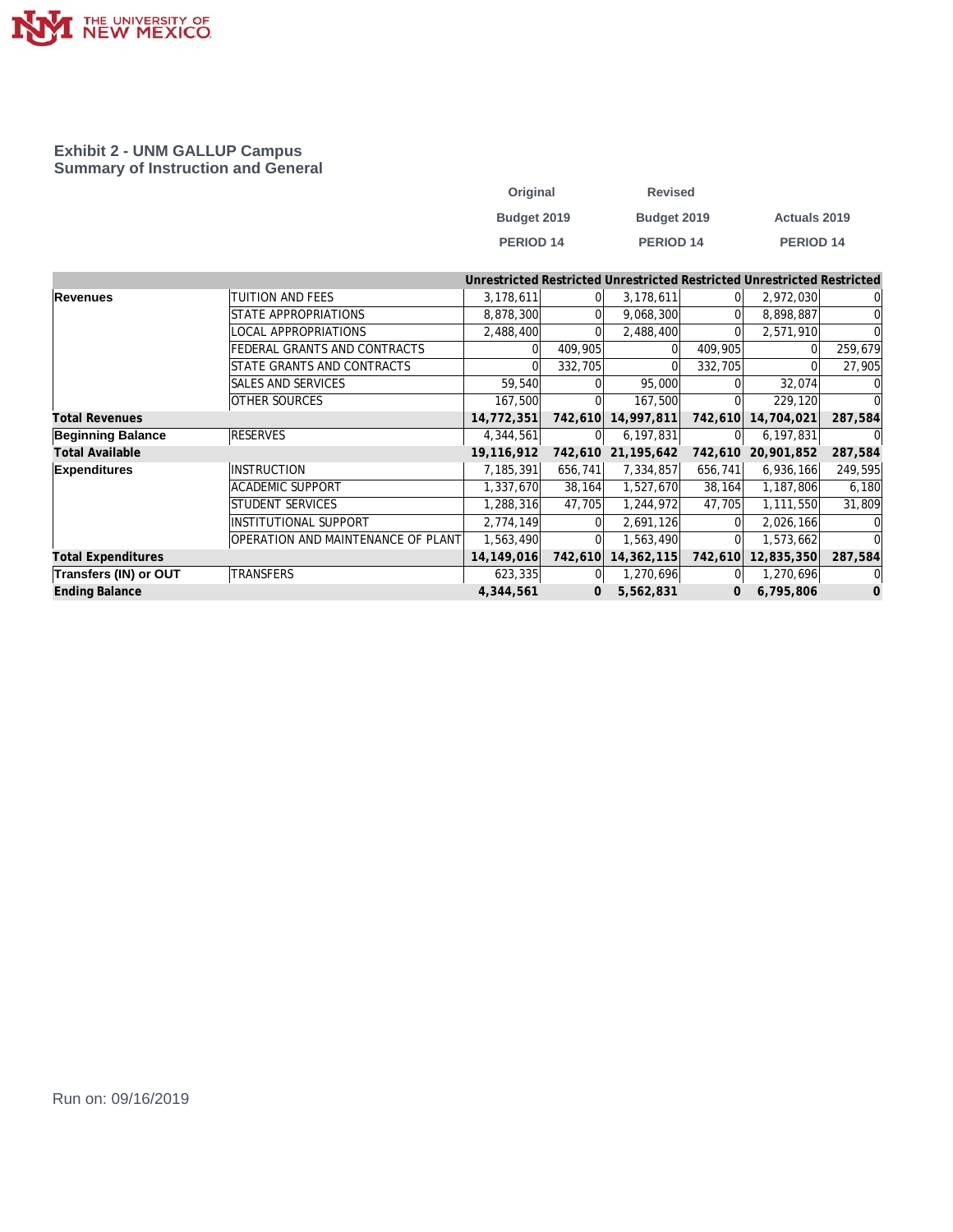

**Student Tuition and Misc. Fees for Instruction and General**

| Original             | <b>Revised</b>                       |                      |
|----------------------|--------------------------------------|----------------------|
|                      | Budget 2019 Budget 2019 Actuals 2019 |                      |
| PERIOD <sub>14</sub> | PERIOD <sub>14</sub>                 | PERIOD <sub>14</sub> |

|                                     |                         |                         |                         |           | Unrestricted Unrestricted Unrestricted |           |
|-------------------------------------|-------------------------|-------------------------|-------------------------|-----------|----------------------------------------|-----------|
| <b>TUITION</b>                      | Regular Academic        | Resident Ft             | Fall                    | 833,182   | 833,182                                | 734,968   |
|                                     |                         |                         | Spring                  | 707,775   | 707,775                                | 709,458   |
|                                     |                         |                         | Summer                  | 75,184    | 75,184                                 | 84,716    |
|                                     |                         | <b>Resident Pt</b>      | Fall                    | 437,392   | 437,392                                | 485,516   |
|                                     |                         |                         | Spring                  | 441,225   | 441,225                                | 421,531   |
|                                     |                         |                         | Summer                  | 40,788    | 40,788                                 | 94,109    |
|                                     |                         | Nonresident Ft          | Fall                    | 26,749    | 26,749                                 | 35,666    |
|                                     |                         |                         | Spring                  | 35,666    | 35,666                                 | 34,601    |
|                                     |                         | Nonresident Pt          | Fall                    | 14,320    | 14,320                                 | 28,260    |
|                                     |                         |                         | Spring                  | 23,404    | 23,404                                 | 43,402    |
|                                     |                         | Uncollectible           | Fall                    | (40, 586) | (40, 586)                              | (53, 221) |
|                                     |                         | Tuition                 |                         |           |                                        |           |
|                                     |                         |                         | Spring                  | $\Omega$  | 0                                      | (49, 542) |
|                                     |                         | Summer                  | (18, 619)               | (18, 619) | (5, 891)                               |           |
|                                     |                         | <b>Tuition Waivers</b>  | Fall                    | (27, 252) | (27, 252)                              | (26, 928) |
|                                     |                         | and Adjustments         |                         |           |                                        |           |
|                                     |                         |                         | Spring                  | (21, 240) | (21, 240)                              | (28, 793) |
|                                     |                         |                         | Summer                  | $\Omega$  | $\Omega$                               | (804)     |
| Subtotal Regular Academic           |                         |                         |                         | 2,527,988 | 2,527,988                              | 2,507,047 |
|                                     | Community Education     | Community               | Community               | 291,163   | 291,163                                | 83,105    |
|                                     |                         | Education               | Education               |           |                                        |           |
| <b>Total TUITION</b>                |                         |                         |                         | 2,819,151 | 2,819,151                              | 2,590,152 |
| FEES                                | <b>Application Fees</b> | <b>Application Fees</b> | <b>Application Fees</b> | 10,000    | 10,000                                 | 4,780     |
|                                     | Course Lab Fees         | Course Lab Fees         | Course Lab Fees         | 48,850    | 48,850                                 | 62,110    |
|                                     | Mandatory Student Fees  | Mandatory Student       | Mandatory Student       | 295,610   | 295,610                                | 307,867   |
|                                     |                         | Fees                    | Fees                    |           |                                        |           |
|                                     | Other Student Fees      | Other Student Fees      | Other Student Fees      | $\Omega$  | $\Omega$                               | 95        |
|                                     | <b>Testing Fees</b>     | <b>Testing Fees</b>     | <b>Testing Fees</b>     | 5,000     | 5,000                                  | 7,025     |
| <b>Total FEES</b>                   |                         |                         |                         |           | 359,460                                | 381,877   |
| <b>GRAND TOTAL TUITION AND FEES</b> |                         |                         |                         |           | 3,178,611 3,178,611 2,972,030          |           |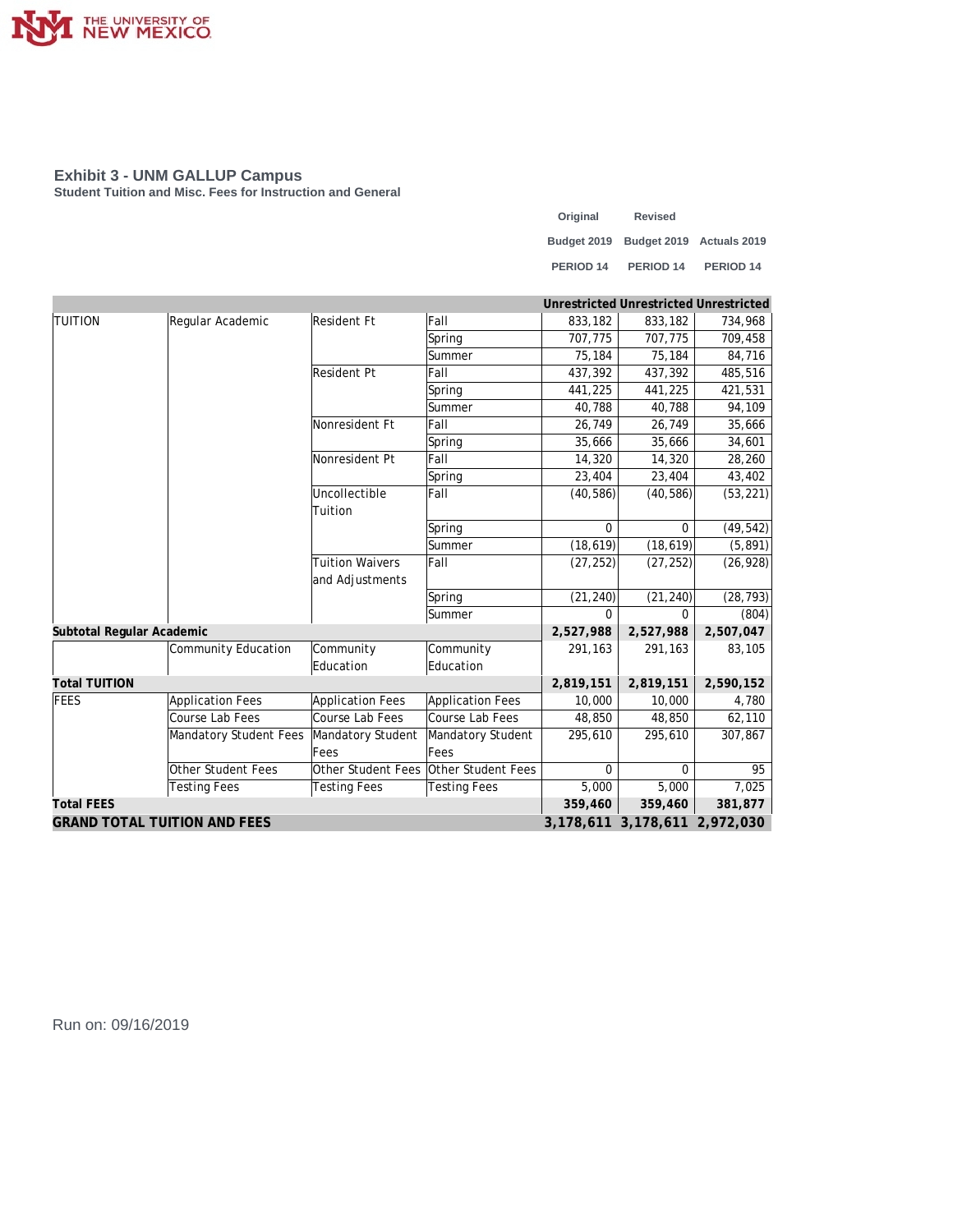

**Governmental Appropriations for Instruction and General**

| Original    | <b>Revised</b> |                      |
|-------------|----------------|----------------------|
| Budget 2019 | Budget 2019    | <b>Actuals 2019</b>  |
| PERIOD 14   | PERIOD 14      | PERIOD <sub>14</sub> |

|                                              |                     |            |            | Unrestricted Restricted Unrestricted Restricted Unrestricted Restricted |    |
|----------------------------------------------|---------------------|------------|------------|-------------------------------------------------------------------------|----|
| LOCAL APPROPRIATIONS Local District Tax Levy |                     | 2.488.400  | 2,488,400  | 2,571,910                                                               |    |
| STATE APPROPRIATIONS Regular                 |                     | 8,878,300  | 8,878,300  | 8,878,300                                                               |    |
|                                              | Community Education |            |            | 20,587                                                                  |    |
|                                              | Charlie Morrissey - |            | 190.000    |                                                                         | 0I |
|                                              | Gallup              |            |            |                                                                         |    |
| <b>Total Governmental Appropriations</b>     |                     | 11,366,700 | 11,556,700 | 0 11,470,797                                                            |    |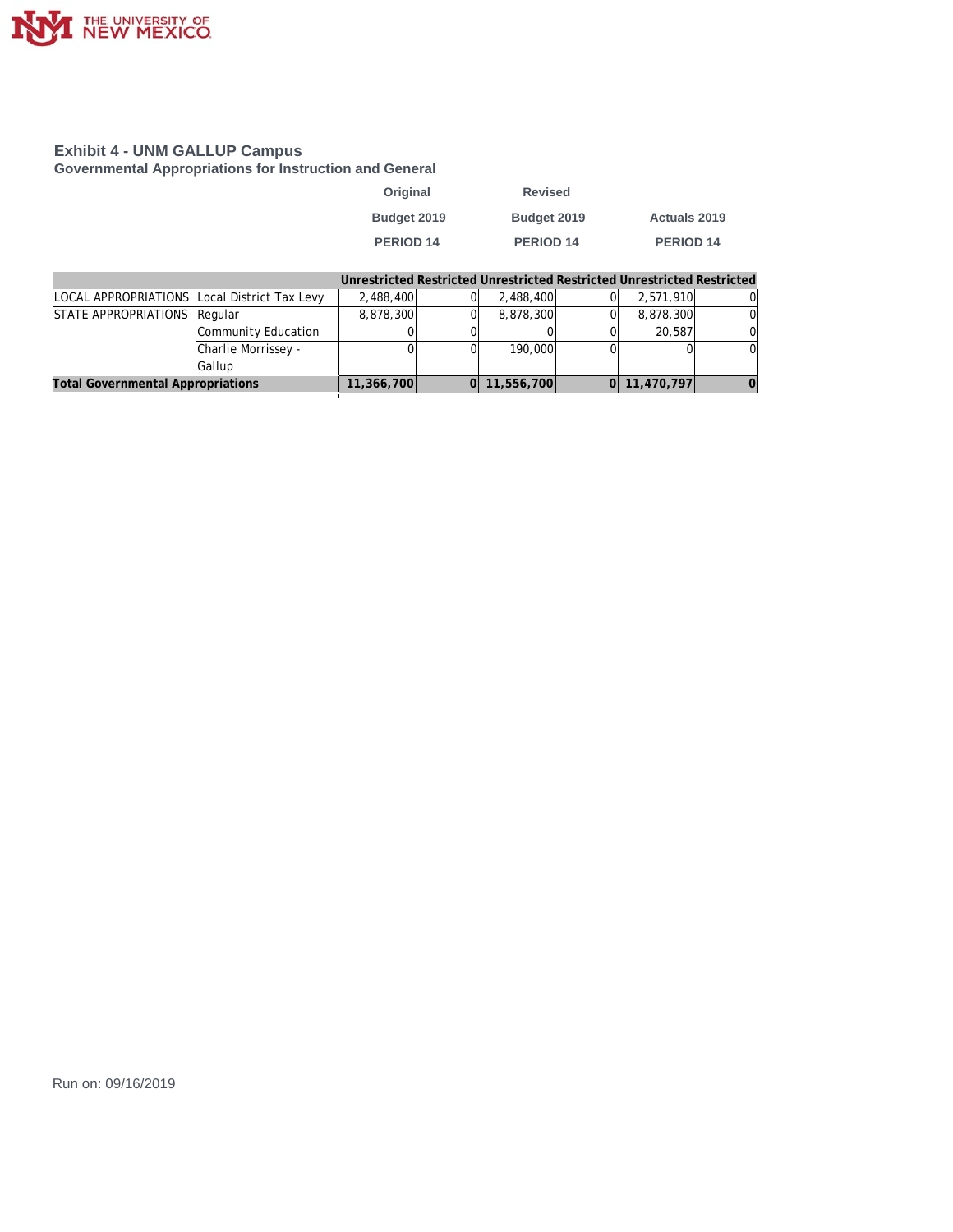

**Governmental Grants and Contracts for Instruction and General**

| Original             | <b>Revised</b>       |              |
|----------------------|----------------------|--------------|
| Budget 2019          | Budget 2019          | Actuals 2019 |
| PERIOD <sub>14</sub> | PERIOD <sub>14</sub> | PERIOD 14    |

|                                             |                         |         |         | Unrestricted Restricted Unrestricted Restricted Unrestricted Restricted |          |
|---------------------------------------------|-------------------------|---------|---------|-------------------------------------------------------------------------|----------|
| FEDERAL GRANTS AND CONTRACTS 1& G Programs  |                         | 331,741 | 331,741 | $\Omega$                                                                | 234,479  |
|                                             | Workstudy               | 78.164  | 78.164  |                                                                         | 25,200   |
| <b>ISTATE GRANTS AND CONTRACTS</b>          | <b>I&amp;G Programs</b> | 255,000 | 255,000 |                                                                         | $\Omega$ |
|                                             | Workstudy               | 77.705  | 77.705  |                                                                         | 27.905   |
| <b>Total Government Gifts and Contracts</b> | 742,610                 | 742,610 |         | 287,584                                                                 |          |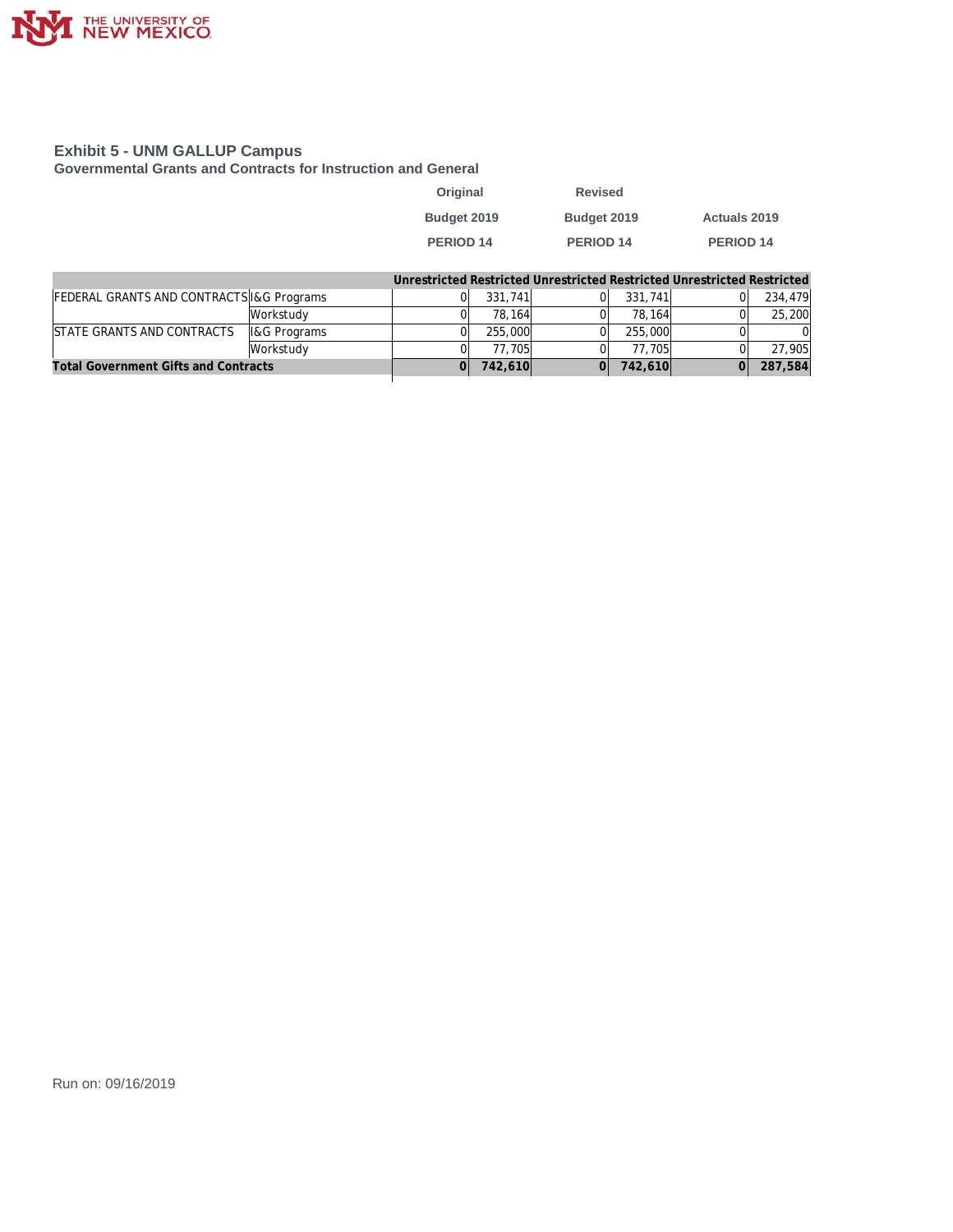

**Sales and Services of Educational Activities for Instruction and General**

| Original    | <b>Revised</b> |                     |
|-------------|----------------|---------------------|
| Budget 2019 | Budget 2019    | <b>Actuals 2019</b> |
| PERIOD 14   | PERIOD 14      | PERIOD 14           |

|                           |                          | Unrestricted Restricted Unrestricted Restricted Unrestricted Restricted |        |        |        |  |
|---------------------------|--------------------------|-------------------------------------------------------------------------|--------|--------|--------|--|
| <b>SALES AND SERVICES</b> | <b>Fiscal Operations</b> | 54,540                                                                  |        | 90,000 | 1.194  |  |
|                           | Libraries                |                                                                         |        |        | 659    |  |
|                           | Misc Fees                |                                                                         |        |        | 475    |  |
|                           | Occup/Voc Instruction    |                                                                         |        |        | 27,895 |  |
|                           | <b>Other</b>             |                                                                         |        |        | 1.154  |  |
|                           | <b>Other Sources of</b>  | 5,000                                                                   |        | 5,000  | 697    |  |
|                           | Revenue for              |                                                                         |        |        |        |  |
|                           | ll&G-Unrestricted        |                                                                         |        |        |        |  |
| Total                     | 59,540                   | 0                                                                       | 95,000 | 32,074 |        |  |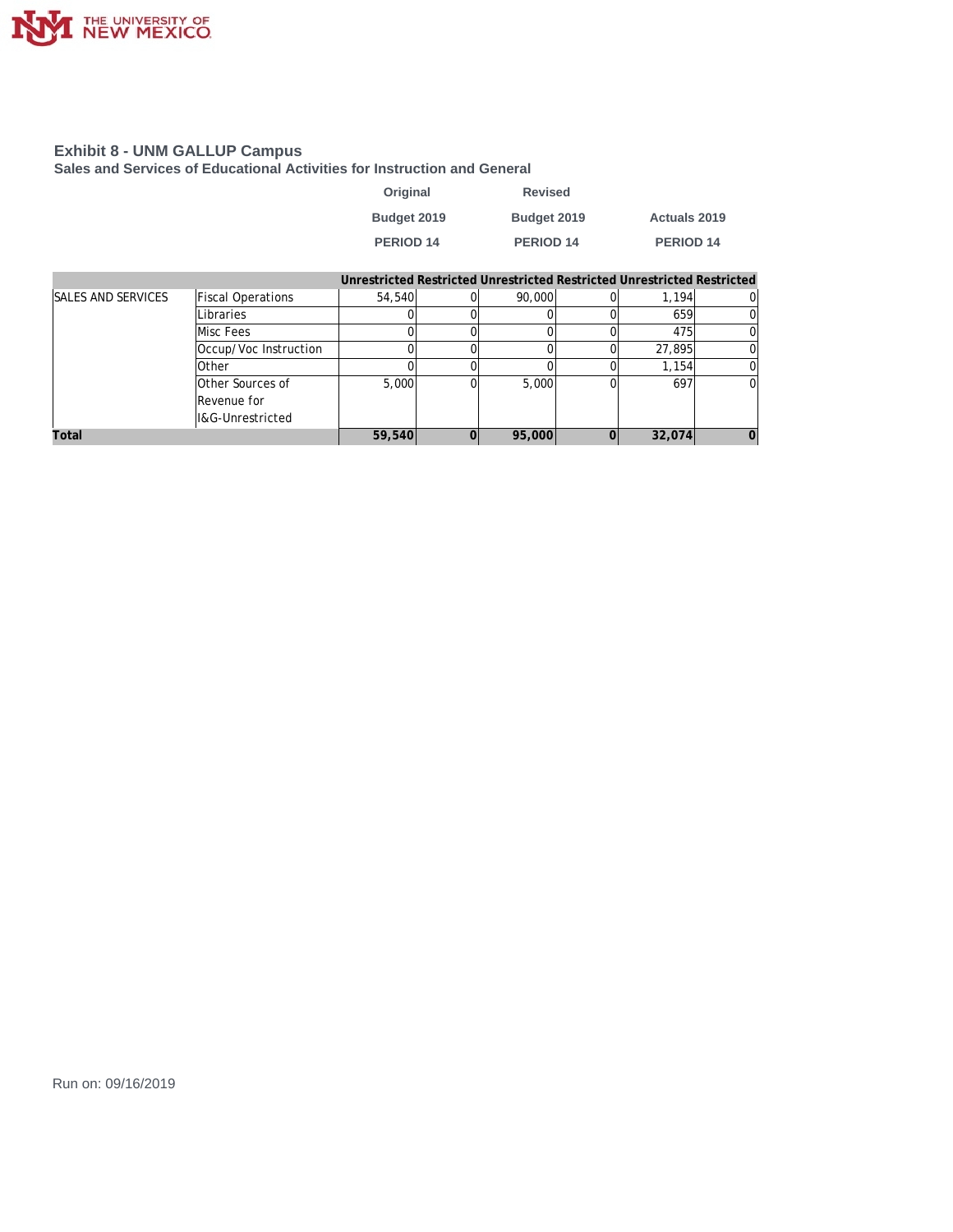

**Other Sources of Revenue for Instruction and General**

| Original         | <b>Revised</b> |                     |
|------------------|----------------|---------------------|
| Budget 2019      | Budget 2019    | <b>Actuals 2019</b> |
| <b>PERIOD 14</b> | PERIOD 14      | PERIOD 14           |

|                                        |                              |         | Unrestricted Restricted Unrestricted Restricted Unrestricted Restricted |         |  |
|----------------------------------------|------------------------------|---------|-------------------------------------------------------------------------|---------|--|
| <b>OTHER SOURCES</b>                   | <b>F</b> and A Cost Recovery | 57,500  | 57,500                                                                  | 61.933  |  |
|                                        | Gov Gross Rcpts Tx           |         |                                                                         |         |  |
|                                        | <b>Collected</b>             |         |                                                                         |         |  |
|                                        | Interest Income              | 70,000  | 70,000                                                                  | 108,287 |  |
|                                        | Lease Rental Income          | 40,000  | 40,000                                                                  | 58,834  |  |
|                                        | Miscellaneous                |         |                                                                         | 66      |  |
| <b>TOTAL Other Sources of Revenues</b> | 167,500                      | 167,500 | 229,120                                                                 |         |  |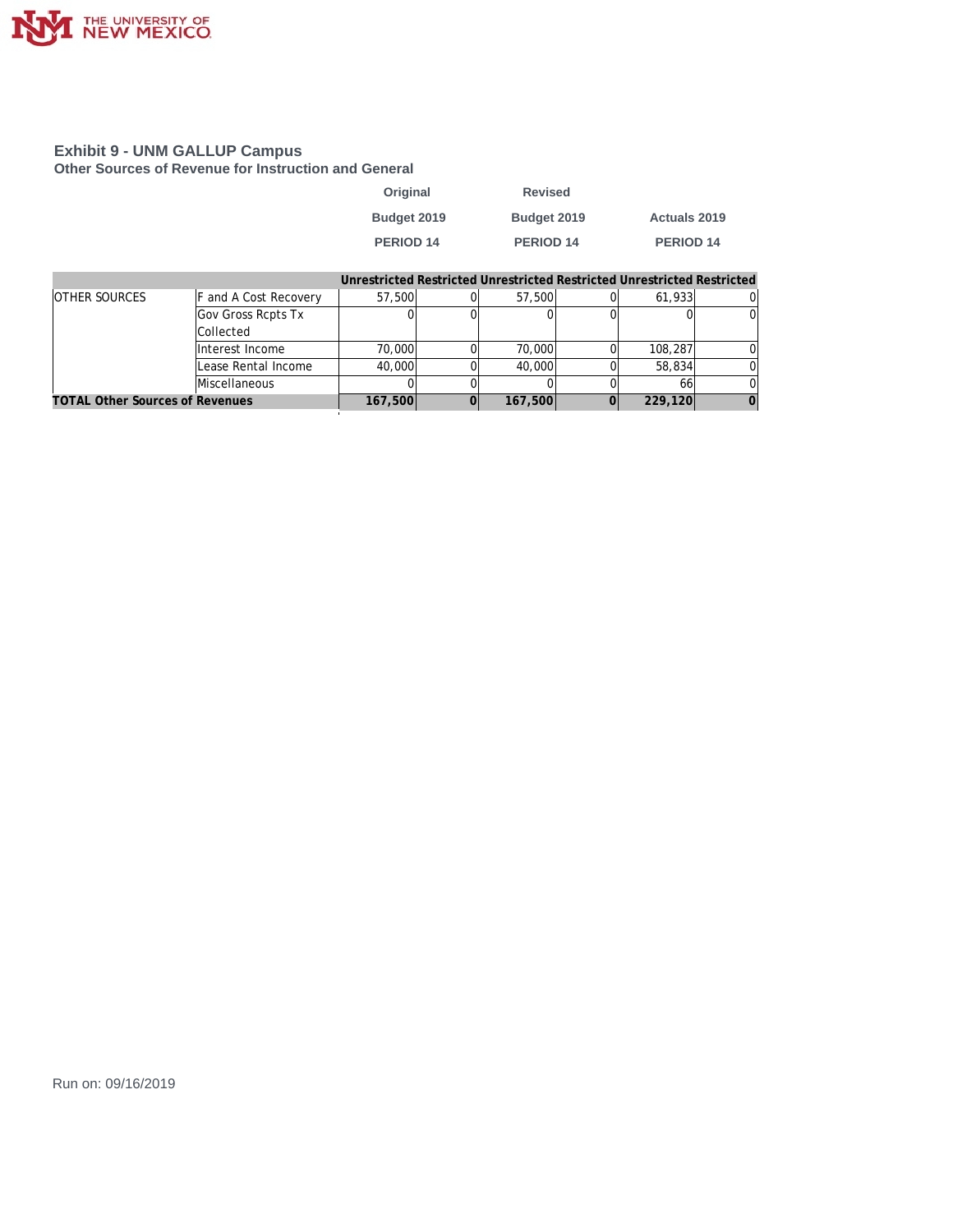

**Exhibit 10 - UNM GALLUP Campus Expenditures for Instruction**

| Original    | <b>Revised</b>       |                     |
|-------------|----------------------|---------------------|
| Budget 2019 | Budget 2019          | <b>Actuals 2019</b> |
| PERIOD 14   | PERIOD <sub>14</sub> | PERIOD 14           |

|                                           |                 |                             |                |                |                |                | Unrestricted Restricted Unrestricted Restricted Unrestricted | Restricted       |
|-------------------------------------------|-----------------|-----------------------------|----------------|----------------|----------------|----------------|--------------------------------------------------------------|------------------|
| Community Education                       | Gallup Branch   | Community Education         | 291,163        | $\Omega$       | 291,163        | 0              | 163,470.22                                                   | .00              |
| <b>Total Community Education</b>          |                 |                             | 291,163        | $\mathbf{0}$   | 291,163        | $\mathbf{0}$   | 163,470.22                                                   | .00              |
| General Academic                          | Gallup Branch   | Arts & Letters              | 462,093        | $\Omega$       | 462,093        | ΩI             | 404,406.19                                                   | .00 <sub>l</sub> |
| Instruction                               |                 |                             |                |                |                |                |                                                              |                  |
|                                           |                 | Behavioral/Soc Science      | 517,633        | $\Omega$       | 517,633        | $\Omega$       | 517,892.97                                                   | .00              |
|                                           |                 | Education                   | 67,161         | $\Omega$       | 67,161         | $\Omega$       | 67,062.90                                                    | .00              |
|                                           |                 | General Academic            | 364,925        | $\Omega$       | 364,925        | $\Omega$       | 332,435.51                                                   | .00              |
|                                           |                 | Math & Science              | 689,992        | 0              | 689,992        | $\mathbf 0$    | 676,310.60                                                   | .00 <sub>l</sub> |
| <b>Total General Academic Instruction</b> |                 |                             | 2,101,804      | $\mathbf 0$    | 2,101,804      |                | 01,998,108.17                                                | .00              |
| Occup/Voc Instruction                     | Gallup Branch   | Applied Technology          | 227,116        | $\Omega$       | 408,978        | $\Omega$       | 391,082.69                                                   | .00              |
|                                           |                 | Area Voc School             | $\Omega$       | $\Omega$       | $\Omega$       | $\Omega$       | (435.71)                                                     | .00              |
|                                           |                 | <b>Business Technology</b>  | 128,686        | 0              | 128,686        | $\Omega$       | 106,437.84                                                   | .00              |
|                                           |                 | <b>Health Careers</b>       | 427,721        | $\Omega$       | 427,721        | $\Omega$       | 426,583.04                                                   | .00              |
|                                           |                 | Nursing                     | 456,584        | $\Omega$       | 424,188        | $\overline{0}$ | 431,940.46                                                   | .00              |
| <b>Total Occup/Voc Instruction</b>        |                 |                             | 1,240,107      | $\mathbf 0$    | 1,389,573      |                | 01,355,608.32                                                | .00              |
| <b>Other</b>                              | Gallup Branch   | I&G Programs                | $\overline{0}$ | 586,741        | 0              | 586,741        | .00 <sub>1</sub>                                             | 234,479.00       |
|                                           |                 | Miscellaneous               | 1,595,715      | $\mathbf 0$    | 1,595,715      | 01             | 1,493,332.80                                                 | .00 <sub>1</sub> |
| <b>Total Other</b>                        |                 |                             | 1,595,715      | 586,741        | 1,595,715      |                | 586,741 1,493,332.80 234,479.00                              |                  |
| Prep/Remedial Instruction Gallup Branch   |                 | College Learning Center     | 131,299        | $\Omega$       | 131,299        | 0l             | 119,484.59                                                   | .00              |
|                                           |                 | <b>Transitional Studies</b> | 316,993        | $\Omega$       | 316,993        | $\Omega$       | 266,109.96                                                   | .00              |
| <b>Total Prep/Remedial Instruction</b>    |                 |                             | 448,292        | $\mathbf{0}$   | 448,292        | $\mathbf{0}$   | 385,594.55                                                   | .00              |
| Special Session Instruction Gallup Branch |                 | Summer Session              | 75,000         | $\overline{0}$ | 75,000         | $\Omega$       | 152,987.50                                                   | .00              |
| <b>Total Special Session Instruction</b>  |                 |                             | 75,000         | $\mathbf{O}$   | 75,000         | $\mathbf{0}$   | 152,987.50                                                   | .00              |
| Items not in Exhibit                      | Fringe Benefits | <b>Accrued Annual Leave</b> | $\Omega$       | $\Omega$       | $\mathbf 0$    | $\Omega$       | 11,917.35                                                    | .00              |
|                                           |                 | Fica                        | 335,325        | $\Omega$       | 335,325        | $\Omega$       | 318,798.21                                                   | .00              |
|                                           |                 | Group Insurance             | 317,469        | $\mathbf 0$    | 317,469        | $\mathbf{0}$   | 297,437.71                                                   | .00              |
|                                           |                 | Other Staff Benefits        | 199,630        | $\mathbf 0$    | 199,630        | $\mathbf{0}$   | 157, 137.85                                                  | .00              |
|                                           |                 | Retirement                  | 571,787        | $\Omega$       | 571,787        | $\Omega$       | 594,578.51                                                   | .00              |
|                                           |                 | Unemployment                | 4.670          | $\Omega$       | 4,670          | 0              | 3,103.44                                                     | .00              |
|                                           |                 | Compensation                |                |                |                |                |                                                              |                  |
|                                           |                 | <b>Workers Compensation</b> | 4,429          | $\mathbf 0$    | 4,429          | 0l             | 4,091.12                                                     | .00              |
| Sub-Total: Fringe Benefits                |                 |                             | 1,433,310      | $\mathbf{0}$   | 1,433,310      |                | 01,387,064.19                                                | .00              |
|                                           | Workstudy       | Federal Workstudy Salaries  | $\Omega$       | 40,000         | 0              | 40,000         | .00.                                                         | 6,197.00         |
|                                           |                 | State Workstudy Salaries    | 0              | 30,000         | $\overline{0}$ | 30,000         | .00                                                          | 8,919.00         |
| Sub-Total: Workstudy                      |                 |                             | $\mathbf{0}$   | 70,000         | $\mathbf{0}$   | 70,000         | .00                                                          | 15,116.00        |
| Total Items not in Exhibit                |                 |                             | 1,433,310      | 70,000         | 1,433,310      |                | 70,000 1,387,064.19                                          | 15,116.00        |
| Total                                     |                 |                             | 7,185,391      | 656,741        | 7,334,857      |                | 656,741 6,936,165.75 249,595.00                              |                  |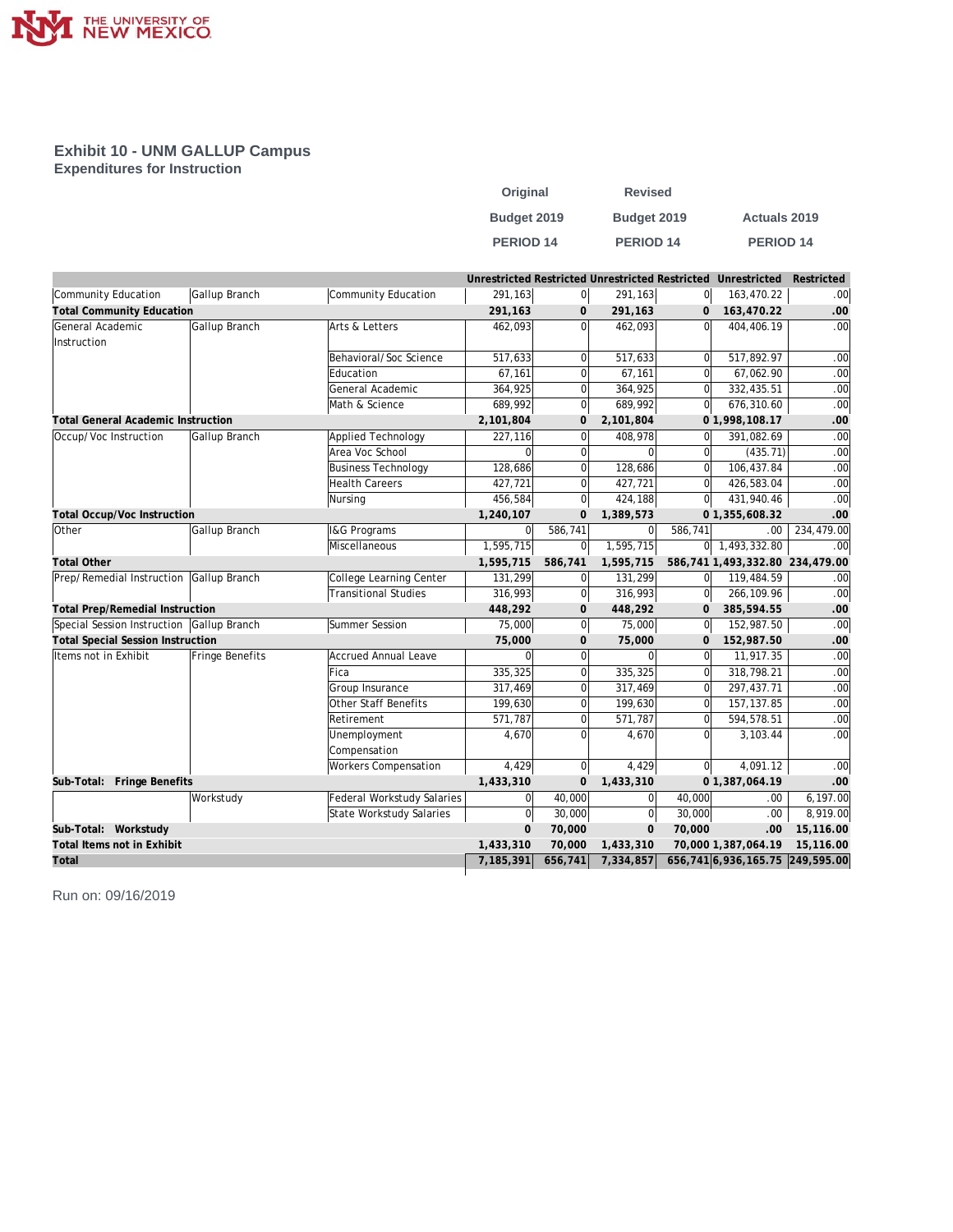

**Detail of Expenditures for Instruction**

| Original         |  |
|------------------|--|
| 3udget 2019      |  |
| <b>PERIOD 14</b> |  |

**Revised Budget 2019 Budget 2019 Actuals 2019 PERIOD 14 PERIOD 14 PERIOD 14**

|                     |                         |                     |                     | <b>FTE</b> | Unrestricted FTE Restricted |                |       | FTE Unrestricted FTE Restricted |                     | <b>FTE</b> | Unrestricted | FTE Restricted |
|---------------------|-------------------------|---------------------|---------------------|------------|-----------------------------|----------------|-------|---------------------------------|---------------------|------------|--------------|----------------|
| General<br>Academic | Gallup<br><b>Branch</b> | General<br>Academic | Faculty<br>Salaries | 4.00       | 351,290                     | $\circ$        | 3.73  | 351,290                         | $\mathbf 0$         | 3.75       | 326, 344. 18 | .00            |
| Instruction         |                         | <b>BU 386</b>       |                     |            |                             |                |       |                                 |                     |            |              |                |
|                     |                         | General             | Equipment           |            | $\overline{0}$              | $\mathbf 0$    |       | $\mathbf 0$                     | $\mathbf 0$         |            | 4,134.61     | .00            |
|                     |                         | Academic            |                     |            |                             |                |       |                                 |                     |            |              |                |
|                     |                         | <b>BU 386</b>       |                     |            |                             |                |       |                                 |                     |            |              |                |
|                     |                         |                     | Library             |            | $\overline{0}$              | $\overline{0}$ |       | $\overline{0}$                  | $\overline{0}$      |            | 103.80       | .00            |
|                     |                         |                     | Acquisition         |            |                             |                |       |                                 |                     |            |              |                |
|                     |                         |                     | Supplies_E          |            | 13,635                      | $\mathbf 0$    |       | 13,635                          | $\mathbf 0$         |            | 1,852.92     | .00            |
|                     |                         |                     | xpense              |            |                             |                |       |                                 |                     |            |              |                |
| Total 386           |                         |                     |                     | 4.00       | 364,925                     | $\overline{0}$ | 3.73  | 364,925                         | $\overline{O}$      | 3.75       | 332,435.51   | .00            |
|                     |                         | Arts &              | Faculty             | 7.00       | 428,929                     | $\Omega$       | 6.82  | 428,929                         | $\mathbf 0$         | 6.31       | 376,981.18   | .00            |
|                     |                         | Letters             | Salaries            |            |                             |                |       |                                 |                     |            |              |                |
|                     |                         | <b>BU 387</b>       |                     |            |                             |                |       |                                 |                     |            |              |                |
|                     |                         |                     | Federal             | .07        | 1,440                       | $\Omega$       | .02   | 1,440                           | $\overline{0}$      | .03        | 537.80       | .00            |
|                     |                         |                     | Workstudy           |            |                             |                |       |                                 |                     |            |              |                |
|                     |                         |                     | Salaries            |            |                             |                |       |                                 |                     |            |              |                |
|                     |                         |                     | State               | .15        | 2,880                       | $\overline{0}$ | .06   | 2,880                           | $\mathbf 0$         | .04        | 656.05       | .00            |
|                     |                         |                     | Workstudy           |            |                             |                |       |                                 |                     |            |              |                |
|                     |                         |                     | Salaries            |            |                             |                |       |                                 |                     |            |              |                |
|                     |                         |                     | Technician          |            | $\mathbf 0$                 | $\mathbf 0$    | .01   | $\mathbf{0}$                    | $\mathbf 0$         |            | 229.05       | .00            |
|                     |                         |                     | Salary              |            |                             |                |       |                                 |                     |            |              |                |
|                     |                         | Arts &              | Supplies_E          |            | 28,344                      | $\mathbf 0$    |       | 28,344                          | $\overline{0}$      |            | 23,728.57    | .00            |
|                     |                         | Letters             | xpense              |            |                             |                |       |                                 |                     |            |              |                |
|                     |                         | <b>BU 387</b>       |                     |            |                             |                |       |                                 |                     |            |              |                |
|                     |                         |                     | Travel              |            | 500                         | $\overline{0}$ |       | 500                             | $\mathbf 0$         |            | 2,273.54     | $.00\,$        |
| Total 387           |                         |                     |                     | 7.22       | 462,093                     | $\circ$        | 6.91  | 462,093                         | $\mathsf{O}\xspace$ | 6.38       | 404,406.19   | .00            |
|                     |                         | Behavioral          | Faculty             | 7.00       | 476,115                     | $\Omega$       | 7.47  | 476,115                         | $\mathbf 0$         | 7.00       | 480, 115.10  | .00            |
|                     |                         | /Soc                | Salaries            |            |                             |                |       |                                 |                     |            |              |                |
|                     |                         | Science             |                     |            |                             |                |       |                                 |                     |            |              |                |
|                     |                         | <b>BU 388</b>       |                     |            |                             |                |       |                                 |                     |            |              |                |
|                     |                         |                     | Federal             |            | $\overline{0}$              | $\overline{0}$ | .01   | $\mathbf{0}$                    | $\overline{0}$      | .03        | 400.22       | .00            |
|                     |                         |                     | Workstudy           |            |                             |                |       |                                 |                     |            |              |                |
|                     |                         |                     | Salaries            |            |                             |                |       |                                 |                     |            |              |                |
|                     |                         |                     | Other               |            | 635                         | $\overline{0}$ |       | 635                             | $\overline{0}$      |            | .00          | .00            |
|                     |                         |                     | Salaries            |            |                             |                |       |                                 |                     |            |              |                |
|                     |                         |                     | Student             |            | 2,500                       | $\overline{0}$ |       | 2,500                           | $\mathbf 0$         |            | .00          | .00            |
|                     |                         |                     | Salaries            |            |                             |                |       |                                 |                     |            |              |                |
|                     |                         |                     | Support             | 1.00       | 31,767                      | $\overline{0}$ | 1.00  | 31,767                          | $\overline{0}$      | 1.00       | 32,402.11    | .00            |
|                     |                         |                     | Staff Salary        |            |                             |                |       |                                 |                     |            |              |                |
|                     |                         | Behavioral          | Supplies_E          |            | 6,116                       | $\mathbf 0$    |       | 6,116                           | $\mathbf 0$         |            | 4,975.54     | .00            |
|                     |                         | /Soc                | xpense              |            |                             |                |       |                                 |                     |            |              |                |
|                     |                         | Science             |                     |            |                             |                |       |                                 |                     |            |              |                |
|                     |                         | <b>BU 388</b>       |                     |            |                             |                |       |                                 |                     |            |              |                |
|                     |                         |                     | Travel              |            | 500                         | $\overline{0}$ |       | 500                             | $\mathbf 0$         |            | .00          | $.00\,$        |
| Total 388           |                         |                     |                     | 8.00       | 517,633                     | 0              | 8.48  | 517,633                         | 0                   | 8.03       | 517,892.97   | .00            |
|                     |                         | Math &              | Faculty             | 9.60       | 590,127                     | $\circ$        | 10.24 | 590,127                         | $\overline{0}$      | 9.60       | 597,476.60   | .00            |
|                     |                         | Science             | Salaries            |            |                             |                |       |                                 |                     |            |              |                |
|                     |                         | <b>BU 389</b>       |                     |            |                             |                |       |                                 |                     |            |              |                |
|                     |                         |                     | Other               |            | 635                         | $\Omega$       |       | 635                             | $\mathbf 0$         |            | .00.         | .00            |
|                     |                         |                     | Salaries            |            |                             |                |       |                                 |                     |            |              |                |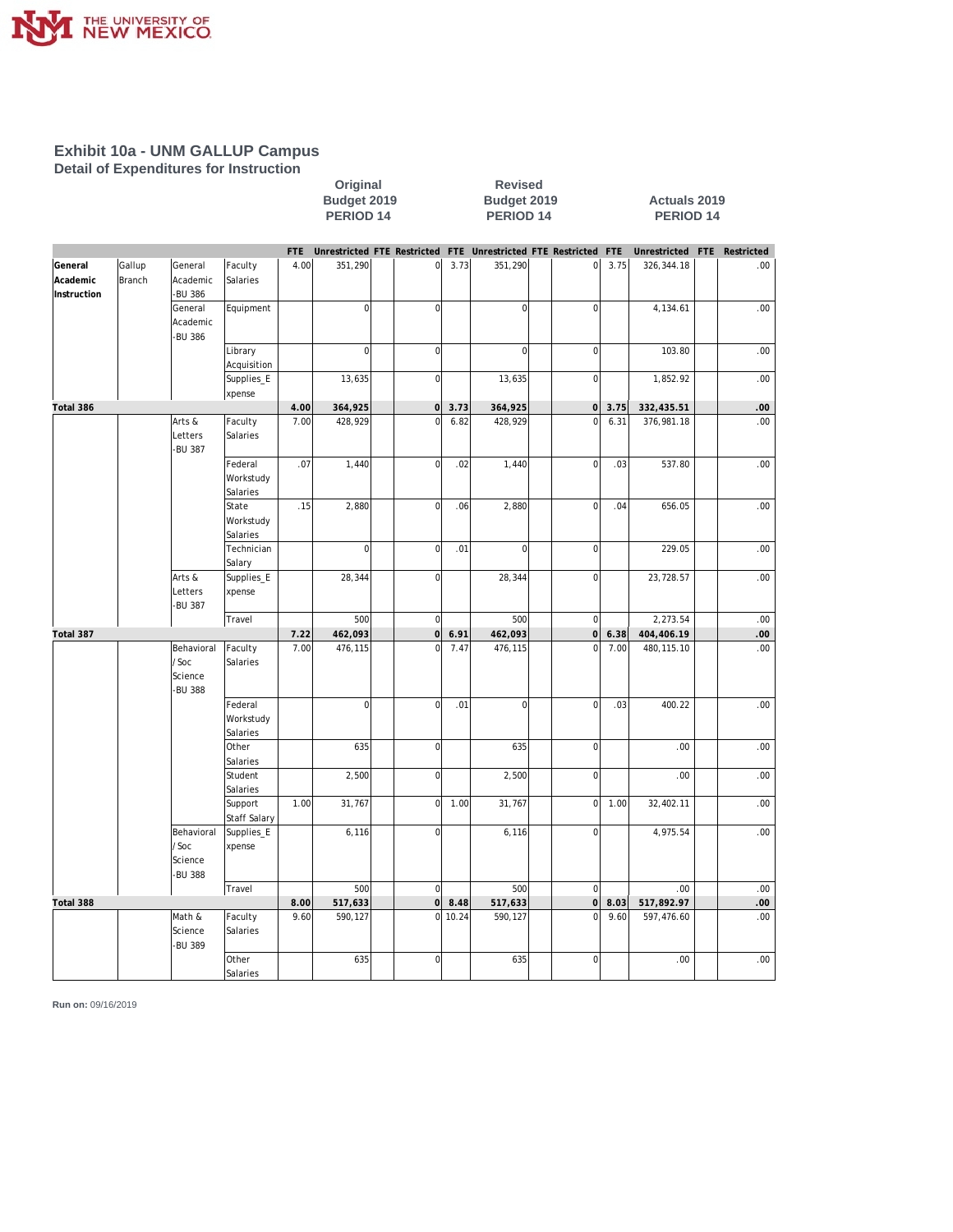

**Detail of Expenditures for Instruction**

| Original         | <b>Revised</b> |
|------------------|----------------|
| Budget 2019      | Budget 201     |
| <b>PERIOD 14</b> | PERIOD 14      |

**Budget 2019 Budget 2019 Actuals 2019 PERIOD 14 PERIOD 14 PERIOD 14**

|                                           |               |                            |                  | <b>FTE</b> | Unrestricted FTE Restricted FTE Unrestricted FTE Restricted FTE |                |         |              |                |         | Unrestricted       | FTE | Restricted   |
|-------------------------------------------|---------------|----------------------------|------------------|------------|-----------------------------------------------------------------|----------------|---------|--------------|----------------|---------|--------------------|-----|--------------|
| General                                   | Gallup        | Math &                     | State            | .18        | 3,400                                                           | $\overline{0}$ |         | 3,400        | $\overline{0}$ |         | .00                |     | .00          |
| Academic                                  | Branch        | Science                    | Workstudy        |            |                                                                 |                |         |              |                |         |                    |     |              |
| Instruction                               |               | <b>BU 389</b>              | Salaries         |            |                                                                 |                |         |              |                |         |                    |     |              |
|                                           |               |                            | Support          | 1.00       | 31,761                                                          | $\mathbf 0$    | .78     | 31,761       | $\mathbf 0$    | .83     | 27, 104.82         |     | .00          |
|                                           |               |                            | Staff Salary     |            |                                                                 |                |         |              |                |         |                    |     |              |
|                                           |               |                            | Technician       | 1.00       | 33,118                                                          | $\Omega$       | 1.00    | 33,118       | $\overline{0}$ | 1.00    | 33, 118.23         |     | .00          |
|                                           |               |                            | Salary           |            |                                                                 |                |         |              |                |         |                    |     |              |
|                                           |               | Math &                     | Equipment        |            | $\overline{0}$                                                  | $\mathbf 0$    |         | $\mathbf 0$  | $\mathbf 0$    |         | 2,094.40           |     | .00          |
|                                           |               | Science                    |                  |            |                                                                 |                |         |              |                |         |                    |     |              |
|                                           |               | <b>BU 389</b>              |                  |            |                                                                 |                |         |              |                |         |                    |     |              |
|                                           |               |                            | Supplies_E       |            | 29,351                                                          | $\overline{0}$ |         | 29,351       | $\overline{0}$ |         | 16,095.96          |     | .00          |
|                                           |               |                            | xpense           |            |                                                                 |                |         |              |                |         |                    |     |              |
|                                           |               |                            | Travel           |            | 1,600                                                           | $\mathbf{0}$   |         | 1,600        | $\overline{0}$ |         | 420.59             |     | .00          |
| Total 389                                 |               |                            |                  | 11.78      | 689,992                                                         |                | 0 12.02 | 689,992      |                | 0 11.43 | 676,310.60         |     | .00          |
|                                           |               | Education                  | Faculty          | 1.00       | 59,258                                                          | $\Omega$       | 1.12    | 59,258       | $\mathbf 0$    | 1.04    | 58,583.13          |     | .00          |
|                                           |               | <b>BU 390</b>              | Salaries         |            |                                                                 |                |         |              |                |         |                    |     |              |
|                                           |               |                            | Federal          |            | $\overline{0}$                                                  | $\mathbf 0$    | .02     | $\mathbf{0}$ | $\overline{0}$ | .03     | 507.11             |     | .00          |
|                                           |               |                            | Workstudy        |            |                                                                 |                |         |              |                |         |                    |     |              |
|                                           |               |                            | Salaries         |            |                                                                 |                |         |              |                |         |                    |     |              |
|                                           |               |                            | State            |            | $\overline{0}$                                                  | $\mathbf 0$    | .08     | $\Omega$     | $\mathbf 0$    | .06     | 993.74             |     | .00          |
|                                           |               |                            | Workstudy        |            |                                                                 |                |         |              |                |         |                    |     |              |
|                                           |               |                            | Salaries         |            |                                                                 | $\mathbf 0$    |         |              |                |         |                    |     |              |
|                                           |               | Education<br><b>BU 390</b> | Supplies_E       |            | 5,653                                                           |                |         | 5,653        | $\mathbf 0$    |         | 5,303.70           |     | .00          |
|                                           |               |                            | xpense<br>Travel |            | 2,250                                                           | $\Omega$       |         | 2,250        | $\overline{0}$ |         | 1,675.22           |     | .00          |
| Total 390                                 |               |                            |                  | 1.00       | 67,161                                                          | $\Omega$       | 1.22    | 67,161       | $\circ$        | 1.13    | 67,062.90          |     | .00.         |
| <b>Total General Academic Instruction</b> |               |                            |                  | 32.00      | 2,101,804                                                       |                | 0 32.36 | 2,101,804    |                |         | 030.721,998,108.17 |     | $.00 \times$ |
| Community                                 | Gallup        | Communit                   | Administra       | 1.00       | 47,880                                                          | $\Omega$       | .11     | 47,880       | $\overline{0}$ | .08     | 3,990.03           |     | .00          |
| Education                                 | <b>Branch</b> | V                          | tive             |            |                                                                 |                |         |              |                |         |                    |     |              |
|                                           |               | Education                  | Professional     |            |                                                                 |                |         |              |                |         |                    |     |              |
|                                           |               | <b>BU 419</b>              |                  |            |                                                                 |                |         |              |                |         |                    |     |              |
|                                           |               |                            | Faculty          | .63        | 9,982                                                           | $\overline{0}$ |         | 9,982        | $\overline{0}$ |         | 200.00             |     | .00          |
|                                           |               |                            | Salaries         |            |                                                                 |                |         |              |                |         |                    |     |              |
|                                           |               |                            | Support          | 1.00       | 37,149                                                          | $\mathbf 0$    | 1.00    | 37,149       | $\mathbf 0$    | .99     | 37, 167.02         |     | .00          |
|                                           |               |                            | Staff Salary     |            |                                                                 |                |         |              |                |         |                    |     |              |
|                                           |               |                            | Technician       |            | $\overline{0}$                                                  | $\mathbf 0$    | .05     | $\Omega$     | $\mathbf 0$    | .04     | 39,401.43          |     | .00          |
|                                           |               |                            | Salary           |            |                                                                 |                |         |              |                |         |                    |     |              |
|                                           |               | Communit                   | Accrued          |            | $\mathbf 0$                                                     | $\mathbf 0$    |         | $\mathbf{0}$ | $\mathbf 0$    |         | (2,932.21)         |     | .00          |
|                                           |               |                            | Annual           |            |                                                                 |                |         |              |                |         |                    |     |              |
|                                           |               | Education                  | Leave            |            |                                                                 |                |         |              |                |         |                    |     |              |
|                                           |               | <b>BU 419</b>              |                  |            |                                                                 |                |         |              |                |         |                    |     |              |
|                                           |               |                            | Fica             |            | 10,133                                                          | 0              |         | 10,133       | $\mathbf 0$    |         | 6,143.49           |     | .00          |
|                                           |               |                            | Group            |            | 7,586                                                           | $\mathbf 0$    |         | 7,586        | $\overline{0}$ |         | 1,187.82           |     | .00          |
|                                           |               |                            | Insurance        |            |                                                                 |                |         |              |                |         |                    |     |              |
|                                           |               |                            | Other Staff      |            | 4,731                                                           | $\Omega$       |         | 4,731        | $\overline{0}$ |         | 3,370.92           |     | .00          |
|                                           |               |                            | Benefits         |            |                                                                 |                |         |              |                |         |                    |     |              |
|                                           |               |                            | Retirement       |            | 17,417                                                          | $\overline{0}$ |         | 17,417       | $\mathbf 0$    |         | 10,419.55          |     | .00          |
|                                           |               |                            | Unemploy         |            | 373                                                             | $\Omega$       |         | 373          | $\overline{0}$ |         | 56.52              |     | .00          |
|                                           |               |                            | ment             |            |                                                                 |                |         |              |                |         |                    |     |              |
|                                           |               |                            | Compensati       |            |                                                                 |                |         |              |                |         |                    |     |              |
|                                           |               |                            | lon              |            |                                                                 |                |         |              |                |         |                    |     |              |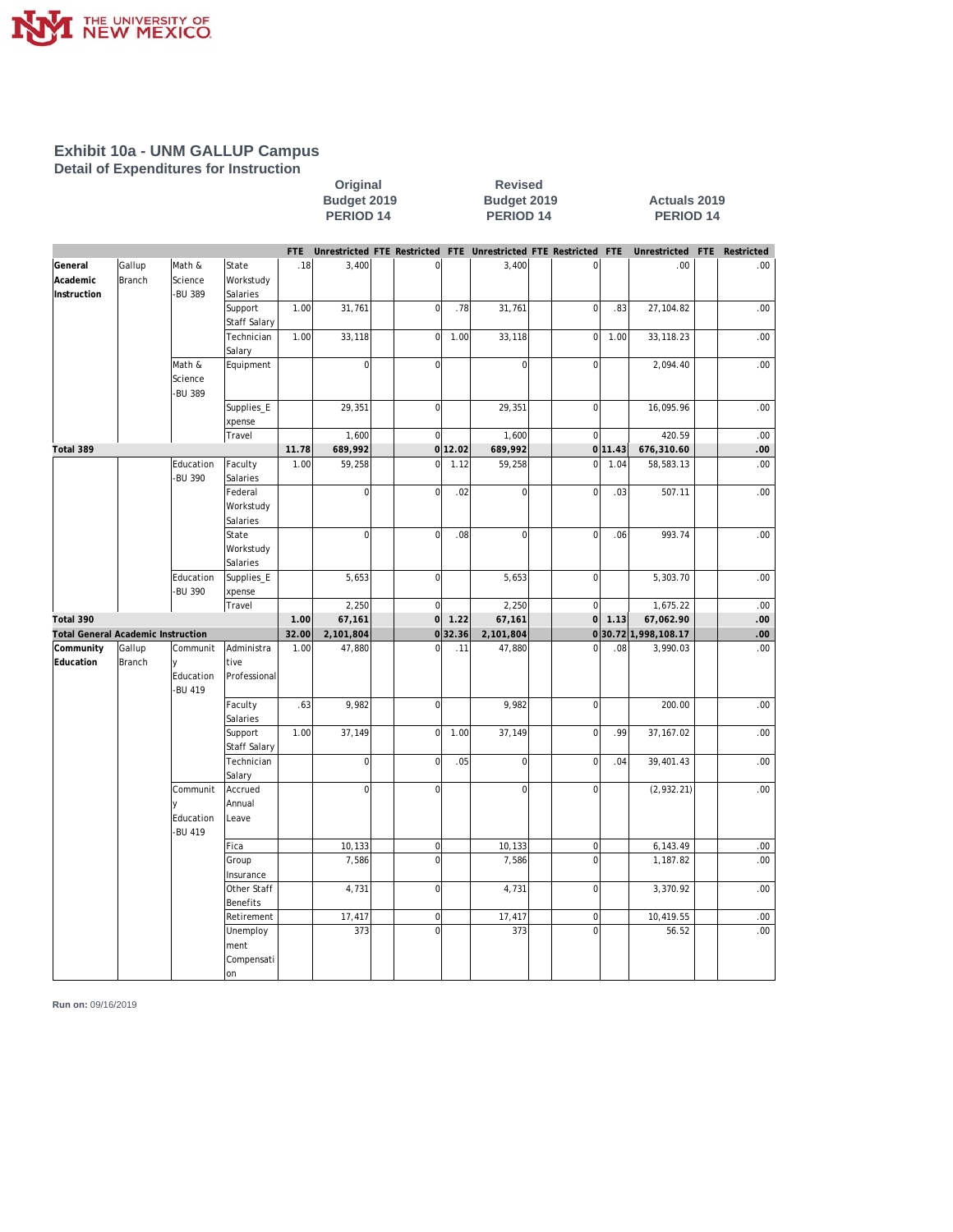

**Detail of Expenditures for Instruction**

# Original Revised<br>
Budget 2019 Budget 201<br>
PERIOD 14 PERIOD 1

**Budget 2019 Budget 2019 Actuals 2019 PERIOD 14 PERIOD 14 PERIOD 14**

|                                  |               |               |                 |       | FTE Unrestricted FTE Restricted FTE Unrestricted FTE Restricted FTE |                |           |                |                     |             | Unrestricted | FTE Restricted |
|----------------------------------|---------------|---------------|-----------------|-------|---------------------------------------------------------------------|----------------|-----------|----------------|---------------------|-------------|--------------|----------------|
| Community                        | Gallup        | Communit      | Workers         |       | 249                                                                 | $\mathbf 0$    |           | 249            | 0                   |             | 57.72        | .00            |
| Education                        | Branch        | y             | Compensati      |       |                                                                     |                |           |                |                     |             |              |                |
|                                  |               | Education     | on              |       |                                                                     |                |           |                |                     |             |              |                |
|                                  |               | <b>BU 419</b> |                 |       |                                                                     |                |           |                |                     |             |              |                |
|                                  |               | Communit      | Contract        |       | 120,000                                                             | $\Omega$       |           | 120,000        | $\overline{0}$      |             | 57,379.00    | .00            |
|                                  |               |               | Services        |       |                                                                     |                |           |                |                     |             |              |                |
|                                  |               | Education     |                 |       |                                                                     |                |           |                |                     |             |              |                |
|                                  |               | <b>BU 419</b> |                 |       |                                                                     |                |           |                |                     |             |              |                |
|                                  |               |               | Supplies_E      |       | 26,663                                                              | $\overline{0}$ |           | 26,663         | $\mathbf 0$         |             | 6,148.29     | .00            |
|                                  |               |               | xpense          |       |                                                                     |                |           |                |                     |             |              |                |
|                                  |               |               | Travel          |       | 9,000                                                               | $\mathbf 0$    |           | 9,000          | $\mathbf 0$         |             | 880.64       | .00            |
| Total 419                        |               |               |                 | 2.63  | 291,163                                                             | $\overline{0}$ | 1.16      | 291,163        | $\mathsf{O}\xspace$ | 1.11        | 163,470.22   | .00.           |
| <b>Total Community Education</b> |               |               |                 | 2.63  | 291,163                                                             | $\overline{0}$ | 1.16      | 291,163        | $\overline{0}$      | 1.11        | 163,470.22   | 00.            |
| Other                            | Gallup        | Miscellane    | Administra      |       | $\Omega$                                                            | $\Omega$       | .99       | $\Omega$       | $\Omega$            | .99         | 54,392.08    | .00            |
|                                  | <b>Branch</b> | ous           | tive            |       |                                                                     |                |           |                |                     |             |              |                |
|                                  |               | <b>BU 437</b> | Professional    |       |                                                                     |                |           |                |                     |             |              |                |
|                                  |               |               | Faculty         | 39.37 | 1,009,396                                                           |                | $0$ 29.35 | 1,046,379      |                     | $0$   27.33 | 1,035,264.47 | .00            |
|                                  |               |               | Salaries        |       |                                                                     |                |           |                |                     |             |              |                |
|                                  |               |               | Federal         |       | $\overline{0}$                                                      | $\mathbf 0$    | .01       | $\mathbf 0$    | 0                   | .02         | 306.63       | .00            |
|                                  |               |               | Workstudy       |       |                                                                     |                |           |                |                     |             |              |                |
|                                  |               |               | Salaries        |       |                                                                     |                |           |                |                     |             |              |                |
|                                  |               |               | <b>GA TA RA</b> |       | $\overline{0}$                                                      | $\overline{0}$ | .07       | $\overline{0}$ | $\overline{0}$      | .10         | 3,866.36     | .00            |
|                                  |               |               | PA Salary       |       |                                                                     |                |           |                |                     |             |              |                |
|                                  |               |               | Other           |       | 1,471                                                               | $\mathbf 0$    |           | 1,471          | 0                   |             | .00          | .00            |
|                                  |               |               | Salaries        |       |                                                                     |                |           |                |                     |             |              |                |
|                                  |               |               | State           | .30   | $\overline{0}$                                                      | $\Omega$       | .07       | $\mathbf 0$    | 0                   | .05         | 777.72       | .00            |
|                                  |               |               | Workstudy       |       |                                                                     |                |           |                |                     |             |              |                |
|                                  |               |               | Salaries        |       |                                                                     |                |           |                |                     |             |              |                |
|                                  |               |               | Student         | .42   | 8,100                                                               | $\overline{0}$ |           | 8,100          | $\mathbf 0$         |             | $.00\,$      | $.00\,$        |
|                                  |               |               | Salaries        |       |                                                                     |                |           |                |                     |             |              |                |
|                                  |               |               | Support         | 1.00  | 34,944                                                              | $\mathbf 0$    | .96       | 34,944         | $\mathbf 0$         | .96         | 35,591.47    | .00            |
|                                  |               |               | Staff Salary    |       |                                                                     |                |           |                |                     |             |              |                |
|                                  |               |               | Technician      | 1.00  | 38,626                                                              | $\mathbf 0$    | 1.00      | 38,626         | $\overline{0}$      | 1.00        | 39,663.70    | .00.           |
|                                  |               |               | Salary          |       |                                                                     |                |           |                |                     |             |              |                |
|                                  |               | Miscellane    | Accrued         |       | $\overline{0}$                                                      | $\mathbf 0$    |           | $\mathbf 0$    | $\mathbf 0$         |             | 524.85       | .00            |
|                                  |               | ous           | Annual          |       |                                                                     |                |           |                |                     |             |              |                |
|                                  |               | <b>BU 437</b> | Leave           |       |                                                                     |                |           |                |                     |             |              |                |
|                                  |               |               | Fica            |       | 26,671                                                              | $\mathbf 0$    |           | 26,671         | $\boldsymbol{0}$    |             | 29,682.74    | .00.           |
|                                  |               |               | Group           |       | 32,586                                                              | $\Omega$       |           | 32,586         | $\overline{0}$      |             | 36,918.35    | .00            |
|                                  |               |               | Insurance       |       |                                                                     |                |           |                |                     |             |              |                |
|                                  |               |               | Other Staff     |       | 15,715                                                              | $\mathbf 0$    |           | 15,715         | $\overline{0}$      |             | 17,028.43    | .00            |
|                                  |               |               | Benefits        |       |                                                                     |                |           |                |                     |             |              |                |
|                                  |               |               | Retirement      |       | 53,281                                                              | $\overline{0}$ |           | 53,281         | $\overline{0}$      |             | 55,808.06    | .00.           |
|                                  |               |               | Unemploy        |       | 429                                                                 | $\Omega$       |           | 429            | $\overline{0}$      |             | 279.77       | 00.            |
|                                  |               |               | ment            |       |                                                                     |                |           |                |                     |             |              |                |
|                                  |               |               | Compensati      |       |                                                                     |                |           |                |                     |             |              |                |
|                                  |               |               | on              |       |                                                                     |                |           |                |                     |             |              |                |
|                                  |               |               | Workers         |       | 392                                                                 | $\overline{0}$ |           | 392            | $\overline{0}$      |             | 313.55       | .00.           |
|                                  |               |               | Compensati      |       |                                                                     |                |           |                |                     |             |              |                |
|                                  |               |               | on              |       |                                                                     |                |           |                |                     |             |              |                |
|                                  |               | Miscellane    | Contract        |       | 32,555                                                              | $\mathbf 0$    |           | 32,555         | 0                   |             | 5,111.86     | .00            |
|                                  |               | ous           | Services        |       |                                                                     |                |           |                |                     |             |              |                |
|                                  |               | <b>BU 437</b> |                 |       |                                                                     |                |           |                |                     |             |              |                |
|                                  |               |               | Equipment       |       | 3,925                                                               | $\circ$        |           | 3,925          | $\mathbf{0}$        |             | 11,039.61    | 00.            |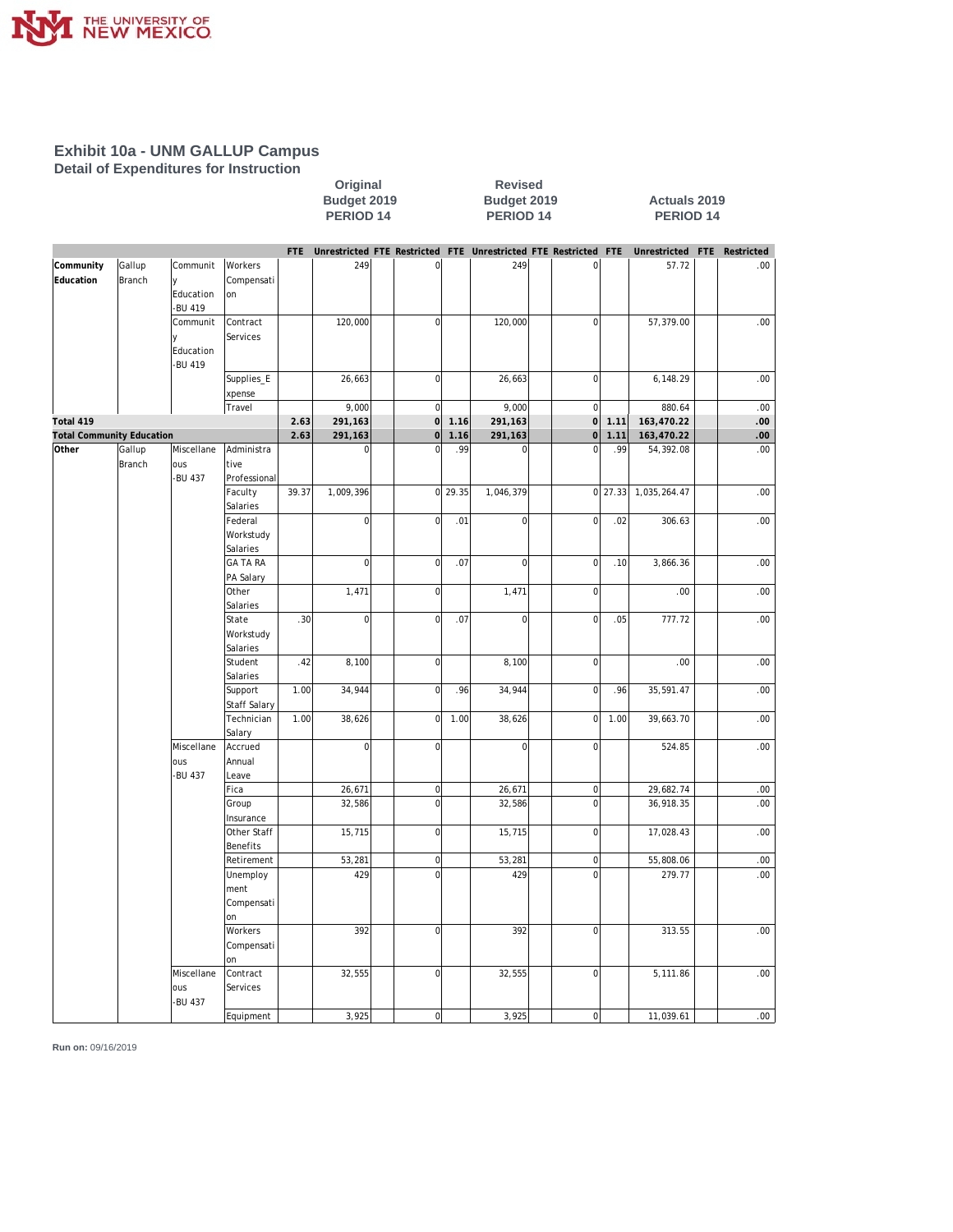

**Detail of Expenditures for Instruction**

| Original    |  |  |  |  |  |  |  |  |  |
|-------------|--|--|--|--|--|--|--|--|--|
| 3udget 2019 |  |  |  |  |  |  |  |  |  |
| PERIOD 14   |  |  |  |  |  |  |  |  |  |

**Revised Budget 2019 Budget 2019 Actuals 2019 PERIOD 14 PERIOD 14 PERIOD 14**

|                    |        |            |                     | FTE   |                |        |                |         | Unrestricted FTE Restricted FTE Unrestricted FTE Restricted FTE |        |                        |      | Unrestricted                  | <b>FTE</b> | Restricted                  |
|--------------------|--------|------------|---------------------|-------|----------------|--------|----------------|---------|-----------------------------------------------------------------|--------|------------------------|------|-------------------------------|------------|-----------------------------|
| Other              | Gallup | Miscellane | Supplies_E          |       | 336,124        |        | $\mathbf 0$    |         | 299,141                                                         |        | 0                      |      | 151,524.22                    |            | .00                         |
|                    | Branch | ous        | xpense              |       |                |        |                |         |                                                                 |        |                        |      |                               |            |                             |
|                    |        | -BU 437    |                     |       |                |        |                |         |                                                                 |        |                        |      |                               |            |                             |
|                    |        |            | Travel              |       | 1,000          |        | $\overline{0}$ |         | 1,000                                                           |        | $\mathbf 0$            |      | 15,238.93                     |            | .00                         |
|                    |        |            | Travel-Rec          |       | 500            |        | $\Omega$       |         | 500                                                             |        | $\mathbf 0$            |      | .00                           |            | .00                         |
|                    |        |            | ruiting             |       |                |        |                |         |                                                                 |        |                        |      |                               |            |                             |
| Total 437          |        |            |                     | 42.09 | 1,595,715      |        |                | 0 32.45 | 1,595,715                                                       |        |                        |      | 030.45 1,493,332.80           |            | .00.                        |
|                    |        | I&G        | Administra          |       |                | 0 1.50 | 78,792         |         |                                                                 | 0 1.50 | 78,792                 |      | .00                           | 1.00       | 49,211.00                   |
|                    |        | Programs   | tive                |       |                |        |                |         |                                                                 |        |                        |      |                               |            |                             |
|                    |        | -BU 441    | Professional        |       |                |        |                |         |                                                                 |        |                        |      |                               |            |                             |
|                    |        |            | Faculty             |       | $\mathbf 0$    |        | $\overline{0}$ |         | $\overline{0}$                                                  |        | $\mathbf 0$            |      | .00                           | .05        | 4,703.00                    |
|                    |        |            | Salaries            |       |                |        |                |         |                                                                 |        |                        |      |                               |            |                             |
|                    |        |            | Student             |       |                | 0 4.25 | 36,949         |         |                                                                 | 0 4.25 | 36,949                 |      | .00                           | 1.81       | 34,420.00                   |
|                    |        |            | Salaries            |       |                |        |                |         |                                                                 |        |                        |      |                               |            |                             |
|                    |        |            | Support             |       |                | 0 3.00 | 135,000        |         |                                                                 | 0 3.00 | 135,000                |      | .00.                          |            | .00                         |
|                    |        |            | Staff Salary        |       |                |        |                |         |                                                                 |        |                        |      |                               |            |                             |
|                    |        |            | Technician          |       | $\mathbf 0$    |        | $\mathbf 0$    |         | $\overline{0}$                                                  |        | $\mathbf 0$            |      | .00                           | 1.89       | 67,929.00                   |
|                    |        |            | Salary              |       |                |        |                |         |                                                                 |        |                        |      |                               |            |                             |
|                    |        | I&G        | Other Staff         |       | $\mathbf 0$    |        | 86,000         |         | $\mathbf 0$                                                     |        | 86,000                 |      | .00                           |            | 31,323.00                   |
|                    |        | Programs   | Benefits            |       |                |        |                |         |                                                                 |        |                        |      |                               |            |                             |
|                    |        | -BU 441    |                     |       |                |        |                |         |                                                                 |        |                        |      |                               |            |                             |
|                    |        | I&G        | Equipment           |       | $\overline{0}$ |        | $\Omega$       |         | $\mathbf{0}$                                                    |        | $\mathbf 0$            |      | .00.                          |            | (340.00)                    |
|                    |        | Programs   |                     |       |                |        |                |         |                                                                 |        |                        |      |                               |            |                             |
|                    |        | -BU 441    |                     |       |                |        |                |         |                                                                 |        |                        |      |                               |            |                             |
|                    |        |            | Supplies_E          |       | $\mathbf 0$    |        | 250,000        |         | $\mathbf{0}$                                                    |        | 250,000                |      | .00.                          |            | 43,484.00                   |
|                    |        |            | xpense              |       | $\mathbf 0$    |        | $\Omega$       |         | $\Omega$                                                        |        |                        |      | .00.                          |            |                             |
| Total 441          |        |            | Travel              |       |                | 0 8.75 | 586,741        |         |                                                                 | 0 8.75 | $\mathbf 0$<br>586,741 |      | .00                           |            | 3,749.00<br>4.75 234,479.00 |
| <b>Total Other</b> |        |            |                     | 42.09 | 1,595,715 8.75 |        | 586,741 32.45  |         | 1,595,715 8.75                                                  |        |                        |      | 586, 741 30.45 1, 493, 332.80 |            | 4.75 234,479.00             |
| Occup/Voc          | Gallup | Applied    | Faculty             | 2.40  | 127,170        |        | $\Omega$       | 6.19    | 309,032                                                         |        | $\Omega$               | 5.80 | 295,639.00                    |            | .00                         |
| Instruction        | Branch | Technolog  | Salaries            |       |                |        |                |         |                                                                 |        |                        |      |                               |            |                             |
|                    |        |            |                     |       |                |        |                |         |                                                                 |        |                        |      |                               |            |                             |
|                    |        | -BU 410    |                     |       |                |        |                |         |                                                                 |        |                        |      |                               |            |                             |
|                    |        |            | Federal             | .14   | 2,595          |        | $\overline{0}$ | .01     | 2,595                                                           |        | $\mathbf 0$            | .02  | 327.46                        |            | .00                         |
|                    |        |            | Workstudy           |       |                |        |                |         |                                                                 |        |                        |      |                               |            |                             |
|                    |        |            | Salaries            |       |                |        |                |         |                                                                 |        |                        |      |                               |            |                             |
|                    |        |            | Other               |       | 662            |        | $\overline{0}$ |         | 662                                                             |        | $\mathbf 0$            |      | .00.                          |            | .00                         |
|                    |        |            | Salaries            |       |                |        |                |         |                                                                 |        |                        |      |                               |            |                             |
|                    |        |            | State               |       | $\mathbf 0$    |        | $\Omega$       | .06     | $\mathbf 0$                                                     |        | $\mathbf 0$            | .05  | 743.58                        |            | .00                         |
|                    |        |            | Workstudy           |       |                |        |                |         |                                                                 |        |                        |      |                               |            |                             |
|                    |        |            | Salaries            |       |                |        |                |         |                                                                 |        |                        |      |                               |            |                             |
|                    |        |            | Support             | 1.00  | 33,078         |        | $\overline{0}$ | 1.00    | 33,078                                                          |        | $\mathbf 0$            | 1.00 | 33,739.14                     |            | .00                         |
|                    |        |            | <b>Staff Salary</b> |       |                |        |                |         |                                                                 |        |                        |      |                               |            |                             |
|                    |        | Applied    | Contract            |       | 2,500          |        | $\Omega$       |         | 2,500                                                           |        | $\mathbf 0$            |      | 811.39                        |            | .00                         |
|                    |        | Technolog  | Services            |       |                |        |                |         |                                                                 |        |                        |      |                               |            |                             |
|                    |        |            |                     |       |                |        |                |         |                                                                 |        |                        |      |                               |            |                             |
|                    |        | -BU 410    |                     |       |                |        |                |         |                                                                 |        |                        |      |                               |            |                             |
|                    |        |            | Equipment           |       | 8,200          |        | $\overline{0}$ |         | 8,200                                                           |        | $\mathbf 0$            |      | 12,149.20                     |            | .00                         |
|                    |        |            | Supplies_E          |       | 51,411         |        | $\Omega$       |         | 51,411                                                          |        | $\mathbf 0$            |      | 47,482.37                     |            | .00                         |
|                    |        |            | xpense              |       |                |        |                |         |                                                                 |        |                        |      |                               |            |                             |
|                    |        |            | Travel              |       | 1,500          |        | $\overline{0}$ |         | 1,500                                                           |        | 0                      |      | 190.55                        |            | .00.                        |
| Total 410          |        |            |                     | 3.54  | 227,116        |        | 0l             | 7.26    | 408,978                                                         |        | $\circ$                | 6.87 | 391,082.69                    |            | 00.                         |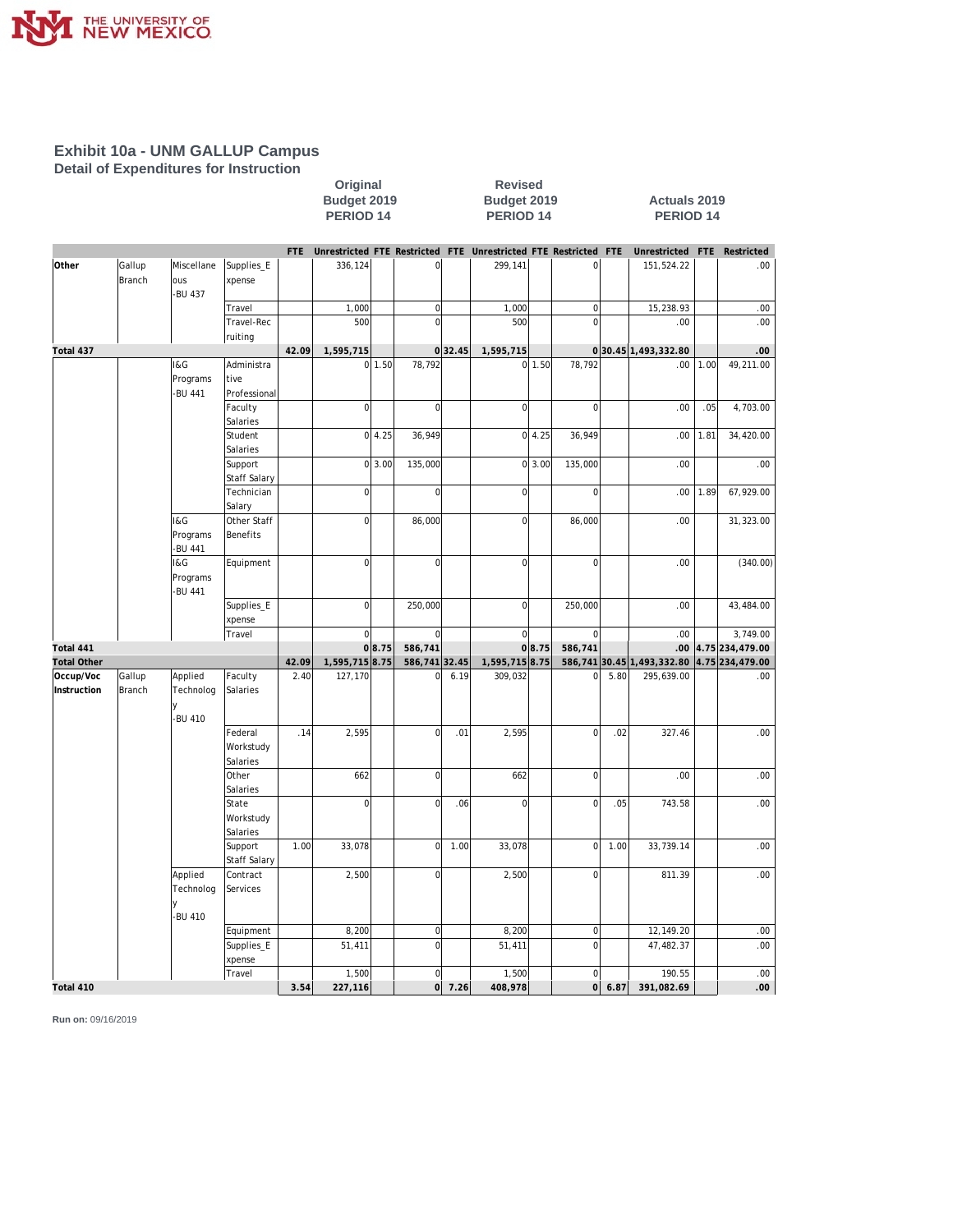

**Detail of Expenditures for Instruction**

**Revised Budget 2019 Budget 2019 Actuals 2019 PERIOD 14 PERIOD 14 PERIOD 14**

|                                    |               |                 |                          | FTE       | Unrestricted FTE Restricted |                         |                | FTE Unrestricted FTE Restricted  |                     | <b>FTE</b>             | Unrestricted      | FTE Restricted |
|------------------------------------|---------------|-----------------|--------------------------|-----------|-----------------------------|-------------------------|----------------|----------------------------------|---------------------|------------------------|-------------------|----------------|
| Occup/Voc                          | Gallup        | <b>Business</b> | Faculty                  | 1.00      | 63,716                      | $\overline{0}$          | 1.07           | 63,716                           | <sup>0</sup>        | 1.00                   | 63,715.90         | .00            |
| Instruction                        | <b>Branch</b> | Technolog       | Salaries                 |           |                             |                         |                |                                  |                     |                        |                   |                |
|                                    |               | V               |                          |           |                             |                         |                |                                  |                     |                        |                   |                |
|                                    |               | <b>BU 411</b>   |                          |           |                             |                         |                |                                  |                     |                        |                   |                |
|                                    |               |                 | Federal                  | .05       | 1,000                       | $\mathbf 0$             |                | 1,000                            | $\pmb{0}$           | .03                    | 437.73            | .00            |
|                                    |               |                 | Workstudy                |           |                             |                         |                |                                  |                     |                        |                   |                |
|                                    |               |                 | Salaries                 |           |                             |                         |                |                                  |                     |                        |                   |                |
|                                    |               |                 | Other                    |           | 664                         | $\mathbf 0$             |                | 664                              | $\pmb{0}$           |                        | .00               | .00            |
|                                    |               |                 | Salaries                 |           |                             |                         |                |                                  |                     |                        |                   |                |
|                                    |               |                 | State                    | .42       | 8,000                       | $\overline{0}$          | .05            | 8,000                            | $\mathbf 0$         | .04                    | 651.49            | .00            |
|                                    |               |                 | Workstudy                |           |                             |                         |                |                                  |                     |                        |                   |                |
|                                    |               |                 | Salaries<br>Support      | 1.00      | 33,187                      | $\overline{0}$          | 1.00           | 33,187                           | $\mathbf 0$         | 1.00                   | 33,851.20         | .00            |
|                                    |               |                 | Staff Salary             |           |                             |                         |                |                                  |                     |                        |                   |                |
|                                    |               | <b>Business</b> | Equipment                |           | 500                         | $\mathbf 0$             |                | 500                              | $\mathbf 0$         |                        | .00               | .00            |
|                                    |               | Technolog       |                          |           |                             |                         |                |                                  |                     |                        |                   |                |
|                                    |               |                 |                          |           |                             |                         |                |                                  |                     |                        |                   |                |
|                                    |               | <b>BU 411</b>   |                          |           |                             |                         |                |                                  |                     |                        |                   |                |
|                                    |               |                 | Supplies_E               |           | 20,869                      | $\mathbf 0$             |                | 20,869                           | $\mathbf 0$         |                        | 7,757.87          | .00            |
|                                    |               |                 | xpense                   |           |                             |                         |                |                                  |                     |                        |                   |                |
|                                    |               |                 | Travel                   |           | 750                         | $\mathbf 0$             |                | 750                              | $\pmb{0}$           |                        | 23.65             | .00            |
| Total 411                          |               |                 |                          | 2.47      | 128,686                     | $\overline{0}$          | 2.12           | 128,686                          | $\mathsf{O}\xspace$ | 2.07                   | 106,437.84        | .00            |
|                                    |               | Health          | Faculty                  | 3.60      | 349,134                     | $\mathbf 0$             | 4.91           | 349,134                          | $\mathbf 0$         | 4.60                   | 349, 359.30       | .00            |
|                                    |               | Careers         | Salaries                 |           |                             |                         |                |                                  |                     |                        |                   |                |
|                                    |               | -BU 414         |                          |           |                             |                         |                |                                  |                     |                        |                   |                |
|                                    |               |                 | Other                    |           | 699                         | $\mathbf{0}$            |                | 699                              | $\mathbf 0$         |                        | .00               | .00            |
|                                    |               |                 | Salaries                 | 1.00      |                             | $\mathbf 0$             | 1.00           |                                  | $\mathbf 0$         | 1.00                   |                   |                |
|                                    |               |                 | Support                  |           | 34,944                      |                         |                | 34,944                           |                     |                        | 35,642.86         | .00            |
|                                    |               | Health          | Staff Salary<br>Contract |           | 1,000                       | $\mathbf{0}$            |                | 1,000                            | $\mathbf 0$         |                        | .00               | .00            |
|                                    |               | Careers         | Services                 |           |                             |                         |                |                                  |                     |                        |                   |                |
|                                    |               | <b>BU 414</b>   |                          |           |                             |                         |                |                                  |                     |                        |                   |                |
|                                    |               |                 | Equipment                |           | 3,748                       | $\overline{0}$          |                | 3,748                            | $\mathbf 0$         |                        | 120.58            | .00.           |
|                                    |               |                 | Supplies_E               |           | 25,196                      | $\mathbf 0$             |                | 25,196                           | $\mathbf 0$         |                        | 36,715.53         | .00            |
|                                    |               |                 | xpense                   |           |                             |                         |                |                                  |                     |                        |                   |                |
|                                    |               |                 | Travel                   |           | 13,000                      | $\mathbf{0}$            |                | 13,000                           | $\mathbf 0$         |                        | 4,744.77          | .00            |
| Total 414                          |               |                 |                          | 4.60      | 427,721                     | $\overline{0}$          | 5.91           | 427,721                          | 0                   | 5.60                   | 426,583.04        | 00             |
|                                    |               | Area Voc        | Supplies_E               |           | $\overline{0}$              | $\Omega$                |                | $\mathbf 0$                      | $\overline{0}$      |                        | 683.69            | .00            |
|                                    |               | School          | xpense                   |           |                             |                         |                |                                  |                     |                        |                   |                |
|                                    |               | <b>BU 415</b>   |                          |           |                             |                         |                |                                  |                     |                        |                   |                |
|                                    |               |                 | Travel                   |           | 0 <br>$\overline{0}$        | $\overline{0}$          |                | $\overline{0}$<br>$\overline{0}$ | 0 <br> 0            |                        | (1, 119.40)       | .00<br>00.     |
| Total 415                          |               | Nursing         | Administra               | 1.00      | 54,781                      | $\mathbf 0$<br>$\Omega$ |                | 54,781                           | $\Omega$            |                        | (435.71)<br>.00.  | .00            |
|                                    |               | <b>BU 416</b>   | tive                     |           |                             |                         |                |                                  |                     |                        |                   |                |
|                                    |               |                 | Professional             |           |                             |                         |                |                                  |                     |                        |                   |                |
|                                    |               |                 | Faculty                  | 6.00      | 360,116                     | $\Omega$                | 6.33           | 360,116                          | $\Omega$            | 6.00                   | 426,415.60        | .00            |
|                                    |               |                 | Salaries                 |           |                             |                         |                |                                  |                     |                        |                   |                |
|                                    |               |                 | Other                    |           | 635                         | $\mathbf 0$             |                | $\overline{0}$                   | $\mathbf 0$         |                        | .00               | .00            |
|                                    |               |                 | Salaries                 |           |                             |                         |                |                                  |                     |                        |                   |                |
|                                    |               |                 | Support                  | 1.00      | 31,761                      | $\mathbf 0$             |                | $\mathbf 0$                      | $\mathbf 0$         |                        | .76               | .00            |
|                                    |               |                 | <b>Staff Salary</b>      |           |                             |                         |                |                                  |                     |                        |                   |                |
|                                    |               | Nursing         | Supplies_E               |           | 8,791                       | $\mathbf 0$             |                | 8,791                            | $\mathbf 0$         |                        | 5,524.10          | .00            |
|                                    |               | <b>BU 416</b>   | xpense                   |           |                             |                         |                |                                  |                     |                        |                   |                |
|                                    |               |                 | Travel                   |           | 500                         | $\mathbf 0$             |                | 500                              | $\mathbf 0$         |                        | .00               | .00.           |
| Total 416                          |               |                 |                          | 8.00      | 456,584                     |                         | $0 \big  6.33$ | 424,188                          | 0                   |                        | $6.00$ 431,940.46 | .00.           |
| <b>Total Occup/Voc Instruction</b> |               |                 | 18.61                    | 1,240,107 |                             | 0 21.62                 | 1,389,573      |                                  |                     | 0 20.54 1, 355, 608.32 | 00                |                |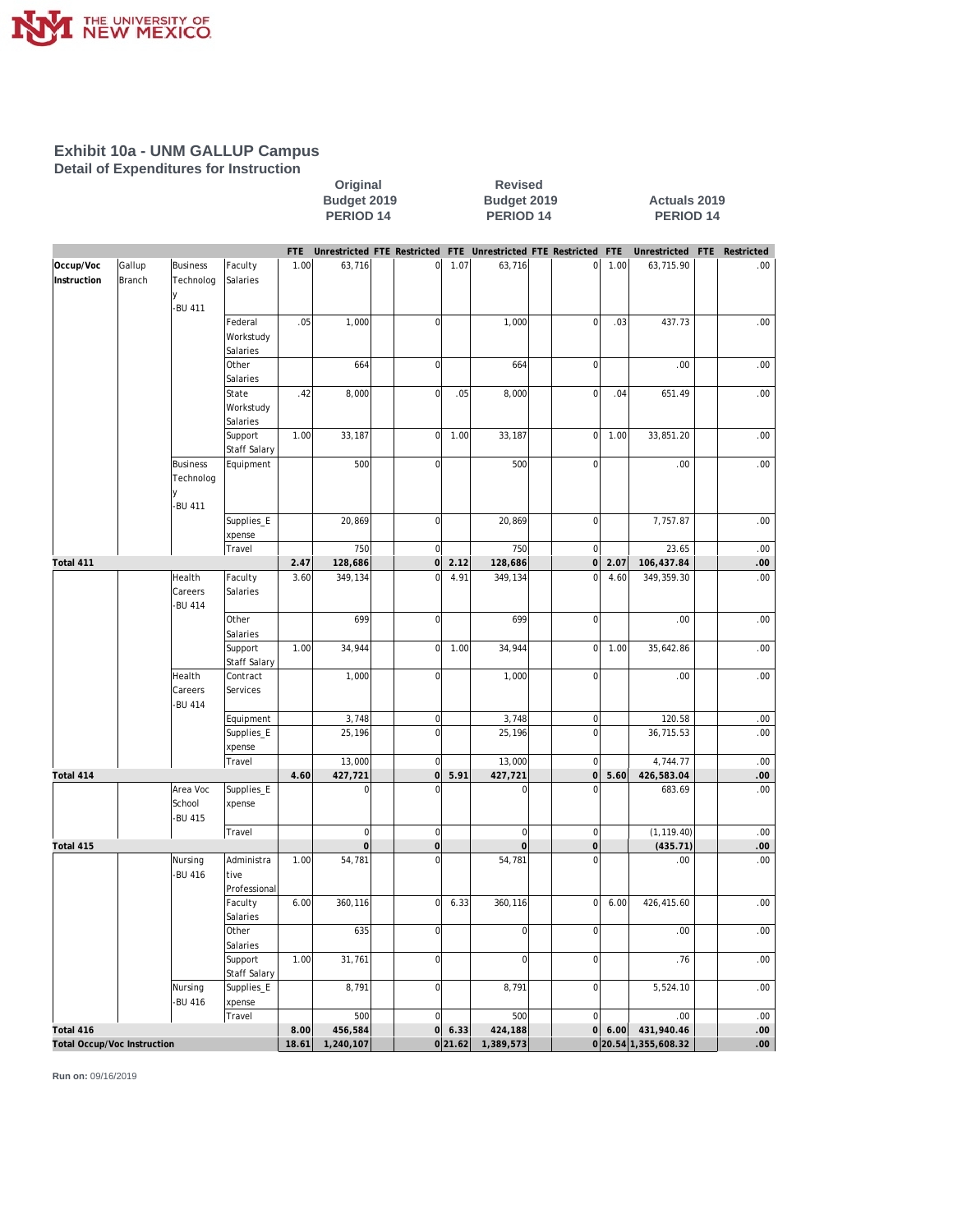

**Detail of Expenditures for Instruction**

**Revised Budget 2019 Budget 2019 Actuals 2019 PERIOD 14 PERIOD 14 PERIOD 14**

|                                          |                                        |                       |              | FTE           | Unrestricted FTE Restricted FTE Unrestricted FTE Restricted FTE |               |      |                |                |      | Unrestricted                               | FTE Restricted |
|------------------------------------------|----------------------------------------|-----------------------|--------------|---------------|-----------------------------------------------------------------|---------------|------|----------------|----------------|------|--------------------------------------------|----------------|
| Prep/Remedi Gallup                       |                                        | Transitional Faculty  |              | 6.40          | 308,736                                                         | $\Omega$      | 4.69 | 308,736        | $\Omega$       | 4.40 | 263,736.50                                 | .00.           |
| al Instruction Branch                    |                                        | <b>Studies</b>        | Salaries     |               |                                                                 |               |      |                |                |      |                                            |                |
|                                          |                                        | -BU 404               |              |               |                                                                 |               |      |                |                |      |                                            |                |
|                                          |                                        | Transitional Contract |              |               | 300                                                             |               |      | 300            | $\Omega$       |      | .00.                                       | .00            |
|                                          |                                        | <b>Studies</b>        | Services     |               |                                                                 |               |      |                |                |      |                                            |                |
|                                          |                                        | -BU 404               |              |               |                                                                 |               |      |                |                |      |                                            |                |
|                                          |                                        |                       | Equipment    |               | $\mathbf 0$                                                     | $\Omega$      |      | $\Omega$       | $\mathbf 0$    |      | 109.04                                     | $.00\,$        |
|                                          |                                        |                       | Supplies_E   |               | 7,457                                                           |               |      | 7,457          | $\Omega$       |      | 2,264.42                                   | .00            |
|                                          |                                        |                       | xpense       |               |                                                                 |               |      |                |                |      |                                            |                |
|                                          |                                        |                       | Travel       |               | 500                                                             | $\Omega$      |      | 500            | $\Omega$       |      | .00                                        | .00            |
| Total 404                                |                                        |                       |              | 6.40          | 316,993                                                         | $\Omega$      | 4.69 | 316,993        | $\overline{O}$ | 4.40 | 266,109.96                                 | $.00\,$        |
|                                          |                                        | College               | Administra   | 2.00          | 81,598                                                          |               | 2.00 | 81,598         | $\Omega$       | 2.00 | 81,598.32                                  | .00            |
|                                          |                                        | Learning              | tive         |               |                                                                 |               |      |                |                |      |                                            |                |
|                                          |                                        | Center                | Professional |               |                                                                 |               |      |                |                |      |                                            |                |
|                                          |                                        | -BU 405               |              |               |                                                                 |               |      |                |                |      |                                            |                |
|                                          |                                        |                       | Federal      | .10           | 1,950                                                           | $\Omega$      | .01  | 1,950          | $\mathbf 0$    | .01  | 139.08                                     | .00            |
|                                          |                                        |                       | Workstudy    |               |                                                                 |               |      |                |                |      |                                            |                |
|                                          |                                        |                       | Salaries     |               |                                                                 |               |      |                |                |      |                                            |                |
|                                          |                                        |                       | State        | .30           | 600                                                             | $\Omega$      |      | 600            | $\mathbf 0$    |      | .00                                        | .00.           |
|                                          |                                        |                       | Workstudy    |               |                                                                 |               |      |                |                |      |                                            |                |
|                                          |                                        |                       | Salaries     |               |                                                                 |               |      |                |                |      |                                            |                |
|                                          |                                        |                       | Student      | 1.50          | 28,623                                                          | $\Omega$      | 1.94 | 28,623         | $\overline{0}$ | 1.86 | 35, 311.42                                 | .00.           |
|                                          |                                        |                       | Salaries     |               |                                                                 |               |      |                |                |      |                                            |                |
|                                          |                                        | College               | Supplies_E   |               | 18,028                                                          | $\Omega$      |      | 18,028         | $\Omega$       |      | 2,435.77                                   | .00.           |
|                                          |                                        | Learning<br>Center    | xpense       |               |                                                                 |               |      |                |                |      |                                            |                |
|                                          |                                        | -BU 405               |              |               |                                                                 |               |      |                |                |      |                                            |                |
|                                          |                                        |                       | Travel       |               | 500                                                             | $\Omega$      |      | 500            | $\mathbf 0$    |      | .00.                                       | .00            |
| Total 405                                |                                        |                       |              | 3.90          | 131,299                                                         |               | 3.95 | 131,299        | $\overline{O}$ | 3.87 | 119,484.59                                 | .00            |
|                                          | <b>Total Prep/Remedial Instruction</b> |                       |              |               |                                                                 | $\Omega$      | 8.64 | 448,292        | $\overline{0}$ | 8.27 | 385,594.55                                 | .00            |
| Special                                  | Gallup                                 | Summer                | Faculty      | 10.30<br>3.14 | 448,292<br>75,000                                               | n             | 2.03 | 75,000         | $\Omega$       | 3.75 | 152,987.50                                 | .00.           |
| Session                                  | Branch                                 | Session               | Salaries     |               |                                                                 |               |      |                |                |      |                                            |                |
| Instruction                              |                                        | -BU 422               |              |               |                                                                 |               |      |                |                |      |                                            |                |
| Total 422                                |                                        |                       |              | 3.14          | 75,000                                                          | 0             | 2.03 | 75,000         | 0              | 3.75 | 152,987.50                                 | .00            |
| <b>Total Special Session Instruction</b> |                                        |                       |              |               | 75,000                                                          | οl            | 2.03 | 75,000         | 0              | 3.75 | 152,987.50                                 | .00.           |
| Grand Total Exhibit 10a                  |                                        |                       |              |               | 5,752,081 8.75                                                  | 586,741 98.26 |      | 5,901,547 8.75 |                |      | 586,741 94.84 5,549,101.56 4.75 234,479.00 |                |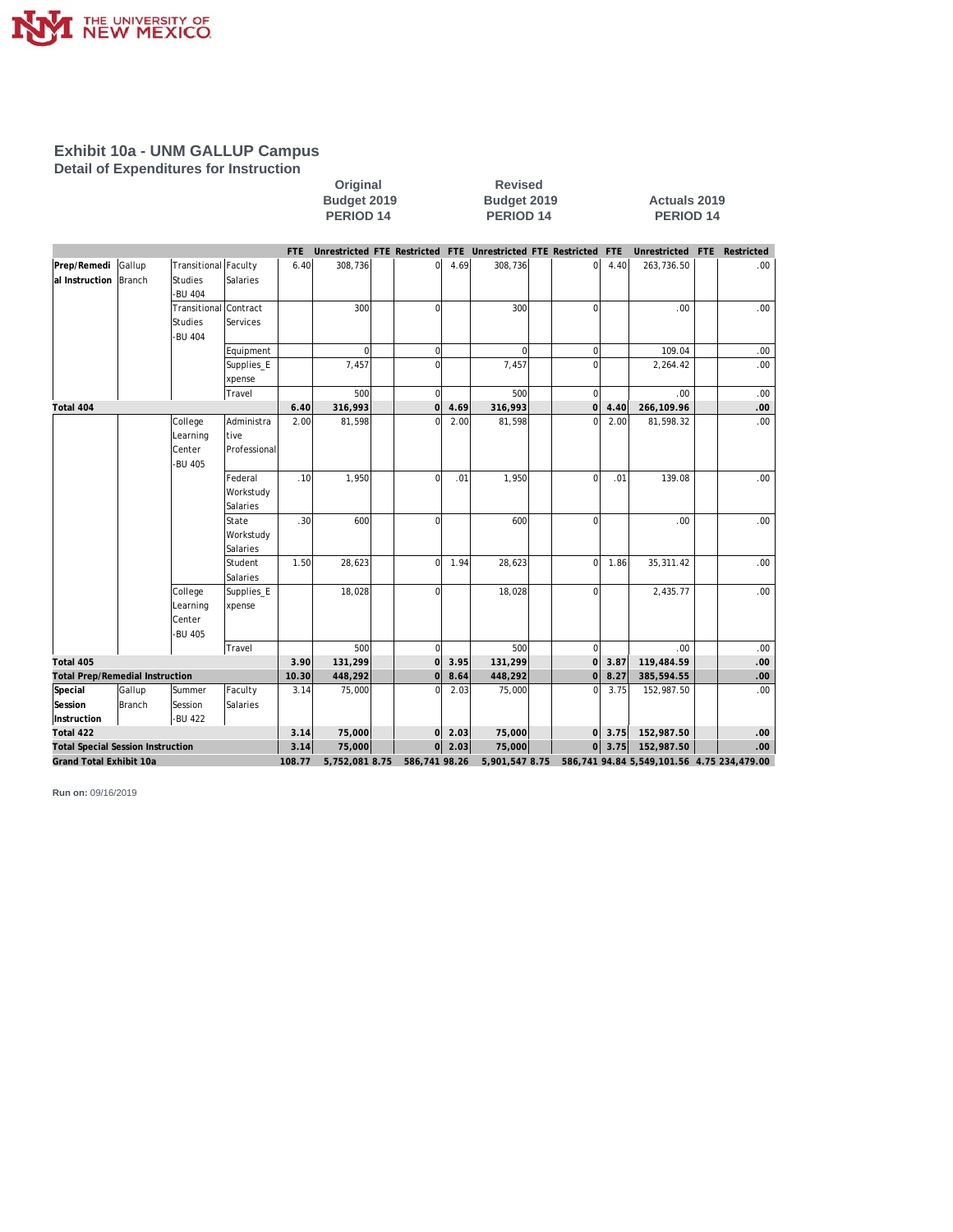

#### **Exhibit 11 - UNM GALLUP Campus Expenditures for Academic Support**

| Original         | <b>Revised</b> |                     |
|------------------|----------------|---------------------|
| Budget 2019      | Budget 2019    | <b>Actuals 2019</b> |
| <b>PERIOD 14</b> | PERIOD 14      | PERIOD 14           |

|                                      |                 |                             | Unrestricted Restricted Unrestricted Restricted |                |              |          | Unrestricted Restricted |          |
|--------------------------------------|-----------------|-----------------------------|-------------------------------------------------|----------------|--------------|----------|-------------------------|----------|
| Academic Administration              | Gallup Branch   | Acad Support Instruction    | 145,484                                         | $\overline{0}$ | 145,484      |          | 167,558.19              | .00.     |
| <b>Total Academic Administration</b> |                 |                             | 145,484                                         | $\mathbf{0}$   | 145,484      |          | 167.558.19              | .00      |
| Ancillary Support                    | Gallup Branch   | Computer Services           | 509,018                                         | 0              | 509,018      | $\Omega$ | 519,875.80              | .00      |
| <b>Total Ancillary Support</b>       |                 |                             | 509,018                                         | $\mathbf{0}$   | 509,018      |          | 519.875.80              | .00      |
| Libraries                            | Gallup Branch   | Branch Main Library         | 364,468                                         | 0              | 364,468      |          | 317,709.31              | .00      |
| <b>Total Libraries</b>               |                 |                             | 364,468                                         | $\mathbf{0}$   | 364,468      |          | 317,709.31              | .00      |
| Other                                | Gallup Branch   | Miscellaneous               | 29,987                                          | 0              | 29,987       | $\Omega$ | 18,829.55               | .00      |
| <b>Total Other</b>                   |                 |                             | 29,987                                          | 0              | 29,987       |          | 18,829.55               | .00      |
| Special Appropriation                | Gallup Branch   | Charlie Morrissey - Gallup  | 0                                               | 0              | 190,000      |          | .00.                    | .00      |
| <b>Total Special Appropriation</b>   |                 |                             | ∩                                               | $\mathbf{0}$   | 190,000      | $\Omega$ | .00                     | .00      |
| Items not in Exhibit                 | Fringe Benefits | <b>Accrued Annual Leave</b> |                                                 | ΩI             |              |          | (8,674.25)              | .00      |
|                                      |                 | Fica                        | 46,508                                          | ΩI             | 46,508       |          | 35,382.39               | .00      |
|                                      |                 | Group Insurance             | 75,487                                          | ΩI             | 75,487       |          | 49.606.62               | .00      |
|                                      |                 | Other Staff Benefits        | 73,209                                          | $\Omega$       | 73,209       |          | 20,220.13               | .00.     |
|                                      |                 | Retirement                  | 92,133                                          | $\Omega$       | 92,133       |          | 66,245.10               | .00      |
|                                      |                 | Unemployment                | 793                                             |                | 793          |          | 340.54                  | .00      |
|                                      |                 | Compensation                |                                                 |                |              |          |                         |          |
|                                      |                 | Workers Compensation        | 583                                             | $\overline{0}$ | 583          |          | 712.87                  | .00      |
| Sub-Total: Fringe Benefits           |                 |                             | 288,713                                         | $\mathbf{0}$   | 288,713      |          | 163,833.40              | .00      |
|                                      | Workstudy       | Federal Workstudy Salaries  |                                                 | 9,541          |              | 9,541    | .00.                    | 3,416.00 |
|                                      |                 | State Workstudy Salaries    | 0                                               | 28,623         | $\Omega$     | 28,623   | .00                     | 2,764.00 |
| Sub-Total: Workstudy                 |                 |                             | $\Omega$                                        | 38.164         | $\mathbf{0}$ | 38,164   | .00                     | 6,180.00 |
| Total Items not in Exhibit           |                 |                             | 288,713                                         | 38,164         | 288,713      | 38,164   | 163,833.40              | 6,180.00 |
| Total                                |                 |                             | 1,337,670                                       | 38,164         | 1,527,670    |          | 38, 164 1, 187, 806. 25 | 6,180.00 |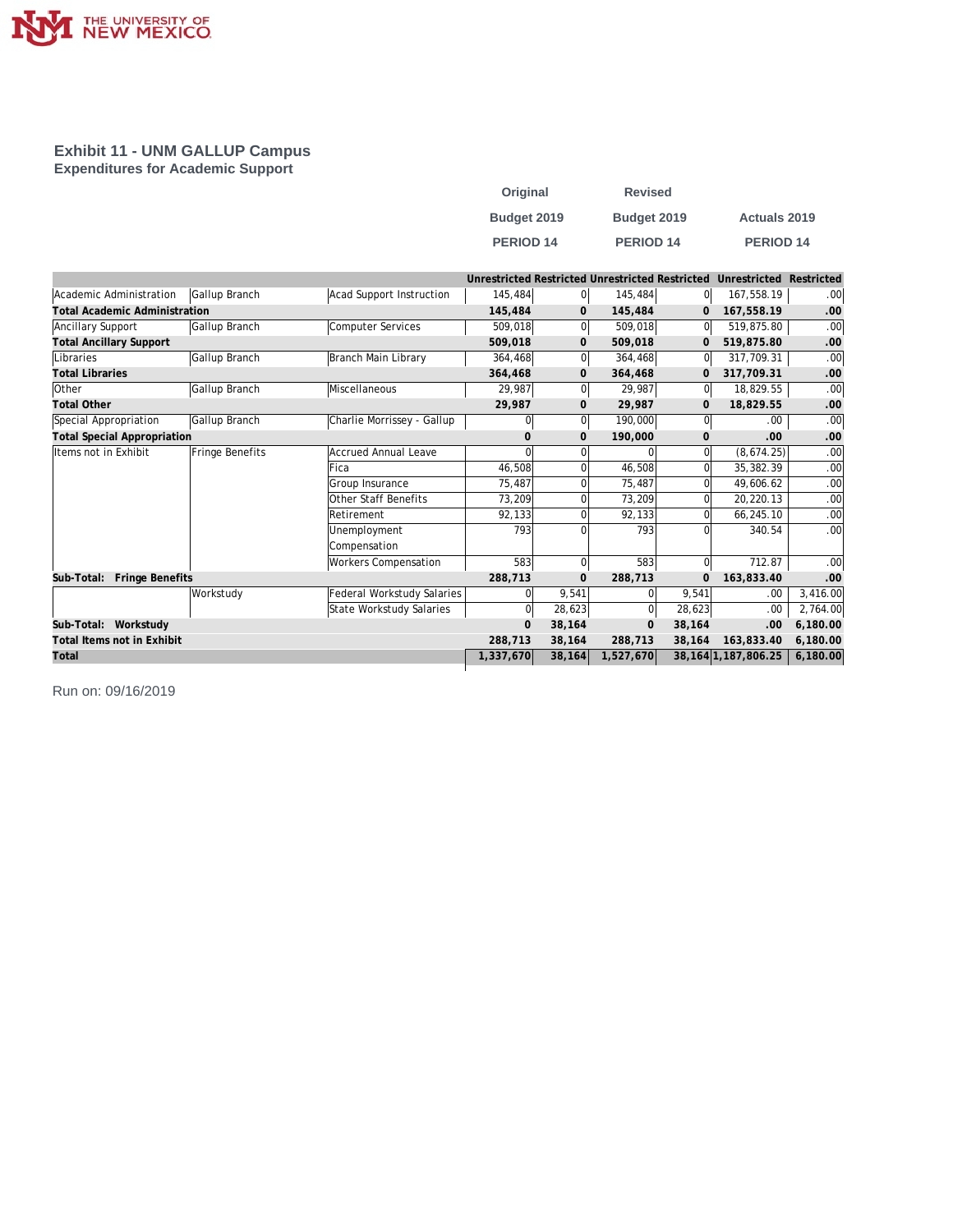

**Detail of Expenditures for Academic Support**

## **Original Revised**

#### **Budget 2019 Budget 2019 Actuals 2019 PERIOD 14 PERIOD 14 PERIOD 14**

|                                |                  |                                           |                                    |      | FTE Unrestricted FTE Restricted |                |      | FTE Unrestricted FTE Restricted FTE |                |      | Unrestricted FTE Restricted |     |
|--------------------------------|------------------|-------------------------------------------|------------------------------------|------|---------------------------------|----------------|------|-------------------------------------|----------------|------|-----------------------------|-----|
| Other                          | Gallup<br>Branch | Miscellane<br>ous                         | Supplies_E<br>xpense               |      | 300                             | 0              |      | 300                                 | 0              |      | 4,049.03                    | .00 |
|                                |                  | -BU 437                                   | Travel                             |      | 29.687                          | $\mathbf{0}$   |      | 29,687                              | $\mathbf 0$    |      | 14,780.52                   | .00 |
| Total 437                      |                  |                                           |                                    |      | 29,987                          | $\overline{O}$ |      | 29,987                              | $\circ$        |      | 18,829.55                   | .00 |
| <b>Total Other</b>             |                  |                                           |                                    |      | 29,987                          | $\mathbf 0$    |      | 29,987                              | $\circ$        |      | 18,829.55                   | .00 |
| Academic                       | Gallup           | Acad                                      | Faculty                            | 2.00 | 130,000                         | $\overline{0}$ | 1.71 | 130,000                             | $\overline{0}$ | 1.56 | 152,500.44                  | .00 |
| Administrati<br>lon            | Branch           | Support<br>Instruction<br>-BU 427         | Salaries                           |      |                                 |                |      |                                     |                |      |                             |     |
|                                |                  |                                           | Other<br>Salaries                  | .11  | 2,000                           | $\mathbf 0$    |      | 2,000                               | $\mathbf 0$    |      | .00                         | .00 |
|                                |                  |                                           | Technician<br>Salary               |      | $\overline{0}$                  | $\mathbf 0$    | .01  | $\mathbf 0$                         | 0              | .01  | 249.30                      | .00 |
|                                |                  | Acad<br>Support<br>Instruction<br>-BU 427 | Supplies_E<br>xpense               |      | 10,484                          | $\mathbf 0$    |      | 10,484                              | $\overline{0}$ |      | 10,160.54                   | .00 |
|                                |                  |                                           | Travel                             |      | 3,000                           | $\mathbf{0}$   |      | 3,000                               | $\mathbf 0$    |      | 4,647.91                    | .00 |
| Total 427                      |                  |                                           |                                    | 2.11 | 145,484                         | $\overline{0}$ | 1.72 | 145,484                             | $\overline{O}$ | 1.57 | 167,558.19                  | .00 |
| Total Academic Administration  |                  |                                           |                                    | 2.11 | 145,484                         | $\mathbf 0$    | 1.72 | 145,484                             | $\mathbf 0$    | 1.57 | 167,558.19                  | .00 |
| Ancillary<br>Support           | Gallup<br>Branch | Computer<br>Services<br>-BU 426           | Administra<br>tive<br>Professional | 1.00 | 85,588                          | $\mathbf 0$    | .11  | 85,588                              | 0              | .17  | 12,215.67                   | .00 |
|                                |                  |                                           | Federal<br>Workstudy<br>Salaries   | .05  | 1,000                           | $\mathbf 0$    | .06  | 1,000                               | 0              | .04  | 781.55                      | .00 |
|                                |                  |                                           | Other<br>Salaries                  |      | 651                             | $\mathbf 0$    |      | 651                                 | $\overline{0}$ |      | .00                         | .00 |
|                                |                  |                                           | State<br>Workstudy<br>Salaries     | .08  | 1,500                           | $\mathbf 0$    |      | 1,500                               | $\overline{0}$ |      | .00                         | .00 |
|                                |                  |                                           | Student<br>Salaries                | .16  | 3,000                           | $\mathbf 0$    | 1.11 | 3,000                               | $\overline{0}$ | 1.25 | 21,292.42                   | .00 |
|                                |                  |                                           | Technician<br>Salary               | 3.00 | 114,317                         | $\mathbf 0$    | 2.48 | 114,317                             | 0              | 2.35 | 92,363.14                   | .00 |
|                                |                  | Computer<br>Services<br>-BU 426           | Contract<br>Services               |      | 1,500                           | $\mathbf 0$    |      | 1,500                               | 0              |      | 973.13                      | .00 |
|                                |                  |                                           | Equipment                          |      | 101,000                         | $\mathbf 0$    |      | 101,000                             | $\mathbf 0$    |      | 69,109.40                   | .00 |
|                                |                  |                                           | Supplies_E<br>xpense               |      | 198,462                         | $\mathbf 0$    |      | 198,462                             | $\overline{0}$ |      | 321,779.62                  | .00 |
|                                |                  |                                           | Travel                             |      | 2,000                           | $\mathbf{0}$   |      | 2,000                               | $\mathbf 0$    |      | 1,360.87                    | .00 |
| Total 426                      |                  |                                           |                                    | 4.29 | 509,018                         | $\circ$        | 3.76 | 509,018                             | $\overline{0}$ | 3.81 | 519,875.80                  | .00 |
| <b>Total Ancillary Support</b> |                  |                                           |                                    | 4.29 | 509,018                         | $\mathbf 0$    | 3.76 | 509,018                             | $\mathbf 0$    | 3.81 | 519,875.80                  | .00 |
| Libraries                      | Gallup<br>Branch | Branch<br>Main<br>Library<br>-BU 424      | Faculty<br>Salaries                | 2.50 | 146,491                         | 0              | 2.13 | 146,491                             | Ò              | 2.05 | 124,294.98                  | .00 |
|                                |                  |                                           | Federal<br>Workstudy<br>Salaries   | .06  | 1,200                           | $\mathbf 0$    | .03  | 1,200                               | $\overline{0}$ | .04  | 682.44                      | .00 |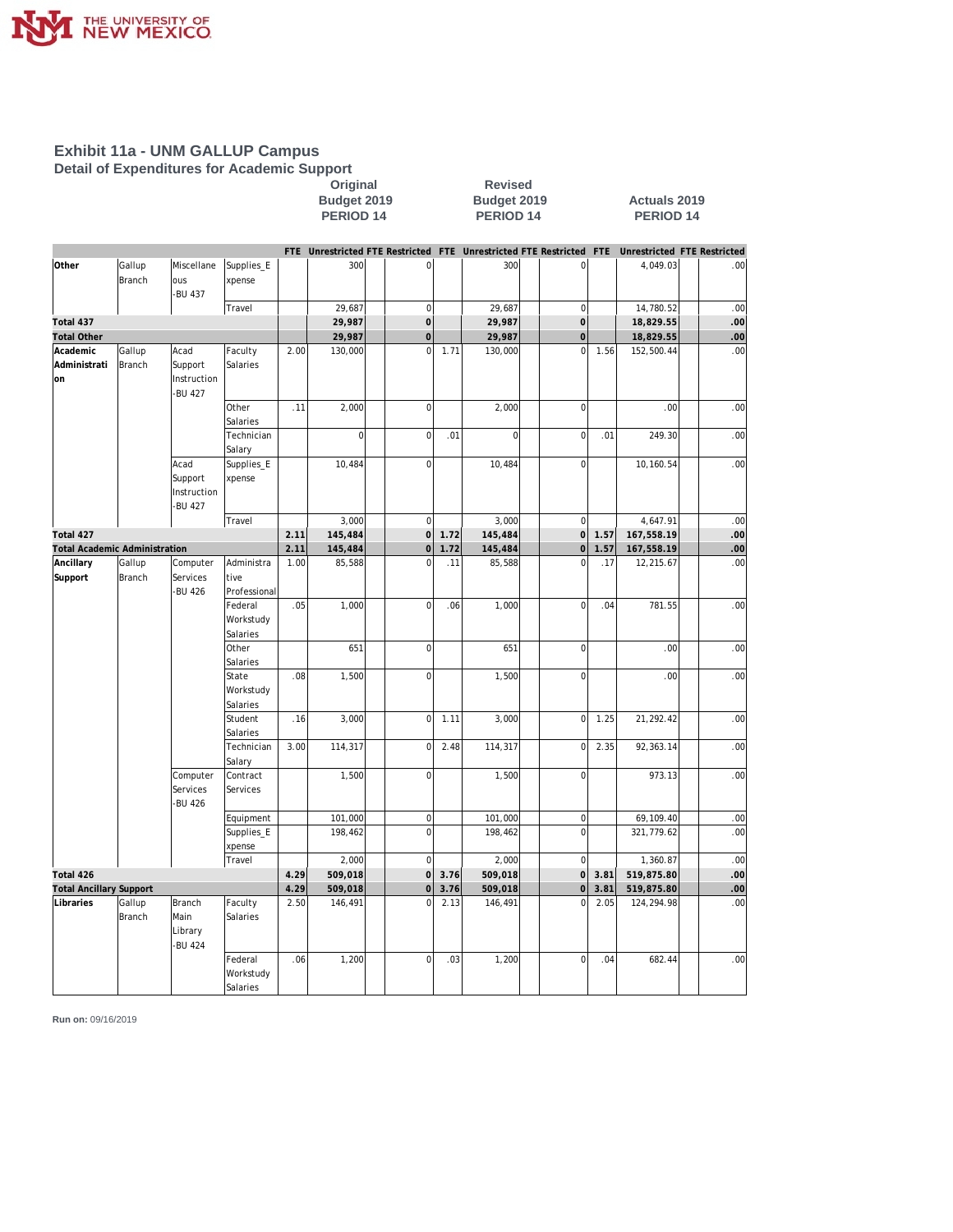

**Detail of Expenditures for Academic Support**

## **Original Revised**

**Budget 2019 Budget 2019 Actuals 2019 PERIOD 14 PERIOD 14 PERIOD 14**

|                                    |        |             |              |         |                |                |      |                      |                     |      | FTE Unrestricted FTE Restricted FTE Unrestricted FTE Restricted FTE Unrestricted FTE Restricted |                  |
|------------------------------------|--------|-------------|--------------|---------|----------------|----------------|------|----------------------|---------------------|------|-------------------------------------------------------------------------------------------------|------------------|
| Libraries                          | Gallup | Branch      | Other        |         | 1,746          |                |      | 1,746                |                     |      | .00.                                                                                            | .00              |
|                                    | Branch | Main        | Salaries     |         |                |                |      |                      |                     |      |                                                                                                 |                  |
|                                    |        | Library     |              |         |                |                |      |                      |                     |      |                                                                                                 |                  |
|                                    |        | -BU 424     |              |         |                |                |      |                      |                     |      |                                                                                                 |                  |
|                                    |        |             | State        | .21     | 4,000          | $\Omega$       | .08  | 4,000                | 0                   | .08  | 1,184.37                                                                                        | .00              |
|                                    |        |             | Workstudy    |         |                |                |      |                      |                     |      |                                                                                                 |                  |
|                                    |        |             | Salaries     |         |                |                |      |                      |                     |      |                                                                                                 |                  |
|                                    |        |             | Support      | 1.00    | 31,761         | $\mathbf 0$    | 1.00 | 31,761               | $\overline{0}$      | 1.00 | 32,396.70                                                                                       | .00              |
|                                    |        |             | Staff Salary |         |                |                |      |                      |                     |      |                                                                                                 |                  |
|                                    |        |             | Technician   | 3.00    | 87,360         | $\Omega$       | 2.28 | 87,360               | $\Omega$            | 2.37 | 70,450.36                                                                                       | .00              |
|                                    |        |             | Salary       |         |                |                |      |                      |                     |      |                                                                                                 |                  |
|                                    |        | Branch      | Equipment    |         | $\Omega$       | $\Omega$       |      | $\Omega$             | n                   |      | 9,882.78                                                                                        | .00              |
|                                    |        | <b>Main</b> |              |         |                |                |      |                      |                     |      |                                                                                                 |                  |
|                                    |        | Library     |              |         |                |                |      |                      |                     |      |                                                                                                 |                  |
|                                    |        | -BU 424     |              |         |                |                |      |                      |                     |      |                                                                                                 |                  |
|                                    |        |             | Library      |         | 46,500         | $\Omega$       |      | 46,500               | 0                   |      | 35,906.03                                                                                       | .00              |
|                                    |        |             | Acquisition  |         |                |                |      |                      |                     |      |                                                                                                 |                  |
|                                    |        |             | Services     |         | $\Omega$       | 0              |      | $\Omega$             | 0                   |      | 4,257.11                                                                                        | .00              |
|                                    |        |             | Supplies_E   |         | 44,910         | $\Omega$       |      | 44,910               | U                   |      | 36,882.65                                                                                       | .00              |
|                                    |        |             | xpense       |         |                |                |      |                      |                     |      |                                                                                                 |                  |
|                                    |        |             | Travel       |         | 500            | $\mathbf 0$    |      | 500                  | 0                   |      | 1,771.89                                                                                        | .00              |
| Total 424                          |        |             |              | 6.77    | 364,468        | $\mathbf 0$    | 5.52 | 364,468              | $\Omega$            | 5.54 | 317,709.31                                                                                      | .00              |
| <b>Total Libraries</b>             |        |             |              | 6.77    | 364,468        | $\overline{0}$ | 5.52 | 364,468              | $\overline{0}$      | 5.54 | 317,709.31                                                                                      | .00              |
| Special                            | Gallup | Charlie     | Supplies_E   |         |                |                |      | 190,000              |                     |      | .00                                                                                             | .00              |
| Appropriation Branch               |        | Morrissey - | xpense       |         |                |                |      |                      |                     |      |                                                                                                 |                  |
|                                    |        | Gallup      |              |         |                |                |      |                      |                     |      |                                                                                                 |                  |
|                                    |        | -BU 569     |              |         |                |                |      |                      |                     |      |                                                                                                 |                  |
| Total 569                          |        |             |              |         | $\overline{0}$ | $\Omega$       |      | 190,000              | $\mathsf{O}\xspace$ |      | .00 <sub>1</sub>                                                                                | .00              |
| <b>Total Special Appropriation</b> |        |             |              |         | $\mathbf 0$    | $\overline{0}$ |      | 190,000              | $\overline{O}$      |      | .00 <sub>1</sub>                                                                                | .00 <sub>1</sub> |
| Grand Total Exhibit 11a            | 13.17  | 1,048,957   |              | 0 11.00 | 1,238,957      |                |      | 0 10.92 1,023,972.85 | .00                 |      |                                                                                                 |                  |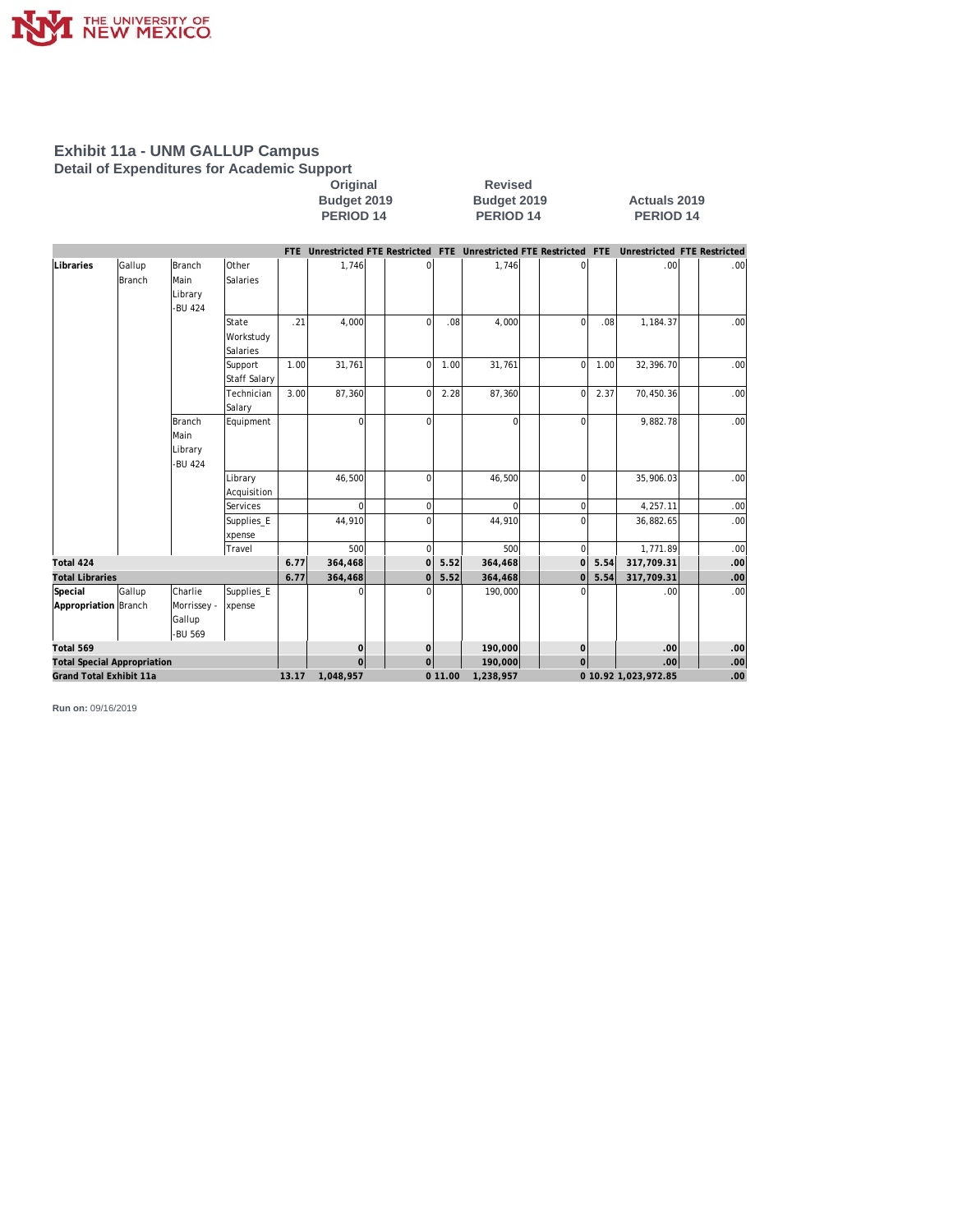

#### **Exhibit 12 - UNM GALLUP Campus Expenditures for Student Services**

| Original         | <b>Revised</b>   |                     |
|------------------|------------------|---------------------|
| Budget 2019      | Budget 2019      | <b>Actuals 2019</b> |
| <b>PERIOD 14</b> | <b>PERIOD 14</b> | PERIOD 14           |

|                                         |                 |                             | Unrestricted Restricted Unrestricted Restricted |                |                |              | Unrestricted Restricted       |           |
|-----------------------------------------|-----------------|-----------------------------|-------------------------------------------------|----------------|----------------|--------------|-------------------------------|-----------|
| Counsel & Career Guidance Gallup Branch |                 | <b>ADA</b>                  | 73,276                                          | 0l             | 73,276         | $\Omega$     | 75,525.47                     | .00       |
|                                         |                 | Counsel/Career Services     | 309,556                                         | 0              | 205,102        | $\Omega$     | 199,652.59                    | .00       |
| Total Counsel & Career Guidance         |                 |                             | 382,832                                         | 0              | 278,378        | $\mathbf{0}$ | 275,178.06                    | .00       |
| Financial Aid Services                  | Gallup Branch   | <b>Financial Aid</b>        | 175,303                                         | 0              | 175,303        | $\Omega$     | 145, 160.83                   | .00       |
| <b>Total Financial Aid Services</b>     |                 |                             | 175,303                                         | 0              | 175,303        | $\mathbf{0}$ | 145, 160.83                   | .00       |
| <b>Other</b>                            | Gallup Branch   | Miscellaneous               | 145.839                                         | 0              | 145,839        | $\Omega$     | 141,272.24                    | .00       |
| <b>Total Other</b>                      |                 |                             | 145,839                                         | 0              | 145,839        | $\mathbf{0}$ | 141,272.24                    | .00       |
| Student Admin & Records                 | Gallup Branch   | Admissions/Registrar        | 163,958                                         | 0              | 225,068        | 0l           | 143,764.31                    | .00       |
| Total Student Admin & Records           |                 |                             | 163,958                                         | 0              | 225,068        | $\mathbf{O}$ | 143,764.31                    | .00       |
| Student Services Admin                  | Gallup Branch   | Student Services Admin      | 194,454                                         | 0              | 194,454        | $\Omega$     | 162,740.00                    | .00       |
| <b>Total Student Services Admin</b>     |                 |                             | 194,454                                         | $\mathbf{0}$   | 194,454        |              | 162.740.00                    | .00       |
| lltems not in Exhibit                   | Fringe Benefits | <b>Accrued Annual Leave</b> |                                                 | $\overline{0}$ |                |              | (249.77)                      | .00       |
|                                         |                 | Fica                        | 53,000                                          | $\Omega$       | 53,000         |              | 54,741.68                     | .00       |
|                                         |                 | Group Insurance             | 30.000                                          | 0              | 30,000         |              | 53,557.71                     | .00       |
|                                         |                 | Other Staff Benefits        | 48,296                                          | $\Omega$       | 48,296         | <sup>0</sup> | 31,506.59                     | .00.      |
|                                         |                 | Retirement                  | 92,000                                          | $\Omega$       | 92,000         | <sup>0</sup> | 102,745.85                    | .00       |
|                                         |                 | Unemployment                | 1,600                                           | $\Omega$       | 1,600          |              | 517.30                        | .00       |
|                                         |                 | Compensation                |                                                 |                |                |              |                               |           |
|                                         |                 | <b>Workers Compensation</b> | 1,034                                           | 0              | 1,034          |              | 614.93                        | .00       |
| Sub-Total: Fringe Benefits              |                 |                             | 225,930                                         | $\Omega$       | 225,930        | $\Omega$     | 243,434.29                    | .00       |
|                                         | Workstudy       | Federal Workstudy Salaries  |                                                 | 28,623         | $\Omega$       | 28,623       | .00.                          | 15,587.00 |
|                                         |                 | State Workstudy Salaries    | ΩI                                              | 19,082         | $\overline{0}$ | 19,082       | .00.                          | 16,222.00 |
| Sub-Total: Workstudy                    |                 |                             | $\Omega$                                        | 47,705         | $\mathbf{0}$   | 47,705       | .00.                          | 31,809.00 |
| Total Items not in Exhibit              |                 |                             | 225,930                                         | 47,705         | 225,930        | 47,705       | 243,434.29 31,809.00          |           |
| Total                                   |                 |                             | 1,288,316                                       | 47,705         | 1,244,972      |              | 47,705 1,111,549.73 31,809.00 |           |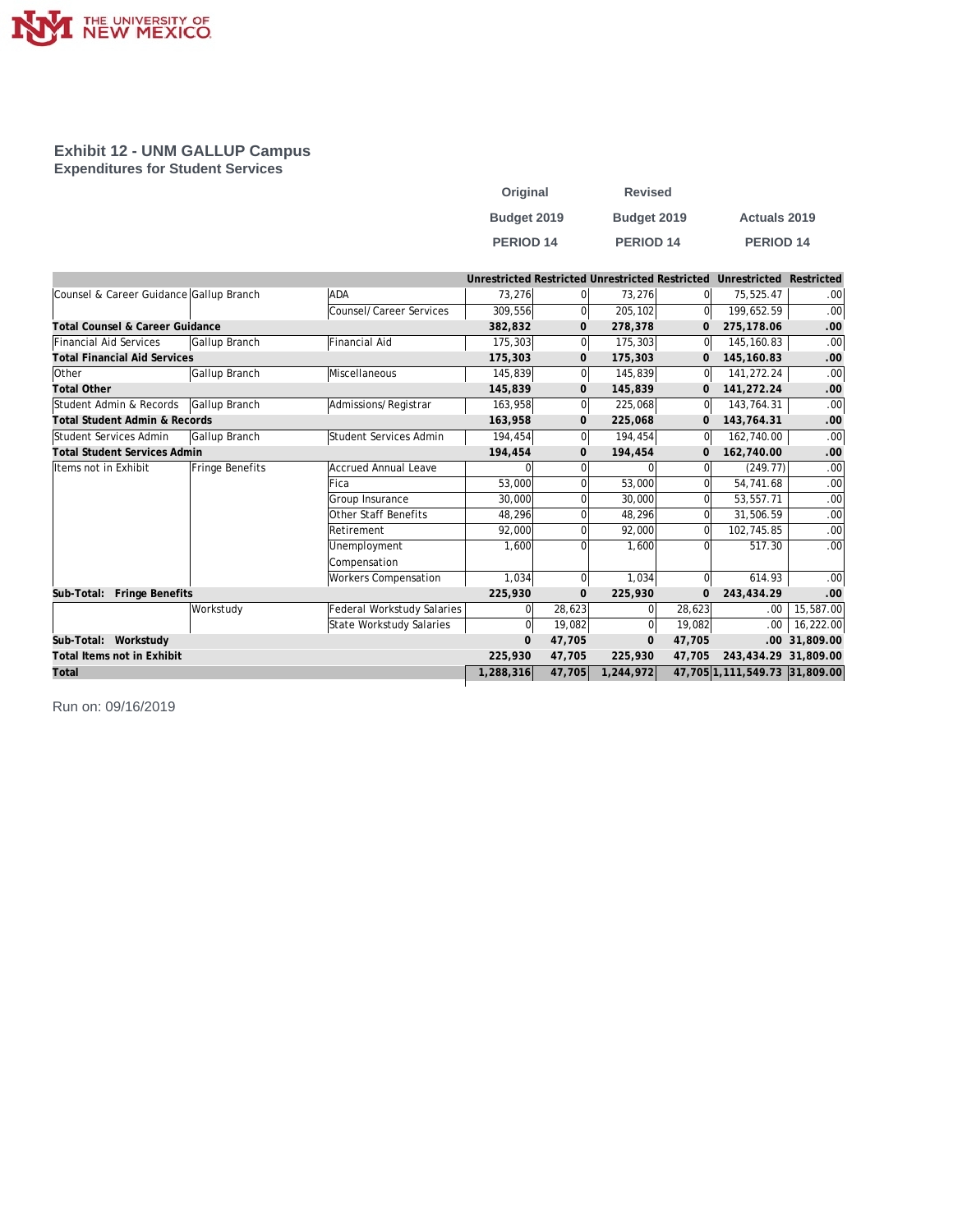

**Detail of Expenditures for Student Services**

# **Original** Revised<br>
Budget 2019 Budget 2019<br>
PERIOD 14 PERIOD 1

#### **Budget 2019 Budget 2019 Actuals 2019 PERIOD 14 PERIOD 14 PERIOD 14**

|                    |                  |                              |                      |      | FTE Unrestricted FTE Restricted |                |      | FTE Unrestricted FTE Restricted |                | FTE  | Unrestricted FTE Restricted |      |
|--------------------|------------------|------------------------------|----------------------|------|---------------------------------|----------------|------|---------------------------------|----------------|------|-----------------------------|------|
| Other              | Gallup<br>Branch | Miscellane<br>ous            | Administra<br>tive   | 1.00 | 45,900                          | $\overline{0}$ | 1.00 | 45,900                          | 0              | 1.00 | 45,900.00                   | .00  |
|                    |                  | <b>BU 437</b>                | Professional         |      |                                 |                |      |                                 |                |      |                             |      |
|                    |                  |                              | Federal              |      | $\overline{0}$                  | $\overline{0}$ | .02  | $\mathbf 0$                     | $\mathbf 0$    | .05  | 861.72                      | .00  |
|                    |                  |                              | Workstudy            |      |                                 |                |      |                                 |                |      |                             |      |
|                    |                  |                              | Salaries             |      |                                 |                |      |                                 |                |      |                             |      |
|                    |                  |                              | Other                |      | 1,535                           | <sup>o</sup>   |      | 1,535                           | $\overline{0}$ |      | .00.                        | .00  |
|                    |                  |                              | Salaries             |      |                                 |                |      |                                 |                |      |                             |      |
|                    |                  |                              | State                |      | $\overline{0}$                  | $\overline{0}$ | .24  | $\mathbf 0$                     | $\mathbf 0$    | .18  | 2,998.69                    | .00  |
|                    |                  |                              | Workstudy            |      |                                 |                |      |                                 |                |      |                             |      |
|                    |                  |                              | Salaries             |      |                                 |                |      |                                 |                |      |                             |      |
|                    |                  |                              | Student              |      | $\overline{0}$                  | $\overline{0}$ |      | $\mathbf 0$                     | $\mathbf 0$    | .16  | 2,682.56                    | .00  |
|                    |                  |                              | Salaries             |      |                                 |                |      |                                 |                |      |                             |      |
|                    |                  |                              | Support              | 2.00 | 76,794                          | <sup>o</sup>   | 1.99 | 76,794                          | $\mathbf 0$    | 1.98 | 78,329.49                   | .00  |
|                    |                  |                              | Staff Salary         |      |                                 |                |      |                                 |                |      |                             |      |
|                    |                  | Miscellane                   | Contract             |      | $\mathbf 0$                     | $\overline{0}$ |      | $\mathbf 0$                     | $\mathbf 0$    |      | 2,084.18                    | .00. |
|                    |                  | ous<br>-BU 437               | Services             |      |                                 |                |      |                                 |                |      |                             |      |
|                    |                  |                              | Supplies_E<br>xpense |      | 20,610                          | $\bf 0$        |      | 20,610                          | $\overline{0}$ |      | 9,181.44                    | .00  |
|                    |                  |                              | Travel               |      | 1,000                           | $\mathbf 0$    |      | 1,000                           | $\mathbf 0$    |      | (765.84)                    | .00  |
| Total 437          |                  |                              |                      | 3.00 | 145,839                         | 0              | 3.25 | 145,839                         | 0              |      | 3.37 141, 272.24            | .00  |
| <b>Total Other</b> |                  |                              |                      | 3.00 | 145,839                         | $\mathbf 0$    | 3.25 | 145,839                         | $\overline{0}$ |      | 3.37 141, 272.24            | .00  |
| Counsel &          | Gallup           | Counsel/C                    | Federal              |      | 0                               | $\mathbf 0$    | .02  | 0                               | $\mathbf 0$    | .02  | 309.26                      | .00  |
| Career             | Branch           | areer                        | Workstudy            |      |                                 |                |      |                                 |                |      |                             |      |
| Guidance           |                  | Services<br><b>BU 431</b>    | Salaries             |      |                                 |                |      |                                 |                |      |                             |      |
|                    |                  |                              | State                |      | $\overline{0}$                  | $\mathbf 0$    | .14  | $\mathbf 0$                     | $\mathbf 0$    | .10  | 1,641.88                    | .00  |
|                    |                  |                              | Workstudy            |      |                                 |                |      |                                 |                |      |                             |      |
|                    |                  |                              | Salaries             |      |                                 |                |      |                                 |                |      |                             |      |
|                    |                  |                              | Student              |      | $\overline{0}$                  | $\overline{0}$ | .19  | $\mathsf 0$                     | $\overline{0}$ | .31  | 5,025.39                    | .00  |
|                    |                  |                              | Salaries             |      |                                 |                |      |                                 |                |      |                             |      |
|                    |                  |                              | Support              | 1.00 | 43,344                          | $\mathbf 0$    |      | $\overline{0}$                  | $\mathbf 0$    |      | .00                         | .00  |
|                    |                  |                              | Staff Salary         |      |                                 |                |      |                                 |                |      |                             |      |
|                    |                  |                              | Technician           | 6.00 | 245,015                         | $\mathbf 0$    | 3.95 | 183,905                         | $\mathbf 0$    | 3.96 | 170,856.27                  | .00  |
|                    |                  |                              | Salary               |      |                                 |                |      |                                 |                |      |                             |      |
|                    |                  | Counsel/C                    | Equipment            |      | 900                             | $\mathbf 0$    |      | 900                             | $\bf 0$        |      | .00                         | .00. |
|                    |                  | areer<br>Services<br>-BU 431 |                      |      |                                 |                |      |                                 |                |      |                             |      |
|                    |                  |                              | Supplies_E           |      | 16,440                          | $\mathbf 0$    |      | 16,440                          | $\overline{0}$ |      | 21,533.41                   | .00  |
|                    |                  |                              | xpense               |      |                                 |                |      |                                 |                |      |                             |      |
|                    |                  |                              | Travel               |      | 3,857                           | $\mathbf 0$    |      | 3,857                           | $\mathbf 0$    |      | 286.38                      | .00  |
| Total 431          |                  |                              |                      | 7.00 | 309,556                         | $\mathbf 0$    | 4.30 | 205,102                         | $\overline{0}$ |      | 4.39 199,652.59             | .00. |
|                    |                  | ADA                          | Administra           | 1.00 | 54,822                          | $\mathbf 0$    | 1.00 | 54,822                          | $\mathbf 0$    | 1.00 | 54,822.12                   | .00  |
|                    |                  | <b>BU 432</b>                | tive<br>Professional |      |                                 |                |      |                                 |                |      |                             |      |
|                    |                  |                              | Federal              | .13  | 2,500                           | $\mathbf 0$    | .05  | 2,500                           | $\mathbf 0$    | .08  | 1,449.52                    | .00  |
|                    |                  |                              | Workstudy            |      |                                 |                |      |                                 |                |      |                             |      |
|                    |                  |                              | Salaries             |      |                                 |                |      |                                 |                |      |                             |      |
|                    |                  |                              | State                | .10  | 1,900                           | $\mathbf 0$    | .09  | 1,900                           | $\mathbf 0$    | .07  | 1,160.24                    | .00  |
|                    |                  |                              | Workstudy            |      |                                 |                |      |                                 |                |      |                             |      |
|                    |                  |                              | Salaries             |      |                                 |                |      |                                 |                |      |                             |      |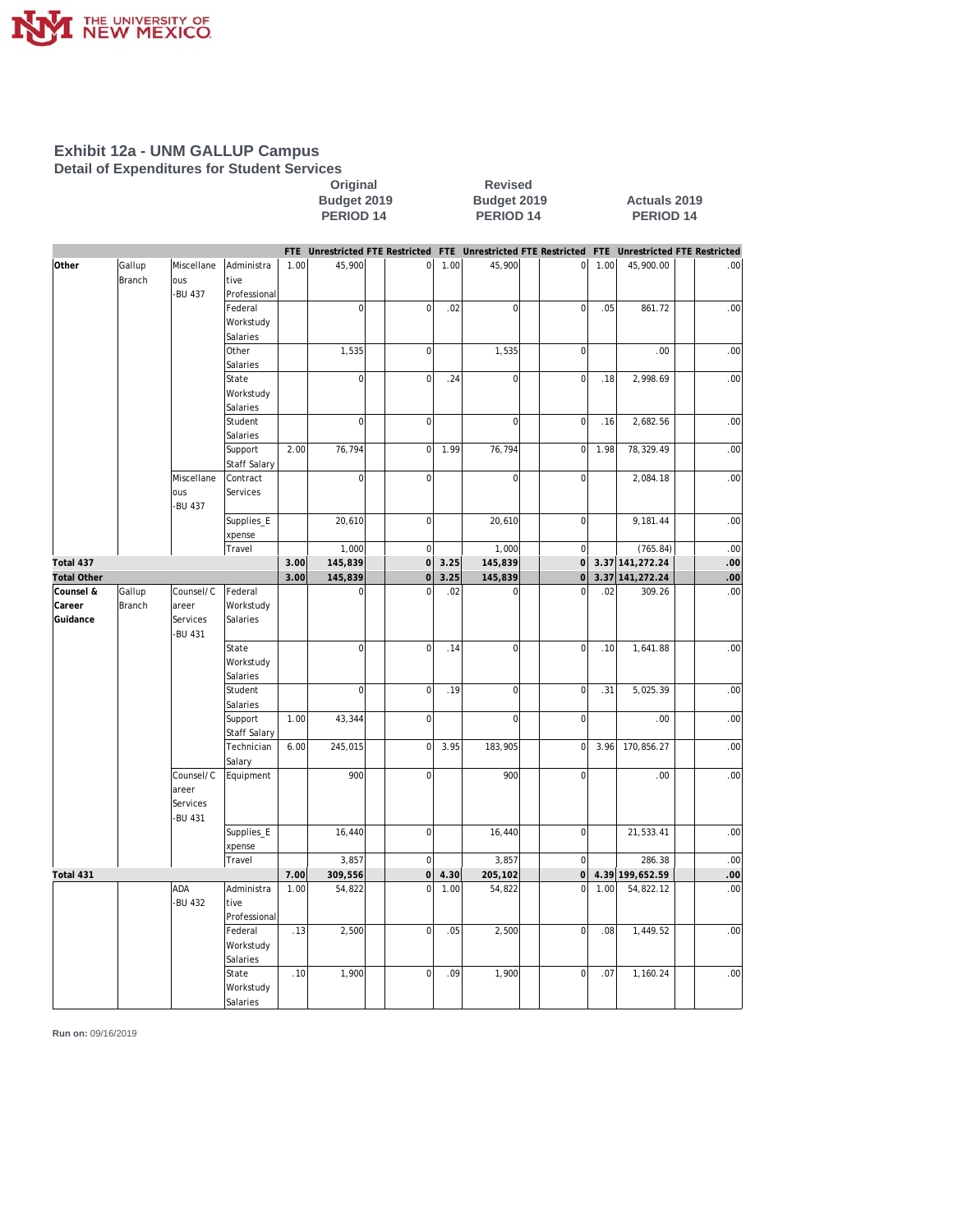

**Detail of Expenditures for Student Services**

# **Original** Revised<br>
Budget 2019 Budget 2019<br>
PERIOD 14 PERIOD 1

#### **Budget 2019 Budget 2019 Actuals 2019 PERIOD 14 PERIOD 14 PERIOD 14**

|                                     |        |               |                     |      |                |                |      | FTE Unrestricted FTE Restricted FTE Unrestricted FTE Restricted |                |      | FTE Unrestricted FTE Restricted |                  |
|-------------------------------------|--------|---------------|---------------------|------|----------------|----------------|------|-----------------------------------------------------------------|----------------|------|---------------------------------|------------------|
| Counsel &                           | Gallup | ADA           | Student             | .26  | 2,500          | 0              | .37  | 2,500                                                           | $\mathbf 0$    | .40  | 7,032.43                        | .00              |
| Career                              | Branch | -BU 432       | Salaries            |      |                |                |      |                                                                 |                |      |                                 |                  |
| Guidance                            |        |               |                     |      |                |                |      |                                                                 |                |      |                                 |                  |
|                                     |        | ADA           | Equipment           |      | 900            | <sub>0</sub>   |      | 900                                                             | $\bf 0$        |      | 3,350.64                        | .00              |
|                                     |        | -BU 432       |                     |      |                |                |      |                                                                 |                |      |                                 |                  |
|                                     |        |               | Supplies_E          |      | 8,840          | $\overline{0}$ |      | 8,840                                                           | $\bf 0$        |      | 7,710.52                        | .00              |
|                                     |        |               | xpense              |      |                |                |      |                                                                 |                |      |                                 |                  |
|                                     |        |               | Travel              |      | 1,814          | $\overline{0}$ |      | 1,814                                                           | $\mathbf 0$    |      | .00                             | .00              |
| Total 432                           |        |               |                     | 1.49 | 73,276         | $\circ$        | 1.51 | 73,276                                                          | $\overline{0}$ | 1.55 | 75,525.47                       | .00              |
| Total Counsel & Career Guidance     |        |               |                     | 8.49 | 382,832        | $\overline{0}$ | 5.81 | 278,378                                                         | $\overline{0}$ |      | 5.94 275,178.06                 | .00 <sub>1</sub> |
| Financial Aid                       | Gallup | Financial     | Administra          | 1.00 | 62,196         | $\overline{0}$ | 1.00 | 62,196                                                          | $\mathbf 0$    | 1.00 | 62, 196.36                      | .00.             |
| Services                            | Branch | Aid           | tive                |      |                |                |      |                                                                 |                |      |                                 |                  |
|                                     |        | -BU 434       | Professional        |      |                |                |      |                                                                 |                |      |                                 |                  |
|                                     |        |               | Federal             | .23  | 4,397          | $\overline{0}$ | .14  | 4,397                                                           | $\mathbf 0$    | .17  | 2,895.22                        | .00              |
|                                     |        |               | Workstudy           |      |                |                |      |                                                                 |                |      |                                 |                  |
|                                     |        |               | Salaries            |      |                |                |      |                                                                 |                |      |                                 |                  |
|                                     |        |               | Other               |      | 1,777          | $\mathbf{0}$   |      | 1,777                                                           | $\bf 0$        |      | .00                             | .00              |
|                                     |        |               | Salaries            |      |                |                |      |                                                                 |                |      |                                 |                  |
|                                     |        |               | State               | .13  | 2,500          | $\overline{0}$ | .04  | 2,500                                                           | $\mathbf 0$    | .03  | 497.16                          | .00              |
|                                     |        |               | Workstudy           |      |                |                |      |                                                                 |                |      |                                 |                  |
|                                     |        |               | Salaries<br>Student | .05  | 1,000          | $\mathbf{0}$   | .04  | 1,000                                                           | $\mathbf 0$    | .03  | 549.44                          | .00              |
|                                     |        |               |                     |      |                |                |      |                                                                 |                |      |                                 |                  |
|                                     |        |               | Salaries<br>Support | 2.00 | 88,899         | $\mathbf{0}$   | 2.36 | 88,899                                                          | $\mathbf 0$    | 2.26 | 71,060.72                       | .00              |
|                                     |        |               | Staff Salary        |      |                |                |      |                                                                 |                |      |                                 |                  |
|                                     |        | Financial     | Equipment           |      | 805            | $\overline{0}$ |      | 805                                                             | $\mathbf 0$    |      | .00                             | .00              |
|                                     |        | Aid           |                     |      |                |                |      |                                                                 |                |      |                                 |                  |
|                                     |        | -BU 434       |                     |      |                |                |      |                                                                 |                |      |                                 |                  |
|                                     |        |               | Supplies_E          |      | 12,529         | $\circ$        |      | 12,529                                                          | $\mathbf 0$    |      | 7,707.80                        | .00              |
|                                     |        |               | xpense              |      |                |                |      |                                                                 |                |      |                                 |                  |
|                                     |        |               | Travel              |      | 1,200          | $\circ$        |      | 1,200                                                           | $\mathbf 0$    |      | 254.13                          | .00              |
| Total 434                           |        |               |                     | 3.41 | 175,303        | 0              | 3.58 | 175,303                                                         | $\overline{0}$ |      | 3.49 145, 160.83                | $.00 \,$         |
| <b>Total Financial Aid Services</b> |        |               |                     | 3.41 | 175,303        | $\overline{0}$ | 3.58 | 175,303                                                         | $\mathbf 0$    |      | 3.49 145, 160.83                | .00              |
| Student                             | Gallup | Admissions    | Administra          | 1.00 | 52,285         | $\mathbf 0$    | 1.00 | 52,285                                                          | $\mathbf 0$    | 1.00 | 52,284.72                       | .00.             |
| Admin &                             | Branch | /Registrar    | tive                |      |                |                |      |                                                                 |                |      |                                 |                  |
| Records                             |        | <b>BU 435</b> | Professional        |      |                |                |      |                                                                 |                |      |                                 |                  |
|                                     |        |               | Federal             | .06  | 1,200          | $\mathbf{0}$   | .07  | 1,200                                                           | $\mathbf 0$    | .07  | 1,164.46                        | .00.             |
|                                     |        |               | Workstudy           |      |                |                |      |                                                                 |                |      |                                 |                  |
|                                     |        |               | Salaries            |      |                |                |      |                                                                 |                |      |                                 |                  |
|                                     |        |               | State               | .16  | 3,000          | $\overline{0}$ | .06  | 3,000                                                           | $\overline{0}$ | .04  | 654.23                          | .00              |
|                                     |        |               | Workstudy           |      |                |                |      |                                                                 |                |      |                                 |                  |
|                                     |        |               | Salaries            |      |                |                |      |                                                                 |                |      |                                 |                  |
|                                     |        |               | Student             | .23  | 4,300          | 0              | .45  | 4,300                                                           | $\mathbf 0$    | .49  | 7,712.65                        | .00              |
|                                     |        |               | Salaries            |      |                |                |      |                                                                 |                |      |                                 |                  |
|                                     |        |               | Support             | 1.00 | 27,241         | $\mathbf{0}$   | 1.00 | 27,241                                                          | $\mathbf 0$    | 1.00 | 27,241.35                       | .00              |
|                                     |        |               | Staff Salary        |      |                |                |      |                                                                 |                |      |                                 |                  |
|                                     |        |               | Technician          | 1.00 | 41,435         | $\mathbf{0}$   | 1.00 | 41,435                                                          | $\mathbf 0$    | .99  | 41,434.84                       | .00              |
|                                     |        |               | Salary              |      |                |                |      |                                                                 |                |      |                                 |                  |
|                                     |        | Admissions    | Contract            |      | $\overline{0}$ | $\mathbf{0}$   |      | 61,110                                                          | $\mathbf 0$    |      | .00                             | .00              |
|                                     |        | /Registrar    | Services            |      |                |                |      |                                                                 |                |      |                                 |                  |
|                                     |        | <b>BU 435</b> |                     |      |                |                |      |                                                                 |                |      |                                 |                  |
|                                     |        |               | Equipment           |      | 600            | 0              |      | 600                                                             | $\overline{0}$ |      | 00 <sub>1</sub>                 | .00              |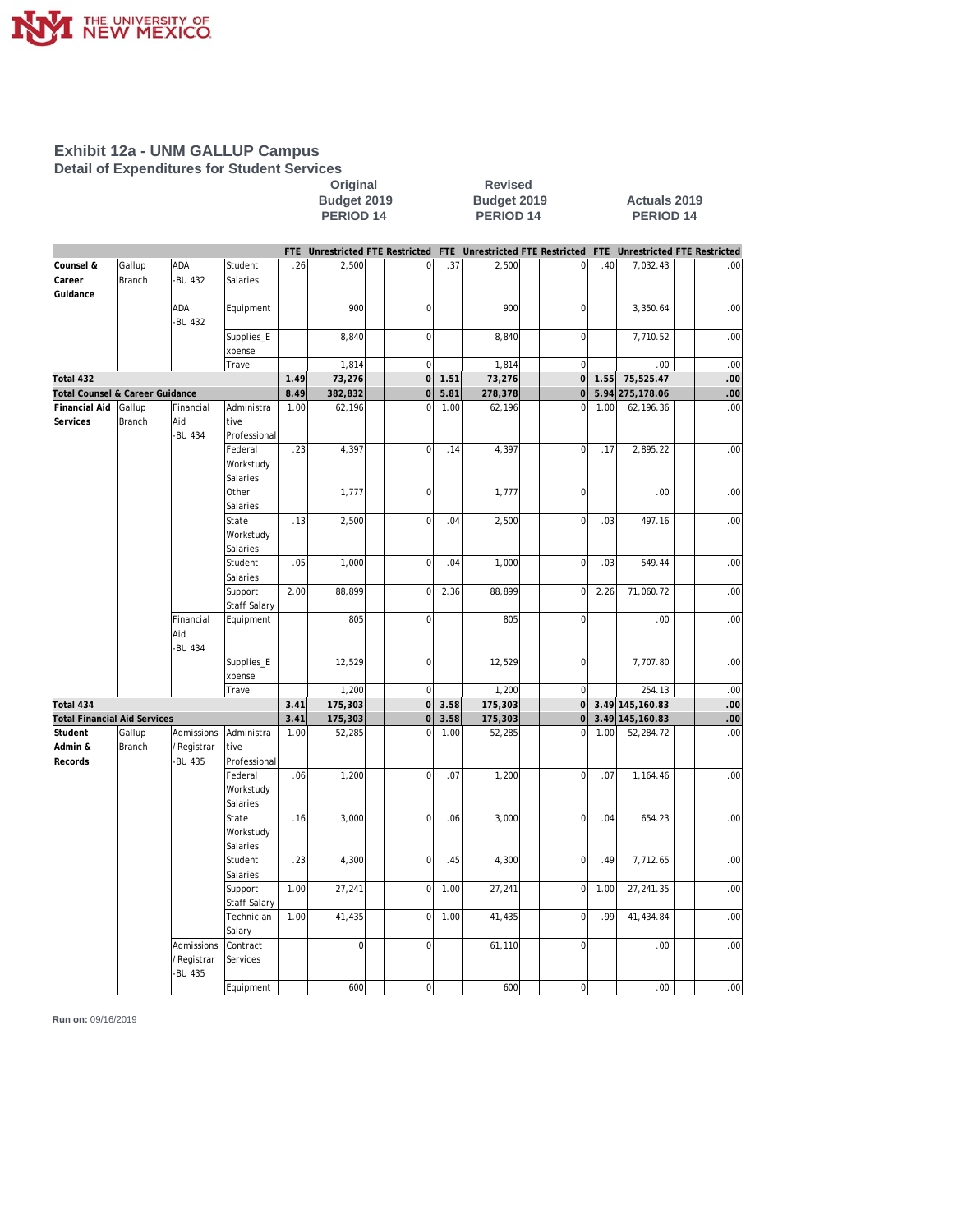

**Detail of Expenditures for Student Services**

| Original         | <b>Revised</b>   |
|------------------|------------------|
| Budget 2019      | Budget 201       |
| <b>PERIOD 14</b> | <b>PERIOD 14</b> |

**Budget 2019 Budget 2019 Actuals 2019 PERIOD 14 PERIOD 14 PERIOD 14**

|                                          |               |                 |              | FTE   |           |          |         | Unrestricted FTE Restricted FTE Unrestricted FTE Restricted |                |      | FTE Unrestricted FTE Restricted |                  |
|------------------------------------------|---------------|-----------------|--------------|-------|-----------|----------|---------|-------------------------------------------------------------|----------------|------|---------------------------------|------------------|
| Student                                  | Gallup        | Admissions      | Supplies_E   |       | 30,947    | $\Omega$ |         | 30.947                                                      |                |      | 12,369.49                       | .00 <sub>1</sub> |
| Admin &                                  | <b>Branch</b> | /Registrar      | xpense       |       |           |          |         |                                                             |                |      |                                 |                  |
| Records                                  |               | -BU 435         |              |       |           |          |         |                                                             |                |      |                                 |                  |
|                                          |               |                 | Travel       |       | 2,950     | $\Omega$ |         | 2,950                                                       | ΩI             |      | 902.57                          | .00 <sub>1</sub> |
| Total 435                                |               |                 |              | 3.45  | 163,958   | $\Omega$ | 3.58    | 225,068                                                     | οl             |      | 3.59 143, 764. 31               | .00              |
| <b>Total Student Admin &amp; Records</b> |               |                 |              | 3.45  | 163,958   | $\Omega$ | 3.58    | 225,068                                                     | 0l             |      | 3.59 143, 764. 31               | .00.             |
| Student                                  | Gallup        | Student         | Administra   | 1.00  | 99,960    | $\Omega$ | 1.00    | 99,960                                                      | ΩI             | 1.00 | 99,960.00                       | .00.             |
| Services                                 | Branch        | <b>Services</b> | tive         |       |           |          |         |                                                             |                |      |                                 |                  |
| Admin                                    |               | Admin           | Professional |       |           |          |         |                                                             |                |      |                                 |                  |
|                                          |               | -BU 430         |              |       |           |          |         |                                                             |                |      |                                 |                  |
|                                          |               |                 | Other        |       | 686       | $\Omega$ |         | 686                                                         | $\Omega$       |      | .00                             | .00              |
|                                          |               |                 | Salaries     |       |           |          |         |                                                             |                |      |                                 |                  |
|                                          |               |                 | Support      | 1.00  | 34.281    | $\Omega$ | 1.00    | 34,281                                                      | ΩI             | 1.00 | 34,966.50                       | .00 <sub>1</sub> |
|                                          |               |                 | Staff Salary |       |           |          |         |                                                             |                |      |                                 |                  |
|                                          |               | Student         | Equipment    |       | 11,291    | $\Omega$ |         | 11.291                                                      | $\Omega$       |      | .00                             | .00 <sub>1</sub> |
|                                          |               | Services        |              |       |           |          |         |                                                             |                |      |                                 |                  |
|                                          |               | Admin           |              |       |           |          |         |                                                             |                |      |                                 |                  |
|                                          |               | -BU 430         |              |       |           |          |         |                                                             |                |      |                                 |                  |
|                                          |               |                 | Supplies_E   |       | 30.736    | $\Omega$ |         | 30.736                                                      | $\Omega$       |      | 24.392.83                       | .00 <sub>1</sub> |
|                                          |               |                 | xpense       |       |           |          |         |                                                             |                |      |                                 |                  |
|                                          |               |                 | Travel       |       | 17,500    | $\Omega$ |         | 17,500                                                      | ΩI             |      | 3,420.67                        | .00 <sub>1</sub> |
| Total 430                                |               |                 |              | 2.00  | 194,454   | $\Omega$ | 2.00    | 194,454                                                     | 0l             |      | 2.00 162,740.00                 | .00              |
| <b>Total Student Services Admin</b>      |               |                 |              | 2.00  | 194,454   | 0        | 2.00    | 194,454                                                     | $\overline{O}$ |      | 2.00 162,740.00                 | .00.             |
| Grand Total Exhibit 12a                  |               |                 |              | 20.35 | 1,062,386 |          | 0 18.22 | 1,019,042                                                   |                |      | 0 18.39 868,115.44              | .00              |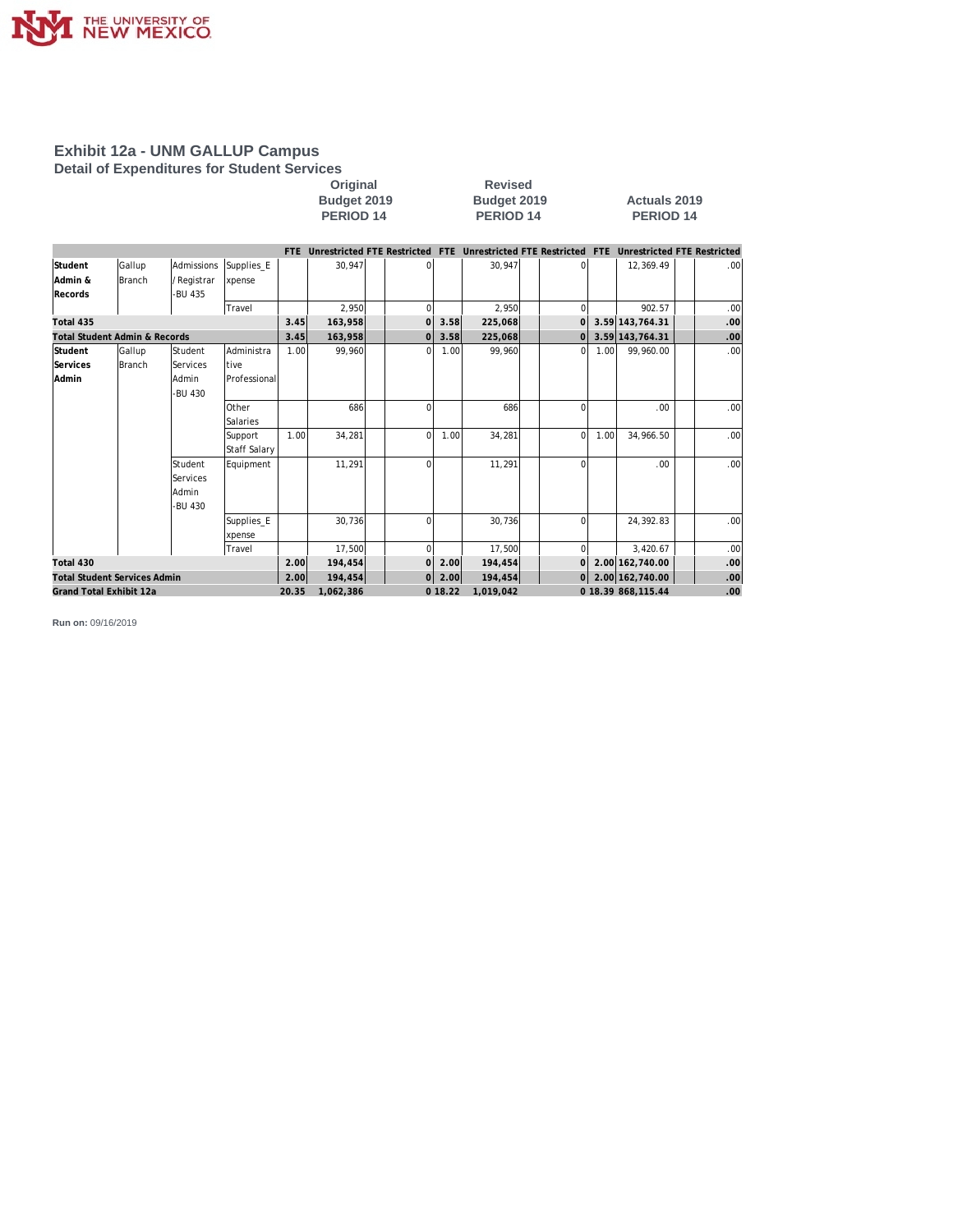

#### **Exhibit 13 - UNM GALLUP Campus Expenditures for Institutional Support**

| Original    | <b>Revised</b> |                      |
|-------------|----------------|----------------------|
| Budget 2019 | Budget 2019    | <b>Actuals 2019</b>  |
| PERIOD 14   | PERIOD 14      | PERIOD <sub>14</sub> |

|                                       |                 |                             |           |                |           |          | Unrestricted Restricted Unrestricted Restricted Unrestricted Restricted |      |
|---------------------------------------|-----------------|-----------------------------|-----------|----------------|-----------|----------|-------------------------------------------------------------------------|------|
| Community Relations                   | Gallup Branch   | Faculty/Staff Senate        | 3,315     | $\Omega$       | 3,315     | 01       | 1,988.08                                                                | .00  |
|                                       |                 | Public Relations            | 233,018   | $\Omega$       | 203,231   | 0l       | 203,505.63                                                              | .00  |
| <b>Total Community Relations</b>      |                 |                             | 236,333   | 0              | 206,546   | 0        | 205,493.71                                                              | .00  |
| Executive Management                  | Gallup Branch   | Director's Office           | 483,008   | $\overline{0}$ | 439,069   | 0l       | 261,930.00                                                              | .00  |
| <b>Total Executive Management</b>     |                 |                             | 483.008   | $\mathbf{0}$   | 439.069   | 0        | 261.930.00                                                              | .00. |
| <b>Fiscal Operations</b>              | Gallup Branch   | Business & Finance          | 1,082,444 | $\mathbf 0$    | 1,073,147 | $\Omega$ | 848,236.80                                                              | .00  |
|                                       |                 | Insurance                   | 135,846   | $\mathbf 0$    | 135,846   | $\Omega$ | 74,381.06                                                               | .00  |
| <b>Total Fiscal Operations</b>        |                 |                             | 1,218,290 | 0              | 1,208,993 | 0        | 922,617.86                                                              | .00  |
| Gen Admin & Logistical                | Gallup Branch   | Human                       | 190,758   | $\Omega$       | 190,758   | $\Omega$ | 108,961.97                                                              | .00  |
| Services                              |                 | Resources/Personnel         |           |                |           |          |                                                                         |      |
|                                       |                 | Security Services           | 137,461   | $\Omega$       | 137,461   | 0l       | 153,367.60                                                              | .00  |
| Total Gen Admin & Logistical Services |                 |                             | 328,219   | 0              | 328,219   | 0        | 262,329.57                                                              | .00. |
| Other                                 | Gallup Branch   | Miscellaneous               | 73,340    | $\Omega$       | 73,340    | 0        | 65,417.52                                                               | .00  |
| <b>Total Other</b>                    |                 |                             | 73,340    | $\mathbf{0}$   | 73,340    | 0        | 65,417.52                                                               | .00  |
| Items not in Exhibit                  | Fringe Benefits | Accrued Annual Leave        | $\Omega$  | 0              |           | 0        | 10,970.99                                                               | .00  |
|                                       |                 | Fica                        | 78.180    | $\Omega$       | 78.180    | 0        | 67,010.78                                                               | .00  |
|                                       |                 | Group Insurance             | 107,212   | $\Omega$       | 107,212   | 0        | 57,819.88                                                               | .00  |
|                                       |                 | Other Staff Benefits        | 88,958    | $\Omega$       | 88,958    | 0        | 39,895.83                                                               | .00  |
|                                       |                 | Retirement                  | 157,070   | $\Omega$       | 157.070   | $\Omega$ | 129.929.12                                                              | .00  |
|                                       |                 | Unemployment                | 1,587     | $\Omega$       | 1,587     | 0        | 655.23                                                                  | .00  |
|                                       |                 | Compensation                |           |                |           |          |                                                                         |      |
|                                       |                 | <b>Workers Compensation</b> | 1,952     | $\Omega$       | 1,952     | 0l       | 2,095.91                                                                | .00  |
| Sub-Total: Fringe Benefits            |                 |                             | 434,959   | $\mathbf{0}$   | 434,959   | 0        | 308, 377.74                                                             | .00. |
| Total Items not in Exhibit            |                 |                             | 434,959   | $\mathbf{0}$   | 434,959   | 0        | 308, 377.74                                                             | .00  |
| Total                                 |                 |                             | 2,774,149 | 0l             | 2,691,126 |          | 0 2,026,166.40                                                          | .00  |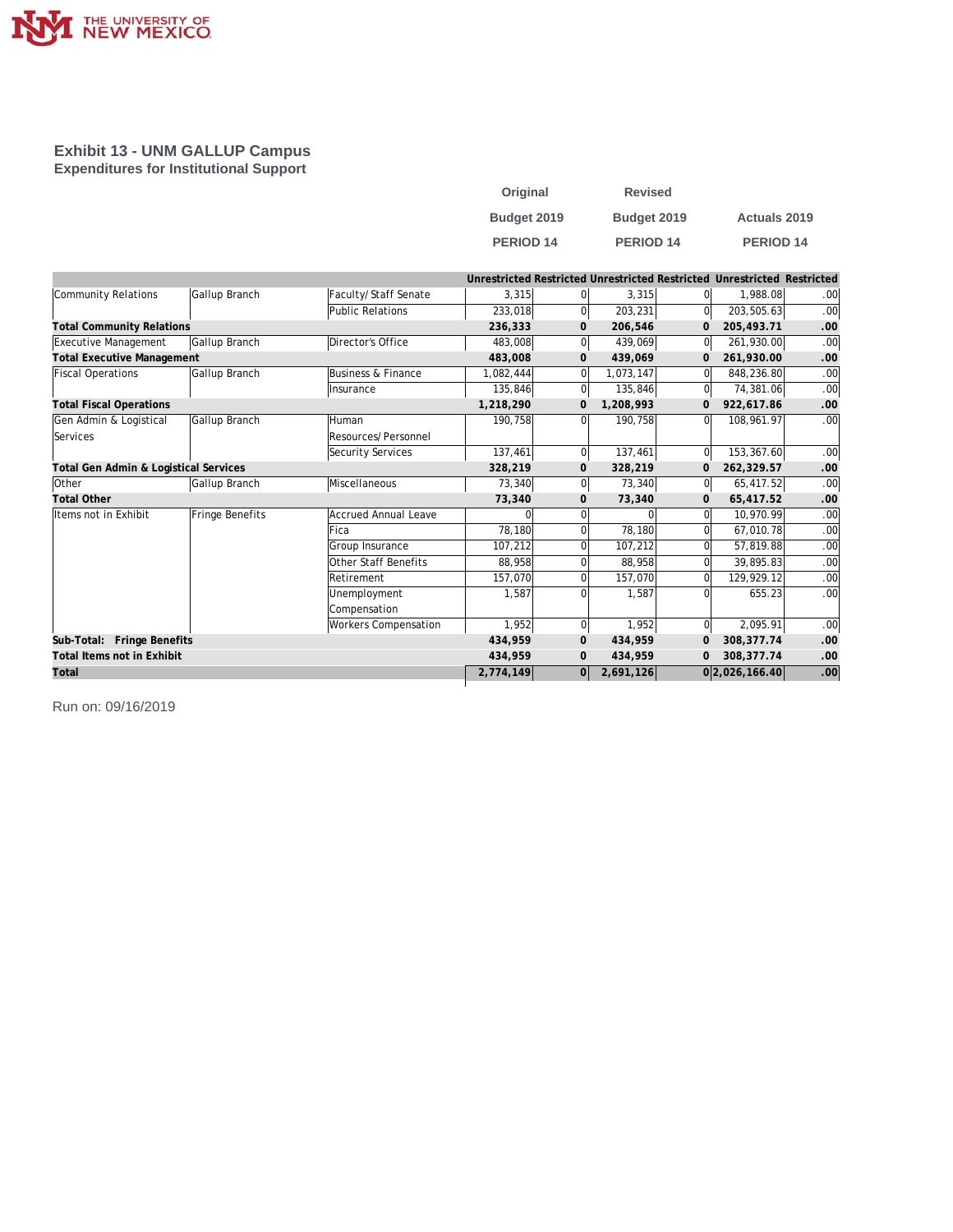

**Detail of Expenditures for Institutional Support**

## **Original Revised**

#### **Budget 2019 Budget 2019 Actuals 2019 PERIOD 14 PERIOD 14 PERIOD 14**

|                                               |                  |                                       |                                    | <b>FTE</b>   | Unrestricted FTE Restricted |                 |              | FTE Unrestricted FTE Restricted |                                  | FTE          | Unrestricted FTE Restricted |                  |
|-----------------------------------------------|------------------|---------------------------------------|------------------------------------|--------------|-----------------------------|-----------------|--------------|---------------------------------|----------------------------------|--------------|-----------------------------|------------------|
| Other                                         | Gallup<br>Branch | Miscellane<br>ous<br><b>BU 437</b>    | Administra<br>tive<br>Professional | 2.00         | 63,240                      | $\pmb{0}$       | 1.00         | 63,240                          | 0                                | 1.00         | 63,240.00                   | .00              |
|                                               |                  |                                       | Other                              |              | 0                           | $\mathbf 0$     |              | $\overline{0}$                  | $\overline{0}$                   |              | 210.21                      | .00              |
|                                               |                  | Miscellane<br>ous                     | Salaries<br>Equipment              |              | $\Omega$                    | $\mathbf 0$     |              | $\mathbf 0$                     | $\overline{0}$                   |              | 81.48                       | .00              |
|                                               |                  | <b>BU 437</b>                         | Supplies_E                         |              | 5,100                       | $\mathbf 0$     |              | 5,100                           | $\overline{0}$                   |              | 1,603.32                    | .00              |
|                                               |                  |                                       | xpense<br>Travel                   |              | 5,000                       | $\mathbf 0$     |              | 5,000                           | $\overline{0}$                   |              | 282.51                      | .00              |
| Total 437                                     |                  |                                       |                                    | 2.00         | 73,340                      | $\Omega$        | 1.00         | 73,340                          | 0                                | 1.00         | 65,417.52                   | .00              |
| <b>Total Other</b>                            |                  |                                       |                                    | 2.00         | 73,340                      | $\overline{0}$  | 1.00         | 73,340                          | $\overline{O}$                   | 1.00         | 65,417.52                   | .00              |
| Community<br>Relations                        | Gallup<br>Branch | Public<br>Relations<br><b>BU 407</b>  | Administra<br>tive<br>Professional | 1.00         | 61,200                      | $\mathbf 0$     | 1.00         | 61,200                          | $\mathbf 0$                      | 1.00         | 61,200.24                   | .00              |
|                                               |                  |                                       | Other<br>Salaries                  |              | 584                         | $\mathbf 0$     |              | $\overline{0}$                  | $\overline{0}$                   |              | .00                         | .00              |
|                                               |                  |                                       | Support<br><b>Staff Salary</b>     | 1.00         | 29,203                      | $\mathbf 0$     | .01          | $\mathbf 0$                     | $\overline{0}$                   |              | 24.57                       | .00              |
|                                               |                  |                                       | Technician<br>Salary               | 1.00         | 47,545                      | $\mathbf 0$     | 1.01         | 47,545                          | $\overline{0}$                   | 1.00         | 47,904.69                   | .00              |
|                                               |                  | Public<br>Relations<br>-BU 407        | Contract<br>Services               |              | 3,100                       | $\mathbf 0$     |              | 3,100                           | $\mathbf 0$                      |              | 4,342.43                    | .00              |
|                                               |                  |                                       | Equipment                          |              | 1,500                       | $\mathbf 0$     |              | 1,500                           | $\overline{0}$                   |              | 799.00                      | .00              |
|                                               |                  |                                       | Supplies_E<br>xpense               |              | 89,386                      | $\mathbf 0$     |              | 89,386                          | $\mathbf 0$                      |              | 88,957.96                   | .00              |
|                                               |                  |                                       | Travel                             |              | 500                         | $\mathbf 0$     |              | 500                             | $\mathbf 0$                      |              | 276.74                      | .00              |
| Total 407                                     |                  |                                       |                                    | 3.00         | 233,018                     | $\overline{0}$  | 2.02         | 203,231                         | $\circ$                          | 2.00         | 203,505.63                  | .00              |
|                                               |                  | Faculty/St<br>aff Senate<br>-BU 500   | Supplies_E<br>xpense               |              | 1,815                       | $\Omega$        |              | 1,815                           | $\Omega$                         |              | 731.62                      | .00              |
|                                               |                  |                                       | Travel                             |              | 1,500                       | $\mathbf 0$     |              | 1,500                           | $\mathbf 0$                      |              | 1,256.46                    | .00              |
| Total 500                                     |                  |                                       |                                    |              | 3,315                       | $\overline{0}$  |              | 3,315                           | $\circ$                          |              | 1,988.08                    | .00              |
| <b>Total Community Relations</b><br>Executive | Gallup           | Director's                            | Administra                         | 3.00<br>1.00 | 236,333<br>59,808           | 0 <br>$\pmb{0}$ | 2.02<br>1.00 | 206,546<br>59,808               | $\overline{O}$<br>$\overline{0}$ | 2.00<br>1.00 | 205,493.71<br>59,807.88     | .00<br>.00       |
| Management                                    | Branch           | Office<br><b>BU 484</b>               | tive<br>Professional               |              |                             |                 |              |                                 |                                  |              |                             |                  |
|                                               |                  |                                       | Faculty<br>Salaries                | 1.00         | 171,360                     | $\mathbf 0$     | 1.00         | 171,360                         | $\overline{0}$                   | 1.00         | 169,680.00                  | .00              |
|                                               |                  |                                       | Other<br>Salaries                  |              | 862                         | $\bf 0$         |              | $\overline{0}$                  | $\overline{0}$                   |              | .00                         | .00              |
|                                               |                  |                                       | Support<br><b>Staff Salary</b>     | 1.00         | 43,077                      | $\mathbf 0$     |              | $\mathsf 0$                     | $\overline{0}$                   |              | 1.06                        | .00              |
|                                               |                  | Director's<br>Office<br><b>BU 484</b> | Contract<br>Services               |              | 8,708                       | $\mathbf 0$     |              | 8,708                           | $\mathbf 0$                      |              | .00                         | .00              |
|                                               |                  |                                       | Supplies_E<br>xpense               |              | 188,193                     | $\mathbf 0$     |              | 188,193                         | $\overline{0}$                   |              | 26,884.00                   | .00              |
|                                               |                  |                                       | Travel                             |              | 11,000                      | $\mathbf 0$     |              | 11,000                          | $\overline{0}$                   |              | 5,557.06                    | .00              |
| Total 484                                     |                  |                                       |                                    | 3.00         | 483,008                     | $\overline{0}$  | 2.00         | 439,069                         | <sub>0</sub>                     | 2.00         | 261,930.00                  | .00              |
| <b>Total Executive Management</b>             |                  |                                       |                                    | 3.00         | 483,008                     | $\Omega$        | 2.00         | 439,069                         | $\overline{O}$                   | 2.00         | 261,930.00                  | .00 <sub>1</sub> |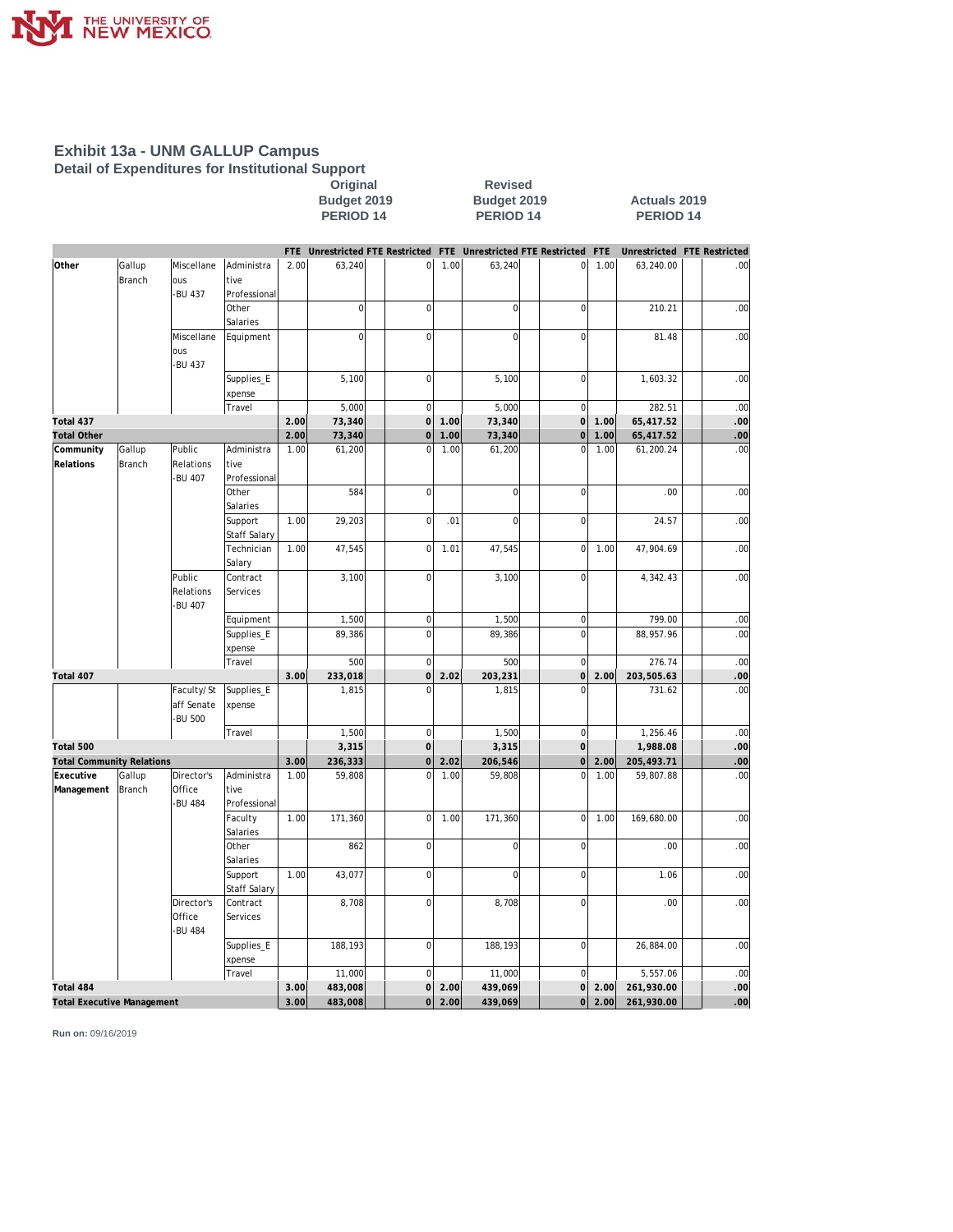

**Detail of Expenditures for Institutional Support**

## **Original Revised**

#### **Budget 2019 Budget 2019 Actuals 2019 PERIOD 14 PERIOD 14 PERIOD 14**

|                                       |        |                                  |                         |       | FTE Unrestricted FTE Restricted |                 |        | FTE Unrestricted FTE Restricted |                                    | <b>FTE</b> | Unrestricted         | <b>FTE Restricted</b> |
|---------------------------------------|--------|----------------------------------|-------------------------|-------|---------------------------------|-----------------|--------|---------------------------------|------------------------------------|------------|----------------------|-----------------------|
| Fiscal                                | Gallup | <b>Business &amp;</b>            | Administra              | 3.00  | 184,889                         | $\overline{0}$  | 2.00   | 144,889                         | $\overline{0}$                     | 2.00       | 144,888.84           | .00                   |
| Operations                            | Branch | Finance                          | tive                    |       |                                 |                 |        |                                 |                                    |            |                      |                       |
|                                       |        | -BU 486                          | Professional            |       |                                 |                 |        |                                 |                                    |            |                      |                       |
|                                       |        |                                  | Other                   |       | 3,555                           | $\overline{0}$  |        | 2,920                           | $\mathbf 0$                        |            | .00                  | .00                   |
|                                       |        |                                  | Salaries                | 2.00  | 73,162                          | $\overline{0}$  | .11    | 41,401                          | $\mathbf 0$                        | .08        | 4,423.73             | .00                   |
|                                       |        |                                  | Support<br>Staff Salary |       |                                 |                 |        |                                 |                                    |            |                      |                       |
|                                       |        |                                  | Technician              | 4.00  | 146,016                         | $\overline{0}$  | 3.98   | 146,016                         | $\mathbf 0$                        | 3.98       | 148,947.03           | .00                   |
|                                       |        |                                  | Salary                  |       |                                 |                 |        |                                 |                                    |            |                      |                       |
|                                       |        | <b>Business &amp;</b>            | Charge Inst             |       | 599,365                         | $\overline{0}$  |        | 599,365                         | $\bf 0$                            |            | 514,891.25           | .00                   |
|                                       |        | Finance                          | Support                 |       |                                 |                 |        |                                 |                                    |            |                      |                       |
|                                       |        | -BU 486                          |                         |       |                                 |                 |        |                                 |                                    |            |                      |                       |
|                                       |        |                                  | Contract                |       | 500                             | $\overline{0}$  |        | 500                             | $\mathbf 0$                        |            | 4,374.00             | .00                   |
|                                       |        |                                  | Services                |       |                                 |                 |        |                                 |                                    |            |                      |                       |
|                                       |        |                                  | Equipment               |       | $\mathbf 0$                     | 0               |        | $\mathsf{O}\xspace$             | $\mathbf 0$                        |            | 493.00               | .00                   |
|                                       |        |                                  | Supplies_E              |       | 74,957                          | $\mathbf 0$     |        | 138,056                         | $\mathbf 0$                        |            | 111,408.09           | .00                   |
|                                       |        |                                  | xpense                  |       |                                 |                 |        |                                 |                                    |            |                      |                       |
|                                       |        |                                  | Travel                  |       | $\overline{0}$                  | 0               |        | $\mathbf 0$                     | $\overline{0}$                     |            | 415.77               | .00                   |
|                                       |        | <b>Business &amp;</b><br>Finance | Internal<br>Service Ctr |       | $\overline{0}$                  | $\overline{0}$  |        | $\mathsf 0$                     | $\bf 0$                            |            | (81,604.91)          | .00                   |
|                                       |        | -BU 486                          | Internal                |       |                                 |                 |        |                                 |                                    |            |                      |                       |
|                                       |        |                                  | Sales                   |       |                                 |                 |        |                                 |                                    |            |                      |                       |
| Total 486                             |        |                                  |                         | 9.00  | 1,082,444                       | 0               | 6.09   | 1,073,147                       | 0                                  | 6.06       | 848,236.80           | .00                   |
|                                       |        | Insurance                        | Property                |       | 55,354                          | $\overline{0}$  |        | 55,354                          | $\mathbf 0$                        |            | 23,849.28            | .00                   |
|                                       |        | -BU 488                          | Insurance               |       |                                 |                 |        |                                 |                                    |            |                      |                       |
|                                       |        |                                  | Supplies_E              |       | 80,492                          | $\mathbf 0$     |        | 80,492                          | $\mathbf 0$                        |            | 50,531.78            | .00                   |
|                                       |        |                                  | xpense                  |       |                                 |                 |        |                                 |                                    |            |                      |                       |
| Total 488                             |        |                                  |                         |       | 135,846                         | 0               |        | 135,846                         | $\overline{0}$                     |            | 74,381.06            | .00                   |
| <b>Total Fiscal Operations</b>        |        |                                  |                         | 9.00  | 1,218,290                       | $\overline{0}$  | 6.09   | 1,208,993                       | $\mathsf{O}\xspace$                | 6.06       | 922,617.86           | .00                   |
| Gen Admin &                           | Gallup | Human                            | Administra              | 1.00  | 78,817                          | $\Omega$        |        | 78,817                          | $\Omega$                           |            | .00.                 | .00                   |
| Logistical                            | Branch | Resources/                       | tive                    |       |                                 |                 |        |                                 |                                    |            |                      |                       |
| Services                              |        | Personnel<br>-BU 493             | Professional            |       |                                 |                 |        |                                 |                                    |            |                      |                       |
|                                       |        |                                  | Technician              | 2.00  | 88,579                          | <sub>0</sub>    | 1.97   | 88,579                          | $\mathbf 0$                        | 1.96       | 88,578.96            | .00                   |
|                                       |        |                                  | Salary                  |       |                                 |                 |        |                                 |                                    |            |                      |                       |
|                                       |        | Human                            | Supplies_E              |       | 21,362                          | $\mathbf 0$     |        | 21,362                          | $\mathbf 0$                        |            | 18,349.24            | .00                   |
|                                       |        | Resources/                       | xpense                  |       |                                 |                 |        |                                 |                                    |            |                      |                       |
|                                       |        | Personnel                        |                         |       |                                 |                 |        |                                 |                                    |            |                      |                       |
|                                       |        | -BU 493                          |                         |       |                                 |                 |        |                                 |                                    |            |                      |                       |
|                                       |        |                                  | Travel                  |       | 1,000                           | $\vert 0 \vert$ |        | 1,000                           | $\mathbf 0$                        |            | 2,033.77             | .00                   |
|                                       |        |                                  | Travel-Rec              |       | 1,000                           | $\overline{0}$  |        | 1,000                           | $\overline{0}$                     |            | .00.                 | .00                   |
|                                       |        |                                  | ruiting                 |       |                                 |                 |        |                                 |                                    |            |                      |                       |
| Total 493                             |        |                                  |                         | 3.00  | 190,758                         | 0               | 1.97   | 190,758                         | $\mathsf{O}\xspace$<br>$\mathbf 0$ | 1.96       | 108,961.97           | .00                   |
|                                       |        | Security<br>Services             | Technician<br>Salary    | 3.00  | 128,411                         | $\mathbf 0$     | 2.93   | 128,411                         |                                    | 2.95       | 147,200.24           | .00                   |
|                                       |        | -BU 494                          |                         |       |                                 |                 |        |                                 |                                    |            |                      |                       |
|                                       |        | Security                         | Equipment               |       | 1,600                           | $\overline{0}$  |        | 1,600                           | $\mathbf 0$                        |            | .00                  | .00                   |
|                                       |        | Services                         |                         |       |                                 |                 |        |                                 |                                    |            |                      |                       |
|                                       |        | -BU 494                          |                         |       |                                 |                 |        |                                 |                                    |            |                      |                       |
|                                       |        |                                  | Supplies_E              |       | 7,450                           | 0               |        | 7,450                           | $\overline{0}$                     |            | 6,025.01             | .00                   |
|                                       |        |                                  | xpense                  |       |                                 |                 |        |                                 |                                    |            |                      |                       |
|                                       |        |                                  | Travel                  |       | $\mathbf 0$                     | $\overline{0}$  |        | $\mathbf 0$                     | $\mathbf 0$                        |            | 142.35               | .00                   |
| Total 494                             |        |                                  |                         | 3.00  | 137,461                         | 0               | 2.93   | 137,461                         | $\circ$                            | 2.95       | 153,367.60           | .00 <sub>1</sub>      |
| Total Gen Admin & Logistical Services |        |                                  |                         | 6.00  | 328,219                         | 0               | 4.90   | 328,219                         |                                    | 0   4.91   | 262,329.57           | .00 <sub>1</sub>      |
| Grand Total Exhibit 13a               |        |                                  |                         | 23.00 | 2,339,190                       |                 | 016.01 | 2,256,167                       |                                    |            | 0 15.97 1,717,788.66 | .00                   |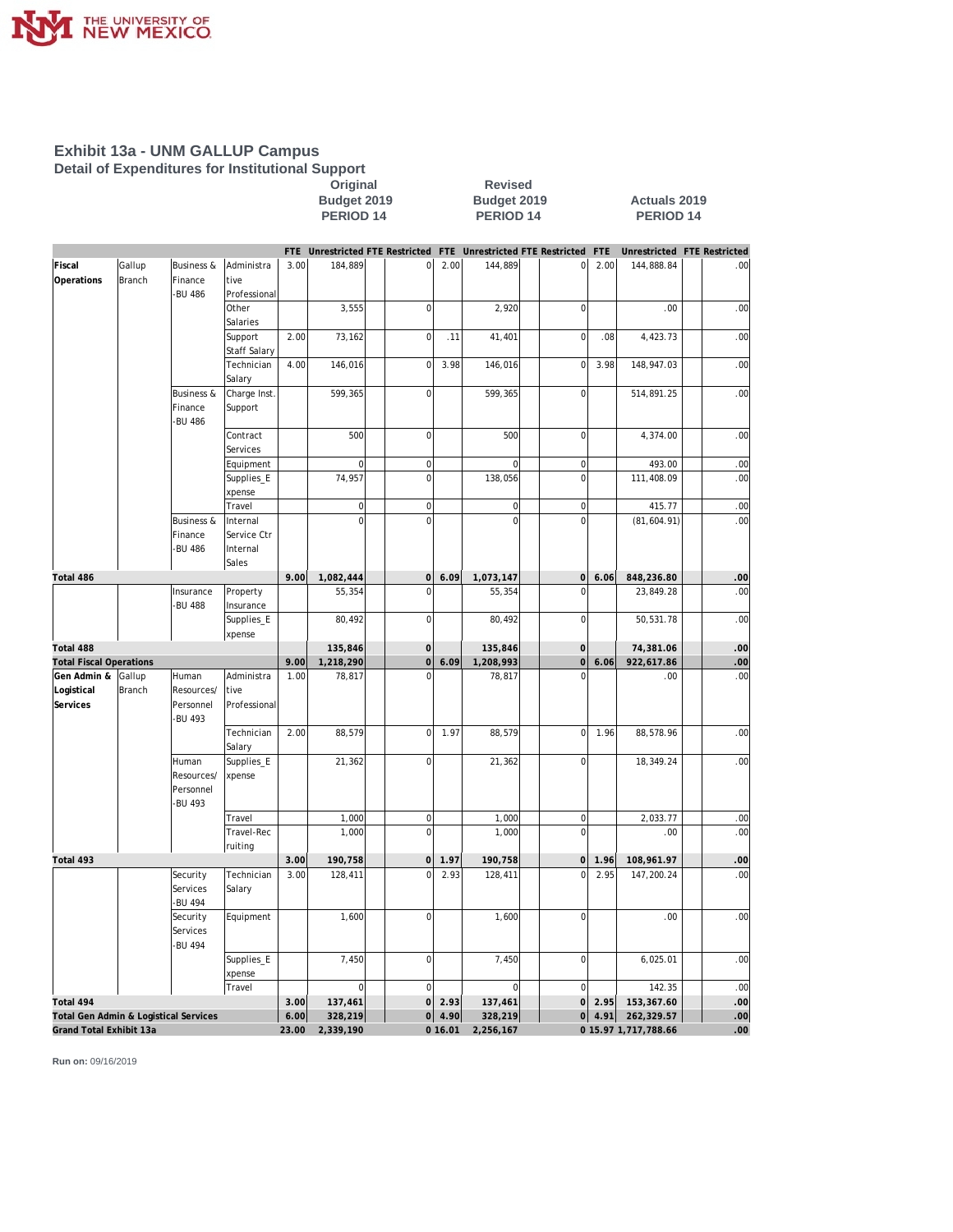

#### **Exhibit 14 - UNM GALLUP Campus Expenditures for Operations and Maintenance of Plant**

| Original    | <b>Revised</b>   |                      |
|-------------|------------------|----------------------|
| Budget 2019 | Budget 2019      | <b>Actuals 2019</b>  |
| PERIOD 14   | <b>PERIOD 14</b> | PERIOD <sub>14</sub> |

|                                        |                 |                             |           |                |           |    | Unrestricted Restricted Unrestricted Restricted Unrestricted Restricted |                  |
|----------------------------------------|-----------------|-----------------------------|-----------|----------------|-----------|----|-------------------------------------------------------------------------|------------------|
| Operation & Maintenance<br>of Plant    | Gallup Branch   | Administration              | 818,580   | $\Omega$       | 818,580   | ΩI | 810, 165. 74                                                            | .00 <sub>1</sub> |
| Total Operation & Maintenance of Plant |                 |                             | 818,580   | $\mathbf{0}$   | 818,580   | 0  | 810, 165. 74                                                            | .00              |
| Items not in Exhibit                   | Fringe Benefits | <b>Accrued Annual Leave</b> |           |                |           |    | 2,325.86                                                                | .00              |
|                                        |                 | Fica                        | 45,000    |                | 45,000    |    | 47,218.29                                                               | .00              |
|                                        |                 | Group Insurance             | 91,000    |                | 91,000    |    | 76,944.94                                                               | .00 <sub>l</sub> |
|                                        |                 | Other Staff Benefits        | 70,575    |                | 4,575     |    | 27,124.02                                                               | .00              |
|                                        |                 | Retirement                  | 78,189    |                | 78,189    |    | 88,418.80                                                               | .00 <sub>l</sub> |
|                                        |                 | Unemployment                | 900       |                | 900       |    | 444.71                                                                  | .00 <sub>l</sub> |
|                                        |                 | Compensation                |           |                |           |    |                                                                         |                  |
|                                        |                 | Workers Compensation        | 5,100     | $\Omega$       | 5,100     | ΩI | 5,694.27                                                                | .00 <sub>1</sub> |
| Fringe Benefits<br>Sub-Total:          |                 |                             | 290,764   | $\mathbf{O}$   | 224,764   | 0  | 248,170.89                                                              | .00.             |
|                                        | Utilities       | Electricity                 | 314,500   |                | 373,500   | ΩI | 374,375.66                                                              | .00              |
|                                        |                 | Fuel Heat Cool              | 68,000    |                | 68,000    |    | 68,033.67                                                               | .00              |
|                                        |                 | Sewer Other                 | 38,250    |                | 41,550    | ΩI | 39,892.24                                                               | .00 <sub>l</sub> |
|                                        |                 | Supplies_Expense            | 4,496     |                | 4,496     |    | .00                                                                     | .00              |
|                                        |                 | Water                       | 28,900    | $\overline{0}$ | 32,600    | ΩI | 33,023.47                                                               | .00              |
| Sub-Total: Utilities                   |                 |                             | 454,146   | $\mathbf{0}$   | 520,146   | 0  | 515,325.04                                                              | .00.             |
| Total Items not in Exhibit             |                 |                             | 744,910   | $\mathbf{O}$   | 744,910   |    | 763,495.93                                                              | .00.             |
| Total                                  |                 |                             | 1,563,490 | 0              | 1,563,490 |    | 0 1,573,661.67                                                          | .00.             |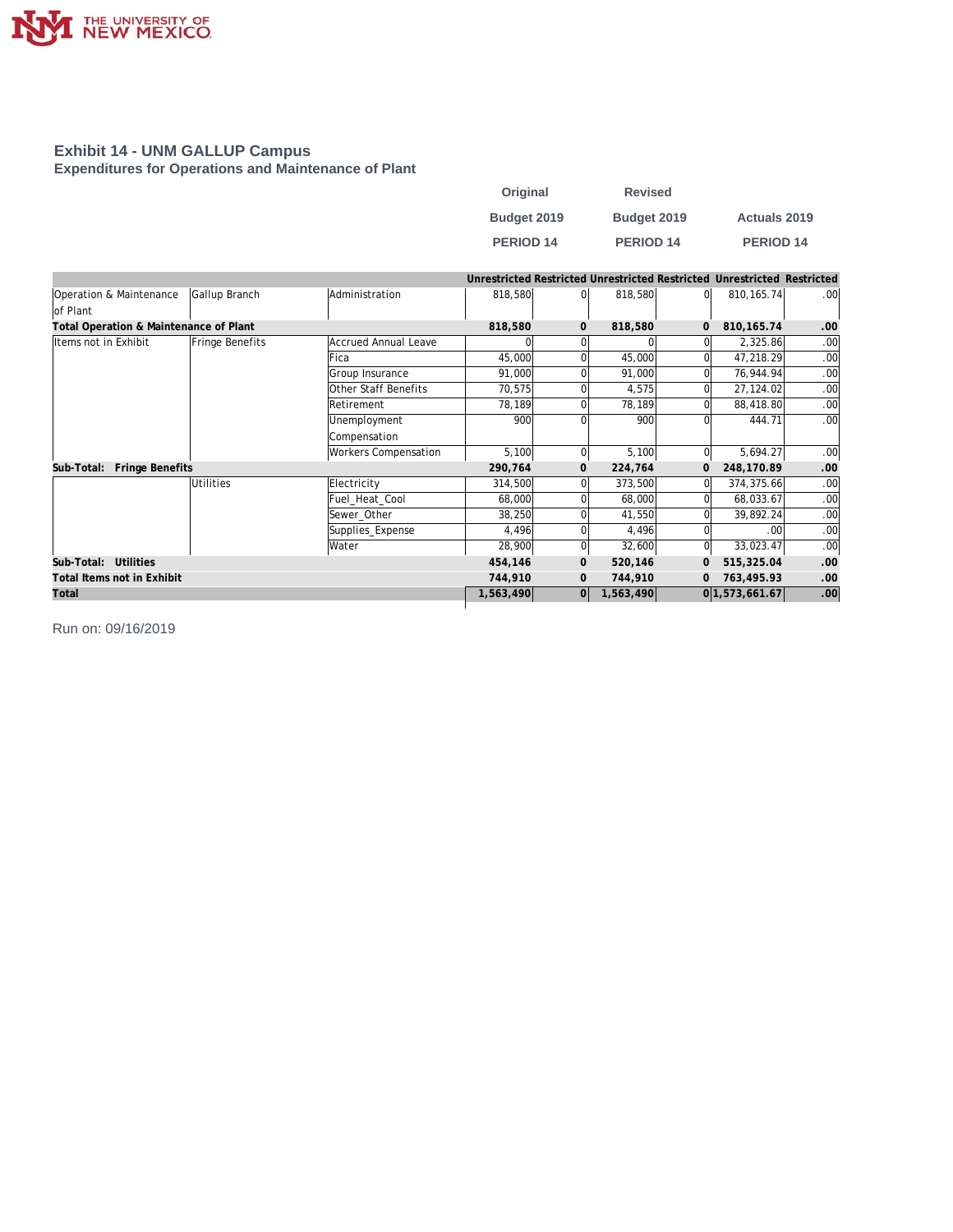

**Detail of Expenditures for Operations and Maintenance of Plant**

| <b>Original</b> | <b>Revised</b> |              |
|-----------------|----------------|--------------|
| Budget 2019     | Budget 2019    | Actuals 2019 |
| PERIOD 14       | PERIOD 14      | PERIOD 14    |
|                 |                |              |

|                                        |        |             |                     | FTE.    | Unrestricted FTE Restricted |         | <b>FTE</b> | Unrestricted FTE Restricted |         | <b>FTE</b>   | Unrestricted FTE Restricted |                  |
|----------------------------------------|--------|-------------|---------------------|---------|-----------------------------|---------|------------|-----------------------------|---------|--------------|-----------------------------|------------------|
| Operation &                            | Gallup | lAdministra | Administra          | 1.00    | 91,098                      | 0l      | 1.00       | 91.098                      | ΩI      | 1.00         | 91,097.64                   | .00 <sub>1</sub> |
| Maintenance                            | Branch | Ition       | tive                |         |                             |         |            |                             |         |              |                             |                  |
| of Plant                               |        | -BU 212     | Professional        |         |                             |         |            |                             |         |              |                             |                  |
|                                        |        |             | Support             | 2.00    | 63,897                      | ΩI      | 2.00       | 63,897                      |         | 1.991        | 65,218.53                   | .00 <sub>1</sub> |
|                                        |        |             | <b>Staff Salarv</b> |         |                             |         |            |                             |         |              |                             |                  |
|                                        |        |             | Technician          | 18.00   | 467,643                     | ΩI      | 17.71      | 467,643                     | ΩI      | 17.59        | 479,608.66                  | .00 <sub>1</sub> |
|                                        |        |             | Salary              |         |                             |         |            |                             |         |              |                             |                  |
|                                        |        | Administra  | Contract            |         | 1,500                       | ΩI      |            | 1,500                       |         |              | .00                         | .00 <sub>1</sub> |
|                                        |        | Ition       | Services            |         |                             |         |            |                             |         |              |                             |                  |
|                                        |        | -BU 212     |                     |         |                             |         |            |                             |         |              |                             |                  |
|                                        |        |             | Equipment           |         | 1,200                       | Ωl      |            | 1,200                       |         |              | 696.23                      | .00              |
|                                        |        |             | Supplies E          |         | 192,742                     | ΩI      |            | 192,742                     |         |              | 172,844.83                  | .00 <sub>1</sub> |
|                                        |        |             | xpense              |         |                             |         |            |                             |         |              |                             |                  |
|                                        |        |             | Travel              |         | 500                         |         |            | 500                         |         |              | 699.85                      | .00              |
| Total 212                              |        |             | 21.00               | 818,580 |                             | 0 20.71 | 818,580    |                             | 0 20.58 | 810, 165. 74 | .00                         |                  |
| Total Operation & Maintenance of Plant |        |             |                     | 21.00   | 818,580                     |         | 0 20.71    | 818,580                     |         |              | 0 20.58 810, 165.74         | .00 <sub>1</sub> |
| Grand Total Exhibit 14a                |        |             |                     | 21.00   | 818,580                     |         | 0 20.71    | 818,580                     |         |              | 0 20.58 810, 165.74         | .00              |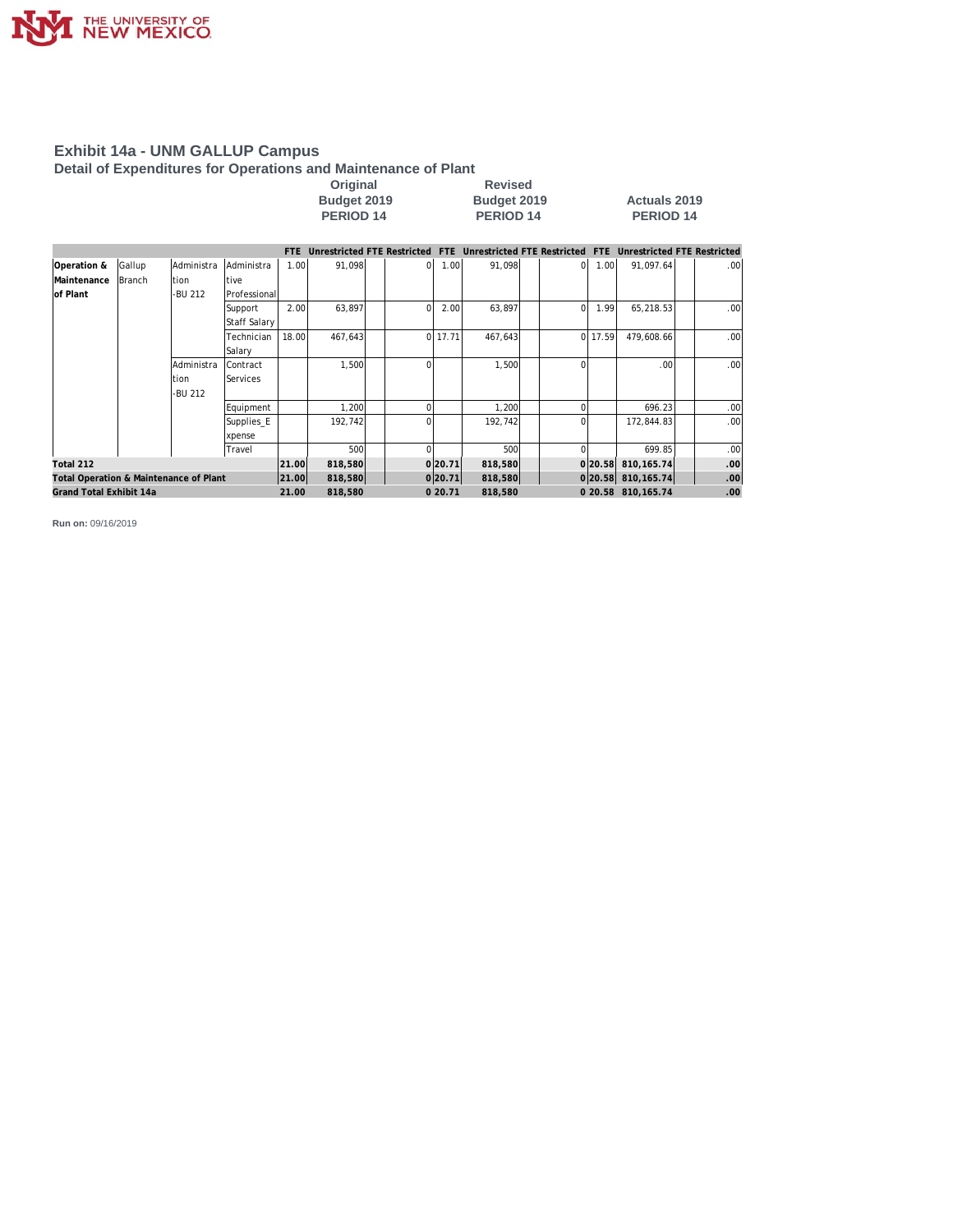

#### **Summary of Student Social and Cultural Development Activities**

Original Revised<br>Budget 2019 Budget 201<br>PERIOD 14 PERIOD 14

|                           |                                     |            |              | FTE Unrestricted FTE Restricted FTE Unrestricted FTE Restricted FTE Unrestricted FTE Restricted |          |     |            |     |            |
|---------------------------|-------------------------------------|------------|--------------|-------------------------------------------------------------------------------------------------|----------|-----|------------|-----|------------|
| Revenues                  | <b>Tuition and Fees</b>             | 77,120     |              | 77,120                                                                                          |          |     | 73,303.42  |     | .00        |
|                           | <b>Federal Grants and Contracts</b> | O          |              |                                                                                                 | 800      |     | .00.       |     | 2,051.00   |
|                           | <b>State Grants and Contracts</b>   | O          |              |                                                                                                 | 2,000    |     | .00        |     | (1,748.00) |
|                           | Sales and Services                  | 2,000      |              | 2,000                                                                                           |          |     | 1,213.89   |     | .00        |
| <b>Total Revenues</b>     |                                     | 79,120     | $\mathbf{O}$ | 79,120                                                                                          | 2,800    |     | 74,517.31  |     | 303.00     |
| Beginning Balance         |                                     | 38,142     | $\Omega$     | 64,424                                                                                          | $\Omega$ |     | 64,423.95  |     | .00.       |
| <b>Total Available</b>    |                                     | 117,262.00 | .00          | 143,544.00                                                                                      | 2,800.00 |     | 138,941.26 |     | 303.00     |
| Expenditures              | Federal Workstudy Salaries          | N          |              |                                                                                                 | 800      | .01 | 878.87     | .11 | 2,051.00   |
|                           | State Workstudy Salaries            | 0          |              | <sup>n</sup>                                                                                    | 2,000    |     | (749.25)   |     | (1,748.00) |
|                           | <b>Student Salaries</b>             | 3,840      | $\Omega$     | 3,840                                                                                           | C        |     | .00        |     | .00        |
|                           | Support Staff Salary                | 0          |              |                                                                                                 | $\Omega$ | .01 | 426.18     |     | .00        |
|                           | Fica                                | 0          |              | $\Omega$                                                                                        |          |     | 31.17      |     | .00        |
|                           | Group Insurance                     | 0          | $\Omega$     | $\Omega$                                                                                        | $\Omega$ |     | 41.84      |     | .00        |
|                           | Other Staff Benefits                | $\Omega$   | $\Omega$     | $\Omega$                                                                                        | $\Omega$ |     | 18.16      |     | .00        |
|                           | Retirement                          | $\Omega$   |              | $\Omega$                                                                                        |          |     | 59.24      |     | .00        |
|                           | Unemployment Compensation           | $\Omega$   |              | $\Omega$                                                                                        |          |     | .30        |     | .00        |
|                           | <b>Workers Compensation</b>         | $\Omega$   | $\Omega$     | $\Omega$                                                                                        | $\Omega$ |     | .33        |     | .00        |
|                           | Student Awards and Aid              | 0          |              | <sup>0</sup>                                                                                    | U        |     | 5,825.00   |     | .00        |
|                           | Supplies_Expense                    | 75,780     |              | 75,780                                                                                          | $\Omega$ |     | 20,223.84  |     | .00        |
|                           | Travel                              | O          |              |                                                                                                 |          |     | 2,686.07   |     | .00        |
|                           | Internal Service Ctr Internal       | (500)      | $\Omega$     | (500)                                                                                           |          |     | .00        |     | .00.       |
|                           | Sales                               |            |              |                                                                                                 |          |     |            |     |            |
| <b>Total Expenditures</b> |                                     | 79,120     | $\Omega$     | 79.120                                                                                          | 2,800    | .02 | 29,441.75  | .11 | 303.00     |
| Transfers (IN) or OUT     |                                     | 0          | $\Omega$     |                                                                                                 | $\Omega$ |     | .00.       |     | .00.       |
| <b>Ending Balance</b>     |                                     | 38,142.00  | .00          | 64,424.00                                                                                       | .00      |     | 109,499.51 |     | .00        |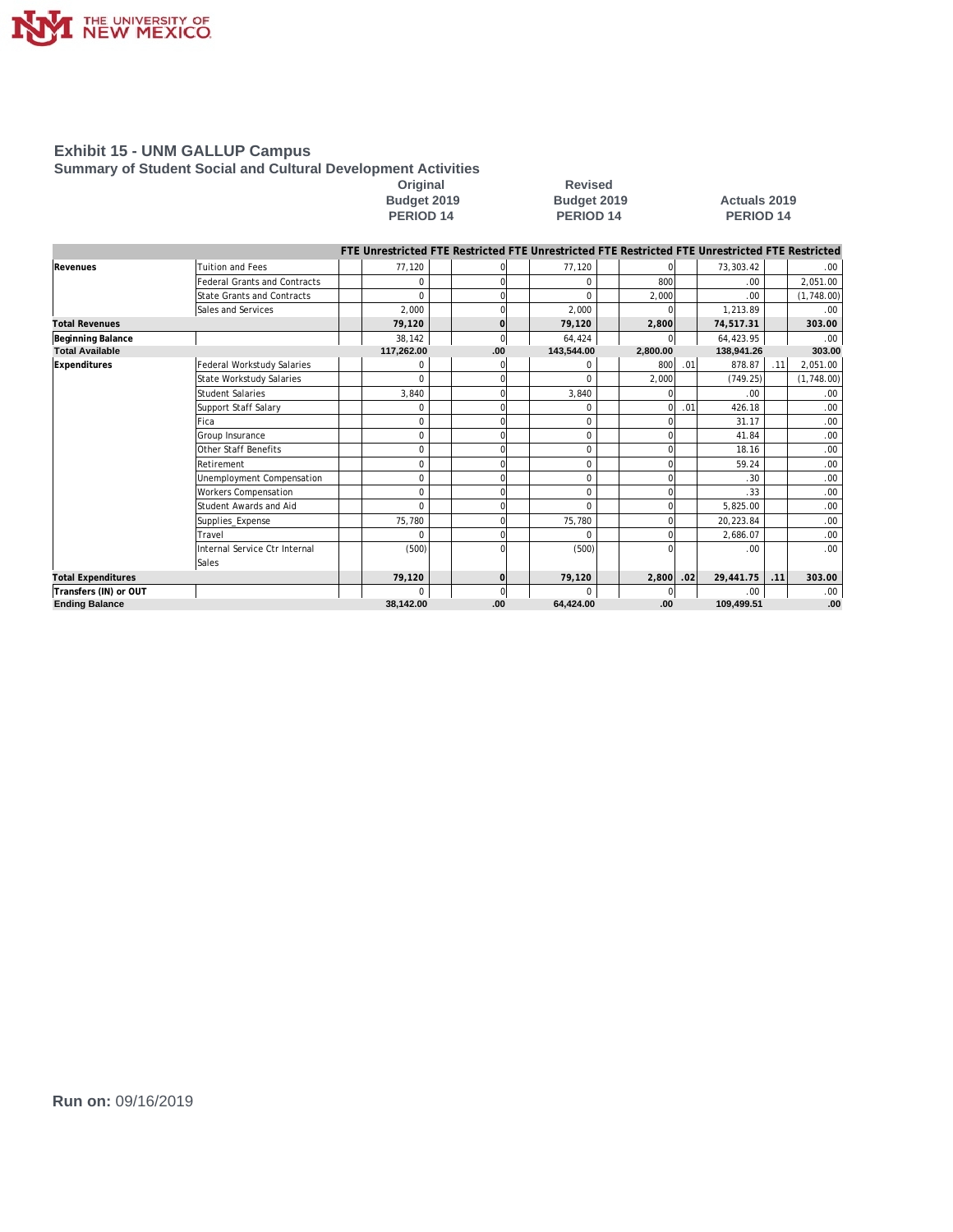

**Summary of Research**

| Original          |
|-------------------|
| <b>Budget 201</b> |
| <b>DEDIAN 14</b>  |

d Revised<br>**PERIOP 14**<br>PERIOP 14

**Budget 2019 Budget 2019 Actuals 2019** PERIOD 14 PERIOD 14 PERIOD 14

|                           |                              | FTE Unrestricted FTE Restricted FTE Unrestricted FTE Restricted FTE Unrestricted FTE Restricted |     |     |     |                  |      |                  |
|---------------------------|------------------------------|-------------------------------------------------------------------------------------------------|-----|-----|-----|------------------|------|------------------|
| Revenues                  | Federal Grants and Contracts |                                                                                                 |     |     |     | .00              |      | 7.301.00         |
| Beginning Balance         |                              |                                                                                                 |     |     |     | .00'             |      | .00 <sub>1</sub> |
| <b>Total Available</b>    |                              | .00                                                                                             | .00 | .00 | .00 | .00              |      | 7,301.00         |
| Expenditures              | <b>Faculty Salaries</b>      |                                                                                                 |     |     |     | .00 <sub>l</sub> | .101 | 6,000.00         |
|                           | Other Staff Benefits         |                                                                                                 |     |     |     | .00'             |      | 1.301.00         |
| <b>Total Expenditures</b> |                              |                                                                                                 |     |     |     | .00 <sub>1</sub> | .10  | 7,301.00         |
| Transfers (IN) or OUT     |                              |                                                                                                 |     |     |     | .00 <sup>1</sup> |      | .00.             |
| <b>Ending Balance</b>     |                              | .00                                                                                             | .00 | .00 | .00 | .00              |      | .00              |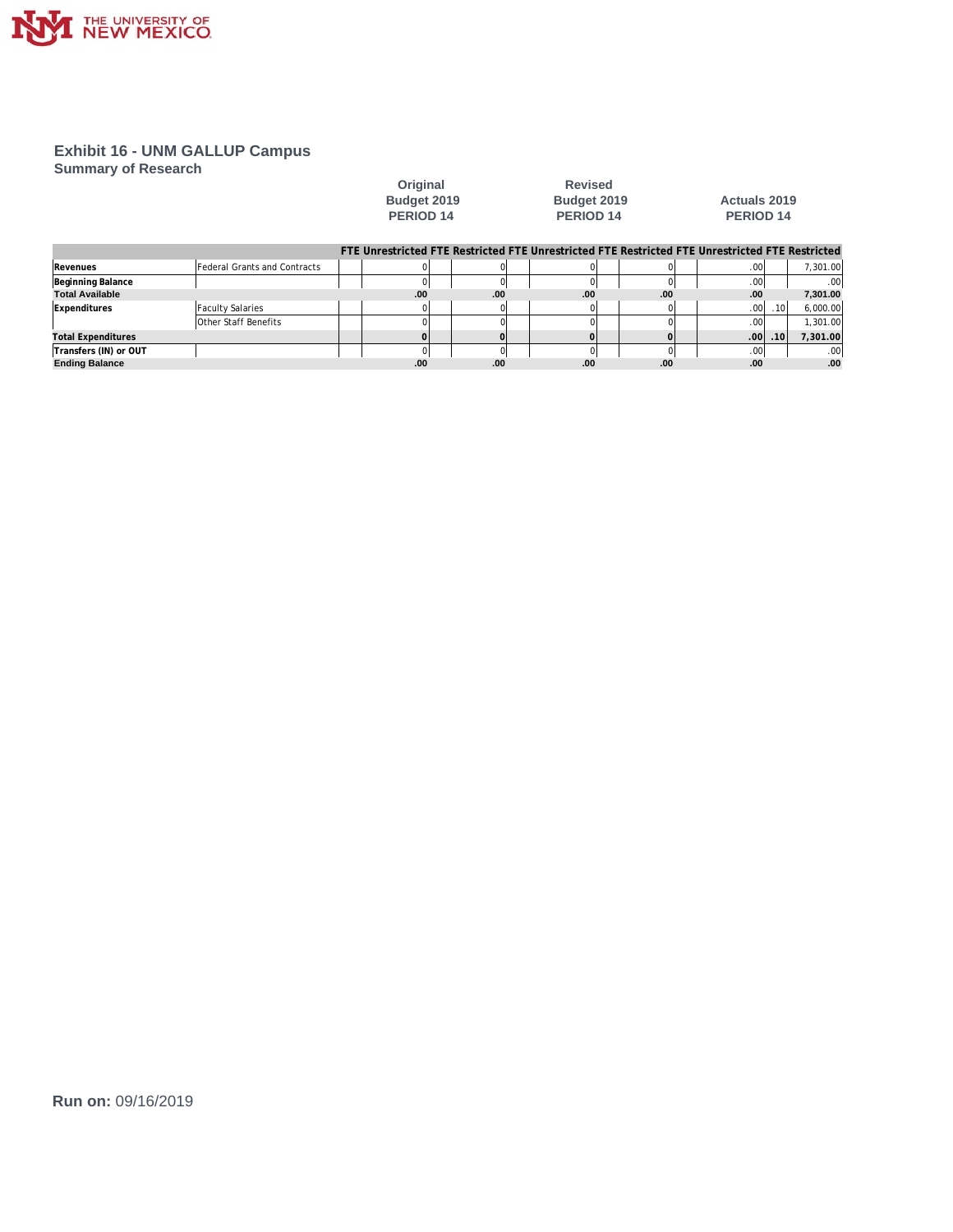

## **Exhibit 16a - UNM GALLUP Campus - Detail of Research Activities**

#### **Budget Unit 437 - Miscellaneous**

| Original    | Revised              |            |
|-------------|----------------------|------------|
| Budget 2019 | Budget 2019          | Actu       |
| PERIOD 14   | PERIOD <sub>14</sub> | <b>PEF</b> |

|                           |                                     |   | FTE Unrestricted FTE Unrestricted FTE Unrestricted |  |
|---------------------------|-------------------------------------|---|----------------------------------------------------|--|
| Revenues                  | <b>Federal Grants and Contracts</b> |   |                                                    |  |
|                           | State Grants and Contracts          |   |                                                    |  |
| <b>Total Revenues</b>     |                                     |   |                                                    |  |
| Beginning Balance         |                                     |   |                                                    |  |
| <b>Total Available</b>    |                                     |   |                                                    |  |
| <b>Expenditures</b>       | Administrative Professional         |   |                                                    |  |
|                           | <b>Faculty Salaries</b>             | U |                                                    |  |
|                           | Federal Workstudy Salaries          |   |                                                    |  |
|                           | Other Salaries                      | 0 |                                                    |  |
|                           | State Workstudy Salaries            |   |                                                    |  |
|                           | Student Salaries                    | 0 |                                                    |  |
|                           | Support Staff Salary                |   |                                                    |  |
|                           | Technician Salary                   |   |                                                    |  |
|                           | Other Staff Benefits                |   |                                                    |  |
|                           | Equipment                           |   |                                                    |  |
|                           | Supplies_Expense                    | 0 |                                                    |  |
|                           | Travel                              | 0 |                                                    |  |
| <b>Total Expenditures</b> |                                     |   |                                                    |  |
| Transfers (IN) or OUT     | Trsfr From I G                      | 0 |                                                    |  |
| <b>Ending Balance</b>     |                                     |   |                                                    |  |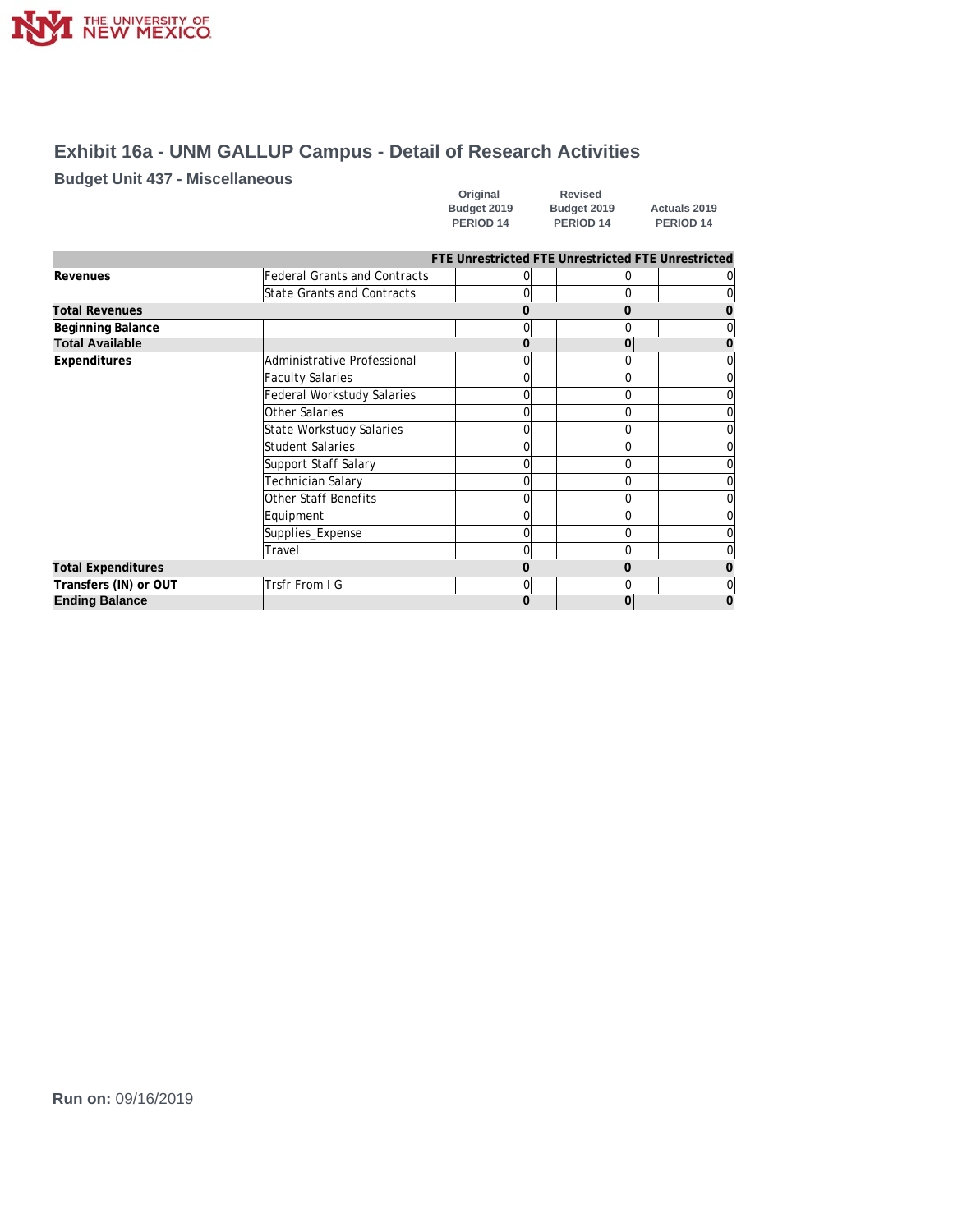

### **Exhibit 16a - UNM GALLUP Campus - Detail of Research Activities**

#### **Summary for Exhibit 16a**

| Original    | <b>Revised</b>       |
|-------------|----------------------|
| Budget 2019 | Budget 2019          |
| PERIOD 14   | PERIOD <sub>14</sub> |

|                           |                                     |   | FTE Unrestricted FTE Unrestricted FTE Unrestricted |   |
|---------------------------|-------------------------------------|---|----------------------------------------------------|---|
| Revenues                  | <b>Federal Grants and Contracts</b> |   |                                                    |   |
|                           | <b>State Grants and Contracts</b>   |   |                                                    |   |
| <b>Total Revenues</b>     |                                     |   |                                                    |   |
| Beginning Balance         |                                     |   |                                                    |   |
| <b>Total Available</b>    |                                     |   |                                                    |   |
| <b>Expenditures</b>       | Administrative Professional         |   |                                                    |   |
|                           | <b>Faculty Salaries</b>             | 0 | 0                                                  | 0 |
|                           | <b>Federal Workstudy Salaries</b>   |   |                                                    |   |
|                           | Other Salaries                      |   |                                                    | 0 |
|                           | State Workstudy Salaries            |   |                                                    |   |
|                           | <b>Student Salaries</b>             |   |                                                    |   |
|                           | Support Staff Salary                |   |                                                    |   |
|                           | Technician Salary                   |   |                                                    |   |
|                           | Other Staff Benefits                |   |                                                    |   |
|                           | Equipment                           |   |                                                    |   |
|                           | Supplies_Expense                    | 0 | 0                                                  | 0 |
|                           | Travel                              | 0 | U                                                  |   |
| <b>Total Expenditures</b> |                                     |   |                                                    |   |
| Transfers (IN) or OUT     | Trsfr From I G                      |   |                                                    | ი |
| <b>Ending Balance</b>     |                                     |   |                                                    |   |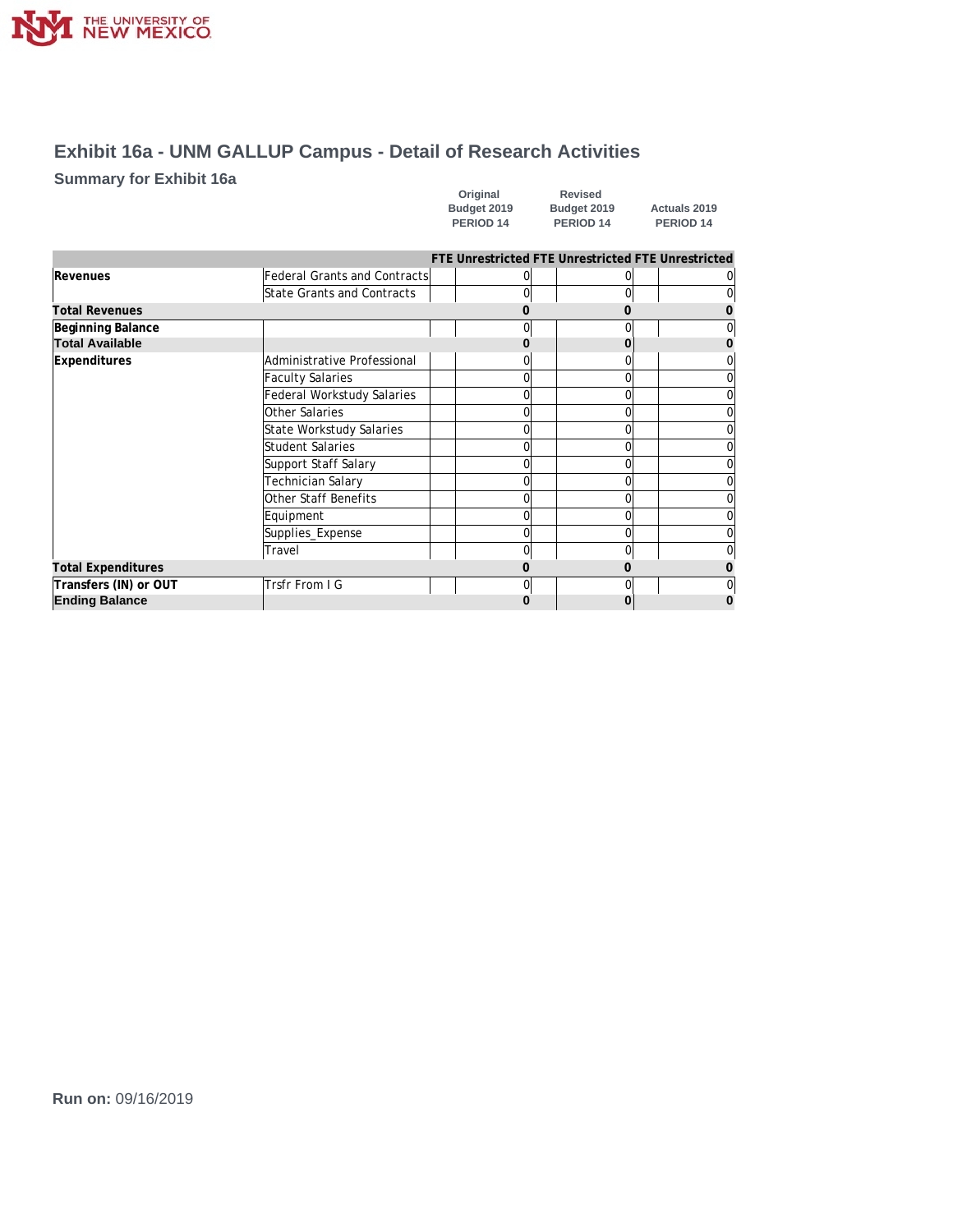

#### **Summary of Public Service**

# Original Revised<br>
Budget 2019 Budget 2019<br>
PERIOD 14 PERIOD 1

|                           |                                     |            |    |              | FTE Unrestricted FTE Restricted FTE Unrestricted FTE Restricted FTE Unrestricted FTE Restricted |    |              |     |                  |          |                           |
|---------------------------|-------------------------------------|------------|----|--------------|-------------------------------------------------------------------------------------------------|----|--------------|-----|------------------|----------|---------------------------|
| Revenues                  | Tuition and Fees                    |            |    |              | 5.000                                                                                           |    |              |     | 20,625.00        |          | .00 <sub>1</sub>          |
|                           | <b>Federal Grants and Contracts</b> |            |    | 823.620      |                                                                                                 |    | 823.620      |     | .00              |          | 563,103.00                |
|                           | <b>State Grants and Contracts</b>   |            |    | 185,000      |                                                                                                 |    | 185,000      |     | .00              |          | 167,215.00                |
|                           | Private Gifts Grants and            | 12.773     |    |              | 12.773                                                                                          |    |              |     | 29.450.00        |          | 101.538.00                |
|                           | Contracts                           |            |    |              |                                                                                                 |    |              |     |                  |          |                           |
| <b>Total Revenues</b>     |                                     | 12,773     |    | 1.008.620    | 17,773                                                                                          |    | 1.008.620    |     | 50.075.00        |          | 831,856.00                |
| Beginning Balance         |                                     | 306,979    |    | $\Omega$     | 318,445                                                                                         |    | U            |     | 318,444.51       |          | .00 <sub>1</sub>          |
| <b>Total Available</b>    |                                     | 319,752.00 |    | 1,008,620.00 | 336,218.00                                                                                      |    | 1,008,620.00 |     | 368,519.51       |          | 831,856.00                |
| Expenditures              | Administrative Professional         |            | 3  | 165,000      |                                                                                                 |    | 165,000      |     |                  | .00 4.13 | 210,938.00                |
|                           | <b>Faculty Salaries</b>             |            |    |              | 5.000                                                                                           |    | U            | .11 | 10.699.62        | .62      | 40,954.00                 |
|                           | <b>Student Salaries</b>             |            |    | 15,000       |                                                                                                 |    | 15,000       |     | .00 <sub>1</sub> | .72      | 14,858.00                 |
|                           | Support Staff Salary                |            |    | 62.000       |                                                                                                 |    | 62.000       |     | .00 <sub>1</sub> | .20      | 6,001.00                  |
|                           | Technician Salary                   |            |    | 234,000      |                                                                                                 |    | 234,000      |     |                  | .0013.10 | 118,849.00                |
|                           | Fica                                |            |    |              |                                                                                                 |    |              |     | 184.91           |          | .00 <sub>1</sub>          |
|                           | Other Staff Benefits                |            |    | 177.452      |                                                                                                 |    | 177,452      |     | .00              |          | 108,457.00                |
|                           | Retirement                          |            |    |              |                                                                                                 |    |              |     | 44.48            |          | .00 <sub>1</sub>          |
|                           | Unemployment Compensation           |            |    |              |                                                                                                 |    |              |     | 7.46             |          | .00 <sub>1</sub>          |
|                           | <b>Workers Compensation</b>         |            |    |              |                                                                                                 |    |              |     | 13.31            |          | .00 <sub>l</sub>          |
|                           | Equipment                           |            |    | 25,000       |                                                                                                 |    | 25,000       |     | .00              |          | 57,348.00                 |
|                           | Student Awards and Aid              | 12,250     |    |              | 12,250                                                                                          |    |              |     | 29.100.00        |          | .00 <sub>l</sub>          |
|                           | Supplies_Expense                    | 523        |    | 240,168      | 523                                                                                             |    | 240,168      |     | 881.69           |          | 171,665.00                |
|                           | Travel                              |            |    | 90.000       |                                                                                                 |    | 90.000       |     | .00              |          | 102,786.00                |
| <b>Total Expenditures</b> |                                     | 12,773     | 14 | 1.008.620    | 17.773                                                                                          | 12 | 1.008.620    | .11 |                  |          | 40,931.47 8.77 831,856.00 |
| Transfers (IN) or OUT     |                                     |            |    | 0            |                                                                                                 |    | U            |     | .00 <sub>1</sub> |          | .00 <sub>1</sub>          |
| <b>Ending Balance</b>     |                                     | 306,979.00 |    | .00          | 318,445.00                                                                                      |    | .00          |     | 327,588.04       |          | .00                       |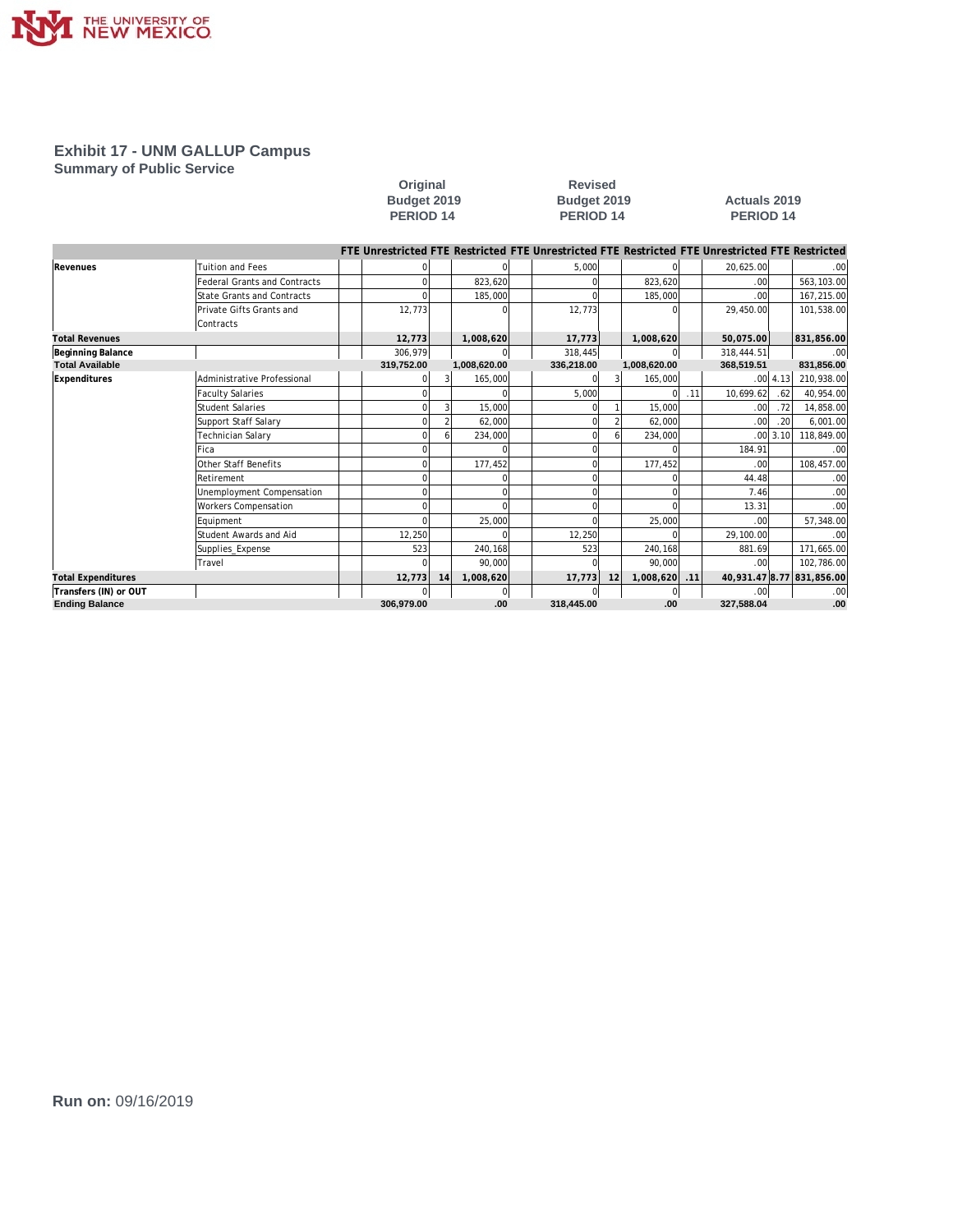

## **Exhibit 17a - UNM GALLUP Campus - Detail of Public Service Activities**

#### **Budget Unit 437 - Miscellaneous**

| Original    | Revised              |                      |
|-------------|----------------------|----------------------|
| Budget 2019 | Budget 2019          | <b>Actuals 2019</b>  |
| PERIOD 14   | PERIOD <sub>14</sub> | PERIOD <sub>14</sub> |

|                           |                                    | FTE Unrestricted FTE Unrestricted FTE Unrestricted |     |           |     |         |
|---------------------------|------------------------------------|----------------------------------------------------|-----|-----------|-----|---------|
| Revenues                  | Tuition and Fees                   |                                                    |     | 5,000     |     | 20,625  |
|                           | Federal Grants and Contracts       |                                                    |     |           |     |         |
|                           | <b>State Grants and Contracts</b>  |                                                    |     |           |     |         |
|                           | <b>Local Grants and Contracts</b>  |                                                    |     |           |     |         |
|                           | Private Gifts Grants and Contracts | 12,773                                             |     | 12,773    |     | 29,450  |
| <b>Total Revenues</b>     |                                    | 12,773                                             |     | 17,773    |     | 50,075  |
| Beginning Balance         |                                    | 306,979                                            |     | 318,445   |     | 318,445 |
| <b>Total Available</b>    |                                    | 319,752                                            |     | 336,218   |     | 368,520 |
| Expenditures              | Administrative Professional        |                                                    |     |           |     |         |
|                           | <b>Faculty Salaries</b>            | $\Omega$                                           | .12 | 5,000     | .11 | 10,700  |
|                           | <b>Student Salaries</b>            |                                                    |     |           |     |         |
|                           | Support Staff Salary               |                                                    |     |           |     |         |
|                           | Technician Salary                  |                                                    |     |           |     |         |
|                           | Fica                               |                                                    |     |           |     | 185     |
|                           | <b>Other Staff Benefits</b>        |                                                    |     |           |     |         |
|                           | Retirement                         |                                                    |     |           |     | 44      |
|                           | Unemployment Compensation          |                                                    |     |           |     |         |
|                           | <b>Workers Compensation</b>        |                                                    |     |           |     | 13      |
|                           | Equipment                          |                                                    |     |           |     |         |
|                           | Student Awards and Aid             | 12,250                                             |     | 12,250    |     | 29,100  |
|                           | Supplies_Expense                   | 523                                                |     | 523       |     | 882     |
|                           | Travel                             |                                                    |     |           |     |         |
| <b>Total Expenditures</b> |                                    | 12,773.12                                          |     | 17,773.11 |     | 40,931  |
| Transfers (IN) or OUT     |                                    |                                                    |     |           |     |         |
| <b>Ending Balance</b>     |                                    | 306,979                                            |     | 318,445   |     | 327,589 |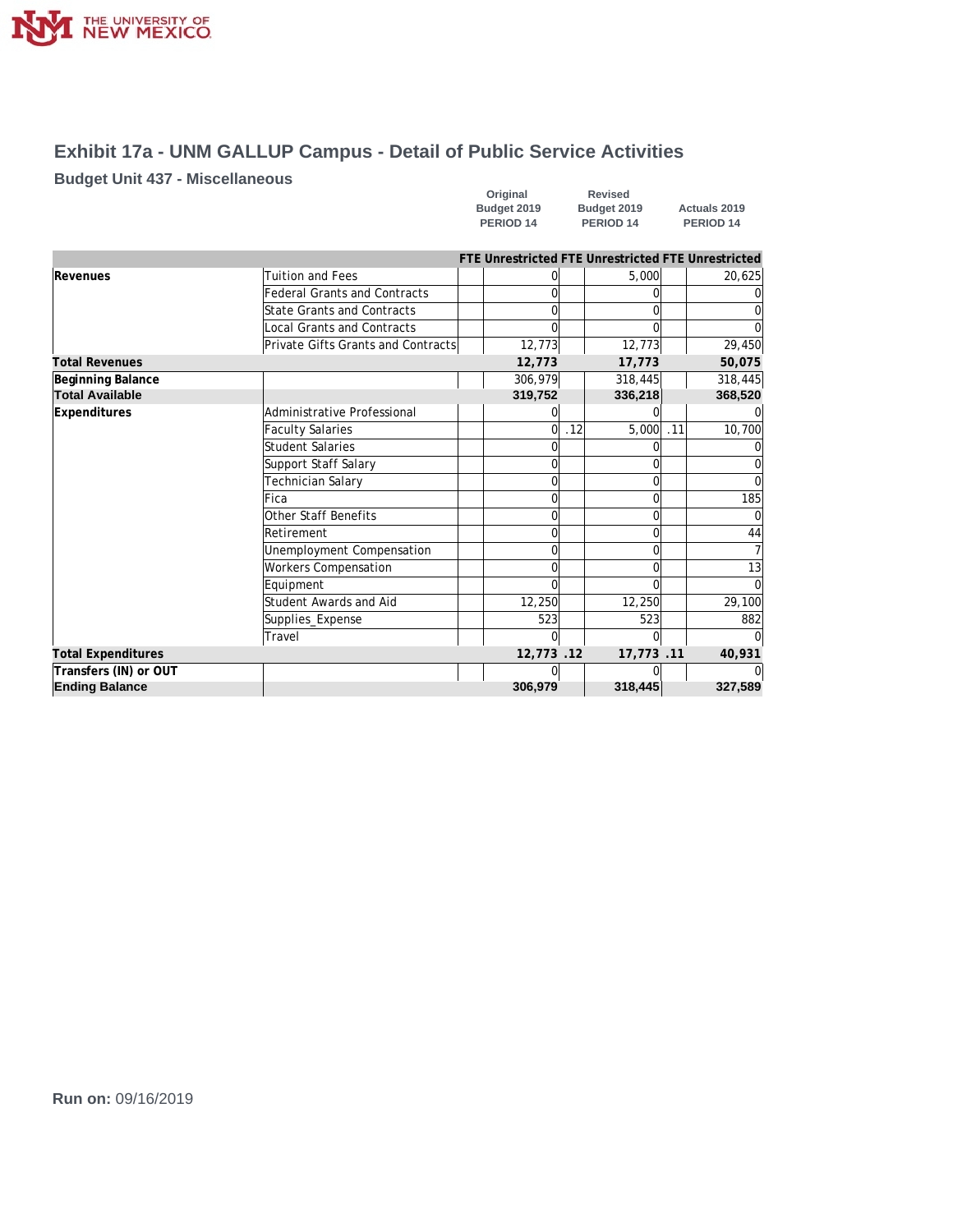

### **Exhibit 17a - UNM GALLUP Campus - Detail of Public Service Activities**

#### **Summary for Exhibit 17a**

| Original    | <b>Revised</b>       |                      |
|-------------|----------------------|----------------------|
| Budget 2019 | Budget 2019          | <b>Actuals 2019</b>  |
| PERIOD 14   | PERIOD <sub>14</sub> | PERIOD <sub>14</sub> |

|                           |                                     | FTE Unrestricted FTE Unrestricted FTE Unrestricted |     |           |     |                |
|---------------------------|-------------------------------------|----------------------------------------------------|-----|-----------|-----|----------------|
| Revenues                  | <b>Tuition and Fees</b>             |                                                    |     | 5,000     |     | 20,625         |
|                           | <b>Federal Grants and Contracts</b> |                                                    |     |           |     | $\Omega$       |
|                           | State Grants and Contracts          |                                                    |     |           |     | $\overline{0}$ |
|                           | <b>Local Grants and Contracts</b>   |                                                    |     |           |     | $\Omega$       |
|                           | Private Gifts Grants and Contracts  | 12,773                                             |     | 12,773    |     | 29,450         |
| <b>Total Revenues</b>     |                                     | 12,773                                             |     | 17,773    |     | 50,075         |
| Beginning Balance         |                                     | 306,979                                            |     | 318,445   |     | 318,445        |
| <b>Total Available</b>    |                                     | 319,752                                            |     | 336,218   |     | 368,520        |
| Expenditures              | Administrative Professional         |                                                    |     |           |     | $\overline{0}$ |
|                           | <b>Faculty Salaries</b>             | 0                                                  | .12 | 5,000     | .11 | 10,700         |
|                           | Student Salaries                    |                                                    |     |           |     | $\Omega$       |
|                           | Support Staff Salary                | U                                                  |     |           |     | $\overline{0}$ |
|                           | Technician Salary                   |                                                    |     |           |     | $\overline{0}$ |
|                           | Fica                                | <sup>0</sup>                                       |     | $\Omega$  |     | 185            |
|                           | Other Staff Benefits                | U                                                  |     | 0         |     | $\Omega$       |
|                           | Retirement                          | U                                                  |     | $\Omega$  |     | 44             |
|                           | Unemployment Compensation           |                                                    |     | 0         |     | $\overline{7}$ |
|                           | <b>Workers Compensation</b>         |                                                    |     |           |     | 13             |
|                           | Equipment                           |                                                    |     |           |     | $\Omega$       |
|                           | Student Awards and Aid              | 12,250                                             |     | 12,250    |     | 29,100         |
|                           | Supplies_Expense                    | 523                                                |     | 523       |     | 882            |
|                           | Travel                              |                                                    |     |           |     |                |
| <b>Total Expenditures</b> |                                     | 12,773.12                                          |     | 17,773.11 |     | 40,931         |
| Transfers (IN) or OUT     |                                     |                                                    |     |           |     | $\Omega$       |
| <b>Ending Balance</b>     |                                     | 306,979                                            |     | 318,445   |     | 327,589        |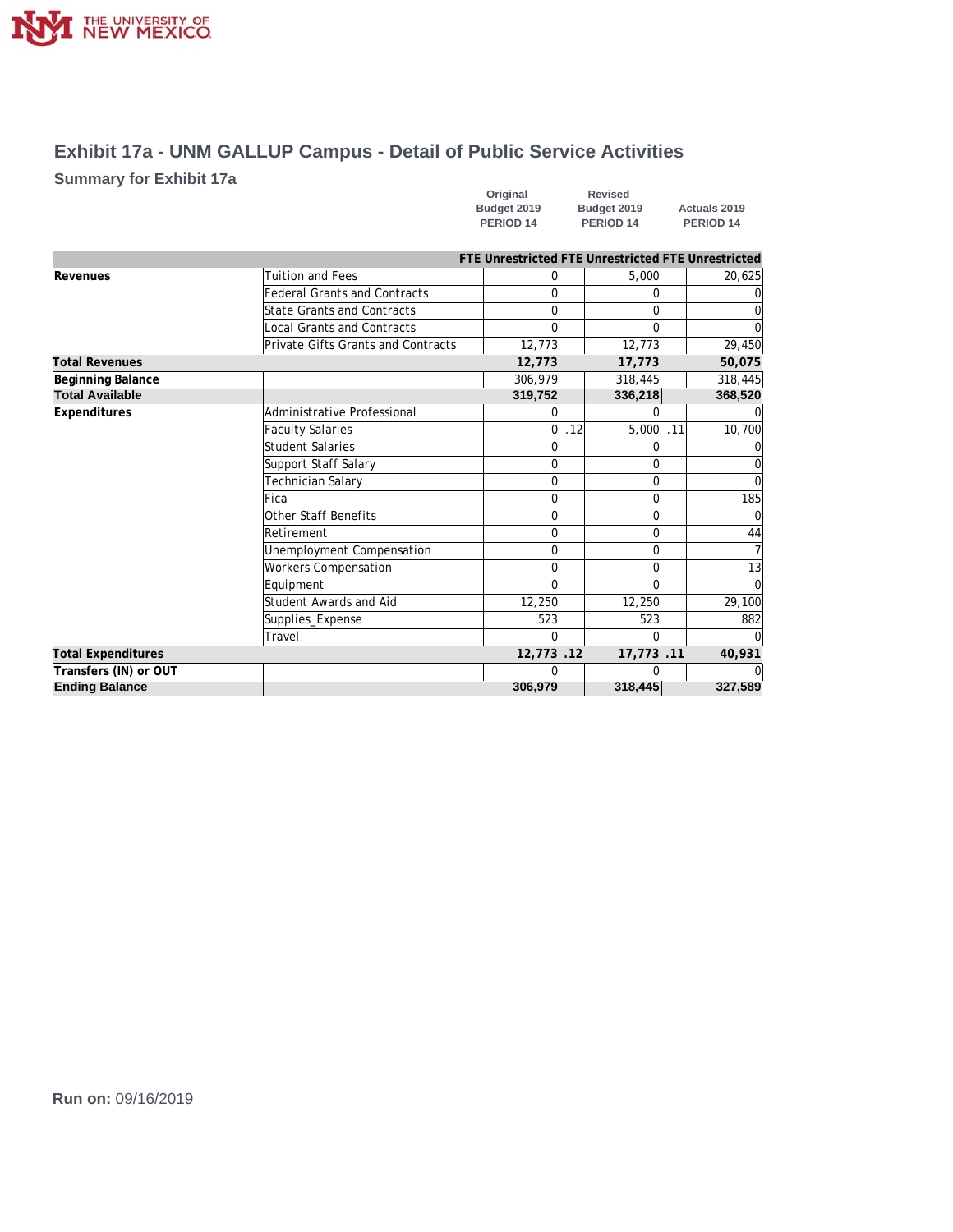

#### **Summary of Internal Services**

|                           |                                       | Original         |          | <b>Revised</b>                                                                                  |          |                      |     |
|---------------------------|---------------------------------------|------------------|----------|-------------------------------------------------------------------------------------------------|----------|----------------------|-----|
|                           |                                       | Budget 2019      |          | Budget 2019                                                                                     |          | <b>Actuals 2019</b>  |     |
|                           |                                       | <b>PERIOD 14</b> |          | PERIOD <sub>14</sub>                                                                            |          | PERIOD <sub>14</sub> |     |
|                           |                                       |                  |          |                                                                                                 |          |                      |     |
|                           |                                       |                  |          | FTE Unrestricted FTE Restricted FTE Unrestricted FTE Restricted FTE Unrestricted FTE Restricted |          |                      |     |
| Revenues                  |                                       |                  | ΩI       |                                                                                                 |          | .00                  | .00 |
| Beginning                 |                                       | 11,630           | $\Omega$ | 3,640                                                                                           | $\Omega$ | 3,640.21             | .00 |
| Balance                   |                                       |                  |          |                                                                                                 |          |                      |     |
| <b>Total Available</b>    |                                       | 11,630           |          | 3,640                                                                                           |          | 3,640.21             |     |
| <b>Expenditures</b>       | Supplies Expense                      |                  | ΩI       |                                                                                                 | $\Omega$ | 8,131.03             | .00 |
|                           | Travel                                |                  | O        |                                                                                                 |          | 10,566.50            | .00 |
| <b>Total Expenditures</b> |                                       | $\Omega$         | $\Omega$ |                                                                                                 | $\Omega$ | 18,697.53            | .00 |
| General                   | linternal Service Ctr Internal Salesl | $\Omega$         | $\Omega$ | 0                                                                                               | ΩI       | (13, 045.82)         | .00 |
| Charges                   |                                       |                  |          |                                                                                                 |          |                      |     |
| <b>Net Expenditures</b>   |                                       | o                | 0        | 0                                                                                               | ŋ        | 5,651.71             | .00 |
| Transfers (IN)            |                                       |                  | O.       |                                                                                                 |          | .00                  | .00 |
| lor OUT                   |                                       |                  |          |                                                                                                 |          |                      |     |
| <b>Ending Balance</b>     |                                       | 11,630           | 0        | 3,640                                                                                           | $\bf{0}$ | $-2,011.50$          | .00 |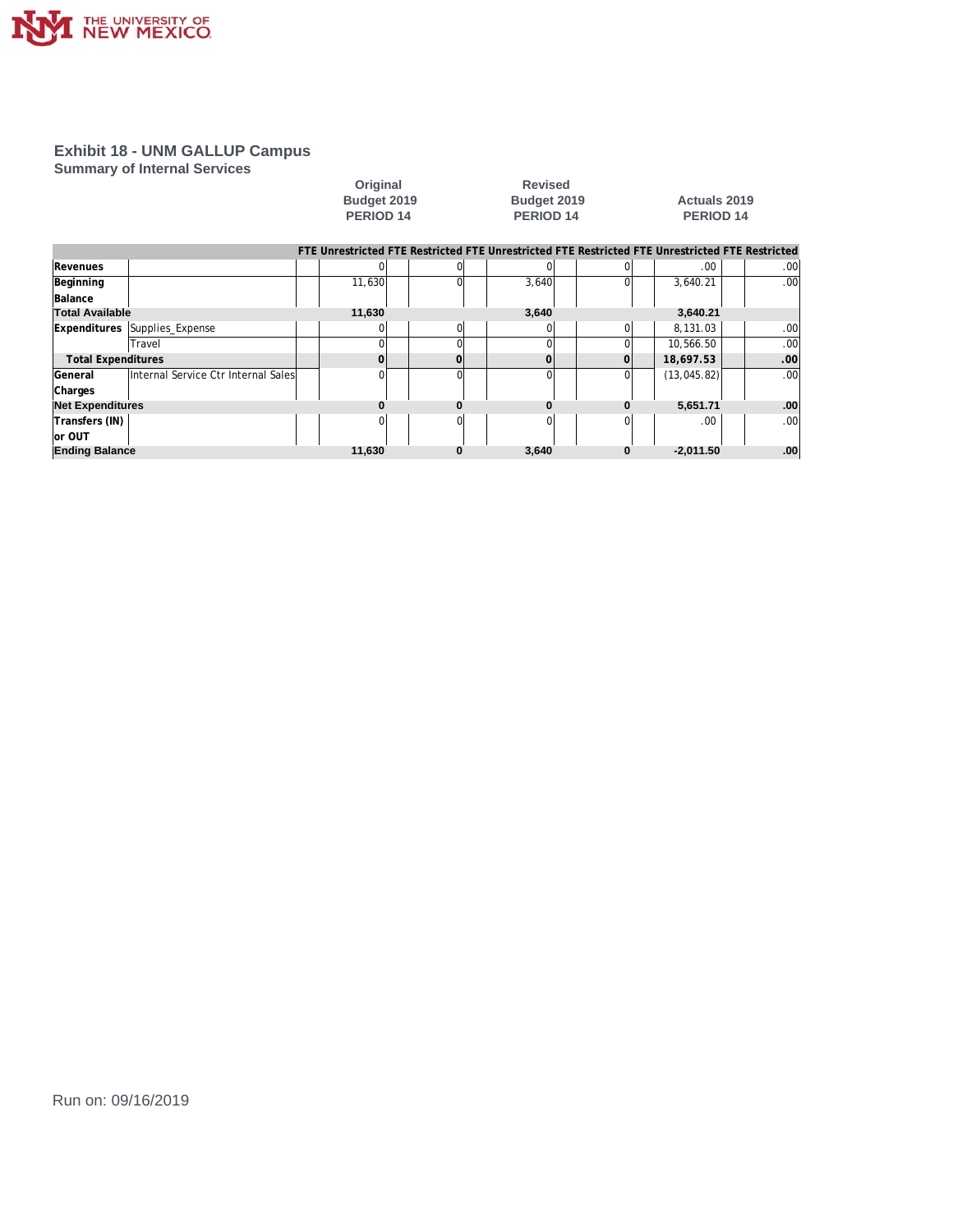

#### **Exhibit 19 - UNM GALLUP Campus Summary of Student Aid Grants and Stipends**

| Original         | <b>Revised</b> |                     |
|------------------|----------------|---------------------|
| Budget 2019      | Budget 2019    | <b>Actuals 2019</b> |
| <b>PERIOD 14</b> | PERIOD 14      | PERIOD 14           |

|                        |                                                                |           |           | Unrestricted Restricted Unrestricted Restricted Unrestricted Restricted |     |
|------------------------|----------------------------------------------------------------|-----------|-----------|-------------------------------------------------------------------------|-----|
| Revenues               | Private Sources - Gifts & Other Undergrad - State Scholarships |           |           | 19.271.95                                                               | .00 |
| Beginning Balance      |                                                                | 185.543   | 276.587   | 0 276.587.23                                                            | .00 |
| <b>Total Available</b> |                                                                | 185.543   | 276.587   | 295.859.18                                                              | .00 |
| Expenditures           | Private Sources - Gifts & Other Undergrad - State Scholarships | 100,000   | 100.000   | 161.248.00<br>ΩI                                                        | .00 |
| Transfers (IN) or OUT  |                                                                | (100,000) | (100,000) | $0$ (102,533.16)                                                        | .00 |
| <b>Ending Balance</b>  |                                                                | 185.543   | 276.587   | 237.144.34<br>0                                                         | .00 |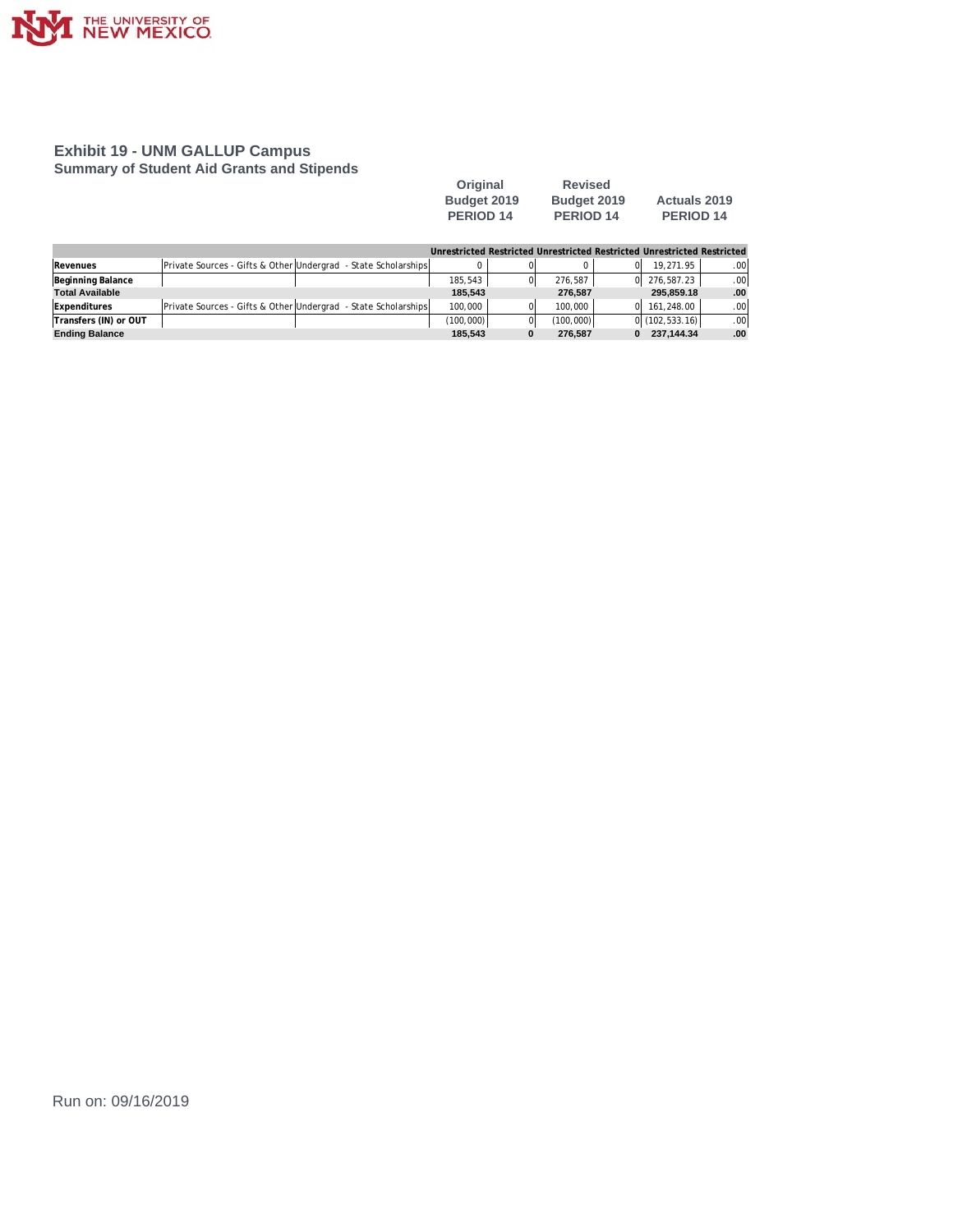

#### **Exhibit 20 - UNM GALLUP Campus Summary of Auxiliary Enterprises**

## Original Revised<br>
Budget 2019 Budget 201<br>
PERIOD 14 PERIOD 14 **PERIOD 14 PERIOD 14 PERIOD 14**

## **Budget 2019 Budget 2019 Actuals 2019**

|                           |                               |              |              |   | FTE Unrestricted FTE Restricted FTE Unrestricted FTE Restricted FTE Unrestricted FTE Restricted |     |        |              |                  |
|---------------------------|-------------------------------|--------------|--------------|---|-------------------------------------------------------------------------------------------------|-----|--------|--------------|------------------|
| Revenues                  | Sales and Services            | 1,224,626    | $\Omega$     |   | 1,224,626                                                                                       |     |        | 873.310.22   | .00              |
|                           | Other Sources                 |              | 0            |   |                                                                                                 |     |        | 31.781.20    | .00              |
| <b>Total Revenues</b>     |                               | 1,224,626    | 0            |   | 1,224,626                                                                                       | 0   |        | 905.091.42   | .00              |
| Beginning Balance         |                               | 201,945      | $\mathbf 0$  |   | 169,929                                                                                         | 0   |        | 169,928.90   | .00              |
| <b>Total Available</b>    |                               | 1,426,571.00 | .00          |   | 1,394,555.00                                                                                    | .00 |        | 1,075,020.32 | .00              |
| Expenditures              | Administrative Professional   | 49,630       | 0            |   | 49,630                                                                                          | 01  | 1.00   | 49,629.96    | .00              |
|                           | Other Salaries                | 1,204        | $\mathbf 0$  |   | 1,204                                                                                           |     |        | .00.         | .00              |
|                           | Support Staff Salary          | 60,216       | $\Omega$     | 3 | 60,216                                                                                          |     | 013.00 | 61,782.74    | .00              |
|                           | <b>Accrued Annual Leave</b>   |              | 0            |   |                                                                                                 |     |        | (1,044.47)   | .00              |
|                           | Fica                          | 7,839        | 0            |   | 7,839                                                                                           |     |        | 8,243.07     | .00              |
|                           | Group Insurance               | 11.649       | 0            |   | 11.649                                                                                          |     |        | 14,254.36    | .00              |
|                           | Other Staff Benefits          | 10.853       | 0            |   | 10.853                                                                                          |     |        | 4,750.27     | .00              |
|                           | Retirement                    | 15,134       | 0            |   | 15.134                                                                                          |     |        | 15,489.20    | .00              |
|                           | Unemployment Compensation     | 163          | 0            |   | 163                                                                                             |     |        | 78.19        | .00              |
|                           | Workers Compensation          | 110          | 0            |   | 110                                                                                             |     |        | 103.45       | .00              |
|                           | Cost of Good Sold             | 927,378      | 0            |   | 927,378                                                                                         |     |        | 776,211.12   | .00              |
|                           | Equipment                     | 1,500        | 0            |   | 1,500                                                                                           |     |        | .00.         | .00              |
|                           | Supplies_Expense              | 97.000       | 0            |   | 97.000                                                                                          |     |        | 70.401.77    | .00              |
|                           | Travel                        | 1.950        | 0            |   | 1,950                                                                                           |     |        | .00.         | .00              |
|                           | Internal Service Ctr Internal |              | $\Omega$     |   |                                                                                                 |     |        | (9, 851.00)  | .00 <sub>1</sub> |
|                           | Sales                         |              |              |   |                                                                                                 |     |        |              |                  |
| <b>Total Expenditures</b> |                               | 1,184,626    | $\mathbf{O}$ |   | 1,184,626                                                                                       |     | 0 4.00 | 990.048.66   | .00              |
| Transfers (IN) or OUT     |                               | 40,000       | $\mathbf 0$  |   | 40,000                                                                                          | 0   |        | 40,000.00    | .00              |
| <b>Ending Balance</b>     |                               | 201.945.00   | .00          |   | 169,929.00                                                                                      | .00 |        | 44,971.66    | .00              |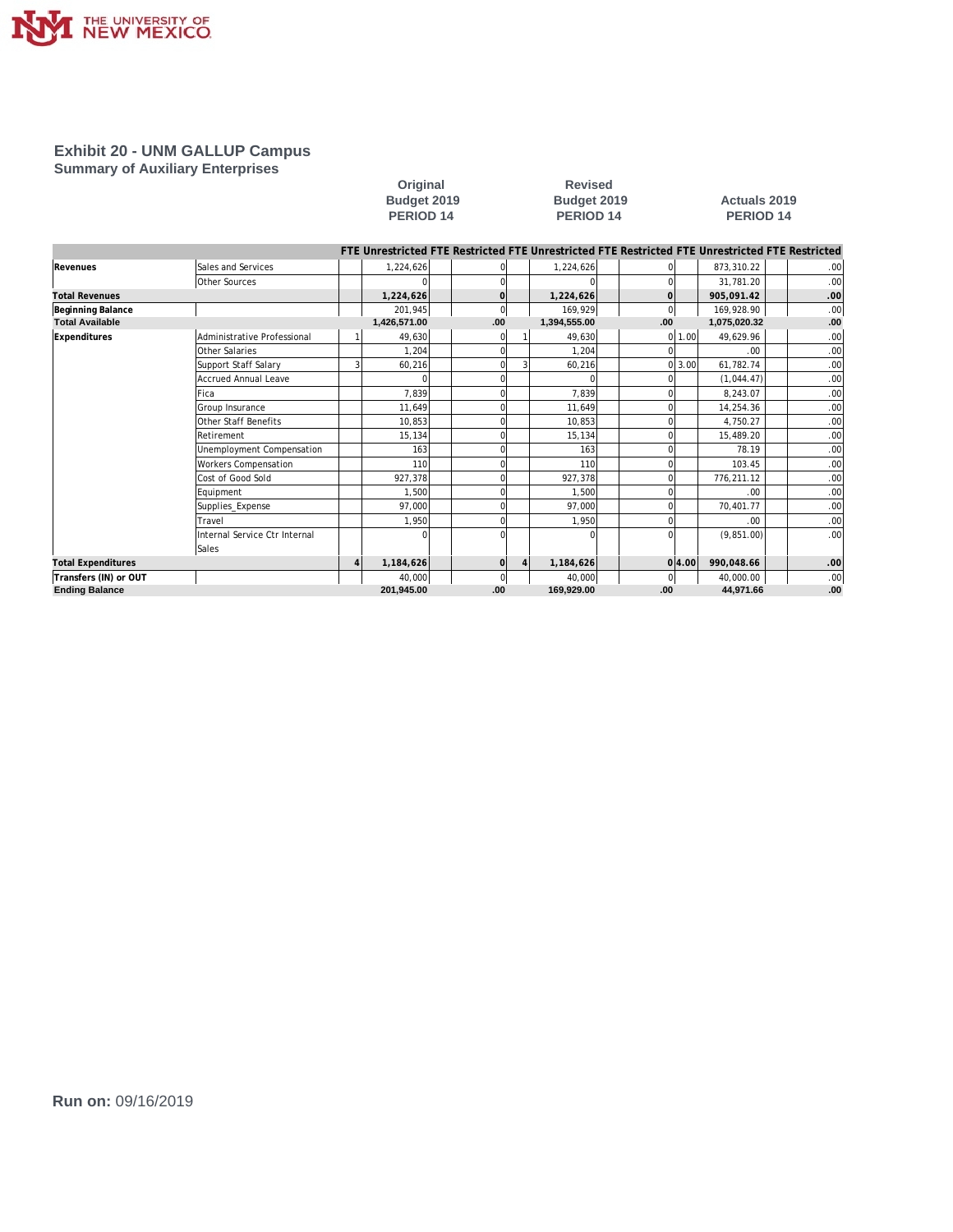

#### **Exhibit A - UNM GALLUP Campus Summary of Current Fund Revenues By Source**

|                                              |                                            | Original         |                | <b>Revised</b>        |                |                       |                |
|----------------------------------------------|--------------------------------------------|------------------|----------------|-----------------------|----------------|-----------------------|----------------|
|                                              |                                            | Budget 2019      |                | Budget 2019           |                | <b>Actuals 2019</b>   |                |
|                                              |                                            | <b>PERIOD 14</b> |                | PERIOD <sub>14</sub>  |                | <b>PERIOD 14</b>      |                |
|                                              |                                            |                  |                |                       |                |                       |                |
|                                              |                                            | Unrestricted     | Restricted     | Unrestricted          | Restricted     | Unrestricted          | Restricted     |
| <b>TUITION AND FEES</b>                      | Instruction and General<br>Ex <sub>2</sub> | 3,178,611        | $\Omega$       | 3,178,611             | $\overline{0}$ | 2,972,030             | $\Omega$       |
|                                              | Student Social and                         | 77,120           | $\Omega$       | 77,120                | $\overline{0}$ | 73,303                | 0              |
|                                              | Cultural Ex 15                             |                  |                |                       |                |                       |                |
|                                              | Public Service Ex 17                       | $\Omega$         | $\mathbf{0}$   | 5.000                 | $\Omega$       | 20,625                | $\mathbf 0$    |
| TOTAL TUITION AND FEES                       |                                            | 3,255,731        | $\Omega$       | 3,260,731             | $\Omega$       | 3,065,958             | $\overline{0}$ |
| STATE APPROPRIATIONS                         | Instruction and General                    | 8,878,300        | $\Omega$       | 9,068,300             | $\Omega$       | 8,898,887             | $\Omega$       |
|                                              | Ex <sub>2</sub>                            |                  |                |                       |                |                       |                |
| TOTAL STATE APPROPRIATIONS                   |                                            | 8,878,300        | $\Omega$       | 9,068,300             | $\Omega$       | 8,898,887             | $\Omega$       |
| LOCAL APPROPRIATIONS Instruction and General |                                            | 2,488,400        | $\Omega$       | 2,488,400             | $\Omega$       | 2,571,910             |                |
|                                              | Ex 2                                       |                  |                |                       |                |                       |                |
| TOTAL LOCAL APPROPRIATIONS                   |                                            |                  | $\Omega$       |                       | Οl             |                       |                |
| <b>FEDERAL GRANTS AND</b>                    | Instruction and General                    | 2,488,400        | 409.905        | 2,488,400<br>$\Omega$ | 409.905        | 2,571,910<br>$\Omega$ | 0<br>259.679   |
| <b>CONTRACTS</b>                             | Ex <sub>2</sub>                            |                  |                |                       |                |                       |                |
|                                              | Student Social and                         | $\Omega$         | $\Omega$       | $\Omega$              | 800            | $\Omega$              | 2,051          |
|                                              | Cultural Ex 15                             |                  |                |                       |                |                       |                |
|                                              | Research Ex 16                             | $\Omega$         | $\Omega$       | $\Omega$              | $\Omega$       | $\mathbf 0$           | 7,301          |
|                                              | Public Service Ex 17                       | $\mathbf 0$      | 823,620        | $\overline{0}$        | 823,620        | $\overline{0}$        | 563,103        |
|                                              | Auxiliaries Ex 20                          | $\mathbf 0$      | <sup>0</sup>   | $\Omega$              | <sub>0</sub>   | $\Omega$              | 0              |
|                                              | TOTAL FEDERAL GRANTS AND CONTRACTS         |                  |                |                       |                |                       |                |
|                                              |                                            |                  | 0 1,233,525    |                       | 0 1,234,325    | 0                     | 832,134        |
| <b>STATE GRANTS AND</b>                      | Instruction and General                    | $\Omega$         | 332.705        | $\Omega$              | 332.705        | $\Omega$              | 27,905         |
| <b>CONTRACTS</b>                             | Ex <sub>2</sub>                            |                  |                |                       |                |                       |                |
|                                              | Student Social and                         | $\Omega$         | $\Omega$       | $\overline{0}$        | 2.000          | $\Omega$              | $-1.748$       |
|                                              | Cultural Ex 15                             |                  |                |                       |                |                       |                |
|                                              | Research Ex 16                             | $\Omega$         | $\Omega$       | $\overline{0}$        | $\Omega$       | $\overline{0}$        |                |
|                                              | Public Service Ex 17                       | $\Omega$         | 185,000        | $\overline{0}$        | 185,000        | $\Omega$              | 167,215        |
|                                              | Auxiliaries Ex 20                          | $\Omega$         | ∩              | $\overline{0}$        | $\Omega$       | $\mathbf 0$           |                |
|                                              | TOTAL STATE GRANTS AND CONTRACTS           | $\Omega$         | 517,705        | $\Omega$              | 519,705        | $\Omega$              | 193,372        |
| <b>LOCAL GRANTS AND</b>                      | Public Service Ex 17                       | $\Omega$         |                | $\Omega$              | $\Omega$       | $\Omega$              |                |
| CONTRACTS                                    |                                            |                  |                |                       |                |                       |                |
|                                              | TOTAL LOCAL GRANTS AND CONTRACTS           | 0                | $\overline{0}$ | $\overline{0}$        | 0              | 0                     | 0              |
| PRIVATE GIFTS GRANTS                         | Instruction and General                    | $\Omega$         | $\Omega$       | $\Omega$              | $\Omega$       | $\Omega$              |                |
| <b>AND CONTRACTS</b>                         | Ex 2                                       |                  |                |                       |                |                       |                |
|                                              | Public Service Ex 17                       | 12.773           | $\Omega$       | 12.773                | $\overline{0}$ | 29.450                | 101.538        |
|                                              | Student Aid Ex 19                          | $\mathbf 0$      | $\mathbf{0}$   | $\overline{0}$        | 0              | 19,272                |                |
|                                              | TOTAL PRIVATE GIFTS GRANTS AND CONTRACTS   |                  |                |                       |                |                       |                |
|                                              |                                            | 12,773           | $\overline{0}$ | 12,773                | 0              | 48,722                | 101,538        |
| <b>SALES AND SERVICES</b>                    | Instruction and General                    | 59,540           | $\Omega$       | 95,000                | $\Omega$       | 32,074                |                |
|                                              | Ex <sub>2</sub>                            |                  |                |                       |                |                       |                |
|                                              | Student Social and                         | 2,000            | $\Omega$       | 2,000                 | $\Omega$       | 1,214                 | $\Omega$       |
|                                              | Cultural Ex 15                             |                  |                |                       |                |                       |                |
|                                              | Auxiliaries Ex 20                          | 1,224,626        | $\Omega$       | 1,224,626             | $\overline{0}$ | 873,310               | $\mathbf 0$    |
| <b>TOTAL SALES AND SERVICES</b>              |                                            | 1,286,166        | $\Omega$       | 1,321,626             | $\Omega$       | 906,598               | $\Omega$       |
|                                              |                                            |                  |                |                       |                |                       |                |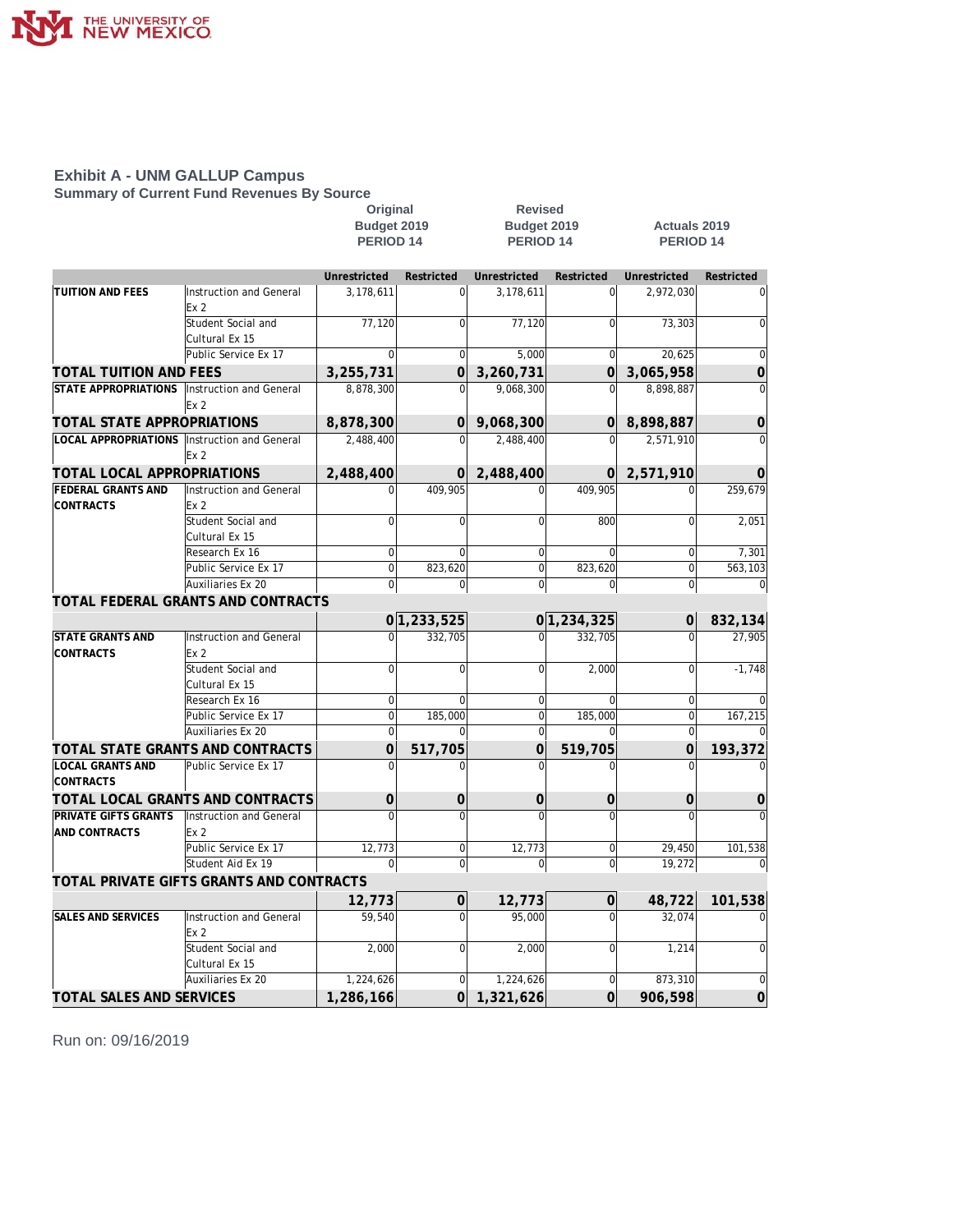

#### **Exhibit A - UNM GALLUP Campus Summary of Current Fund Revenues By Source**

|                            |                         | Original<br>Budget 2019<br><b>PERIOD 14</b> |            | <b>Revised</b><br>Budget 2019<br>PERIOD <sub>14</sub> |            | Actuals 2019<br>PERIOD <sub>14</sub>                           |                |
|----------------------------|-------------------------|---------------------------------------------|------------|-------------------------------------------------------|------------|----------------------------------------------------------------|----------------|
|                            |                         | Unrestricted                                | Restricted | Unrestricted                                          | Restricted | Unrestricted                                                   | Restricted     |
| <b>IOTHER SOURCES</b>      | Instruction and General | 167,500                                     |            | 167.500                                               |            | 229.120                                                        | 01             |
|                            | Ex 2                    |                                             |            |                                                       |            |                                                                |                |
|                            | Auxiliaries Ex 20       |                                             |            |                                                       |            | 31.781                                                         | $\Omega$       |
| <b>TOTAL OTHER SOURCES</b> |                         | 167,500                                     |            | 167,500                                               | $\Omega$   | 260,901                                                        | $\overline{0}$ |
| <b>Grand Total</b>         |                         |                                             |            |                                                       |            | 16,088,870 1,751,230 16,319,330 1,754,030 15,752,976 1,127,044 |                |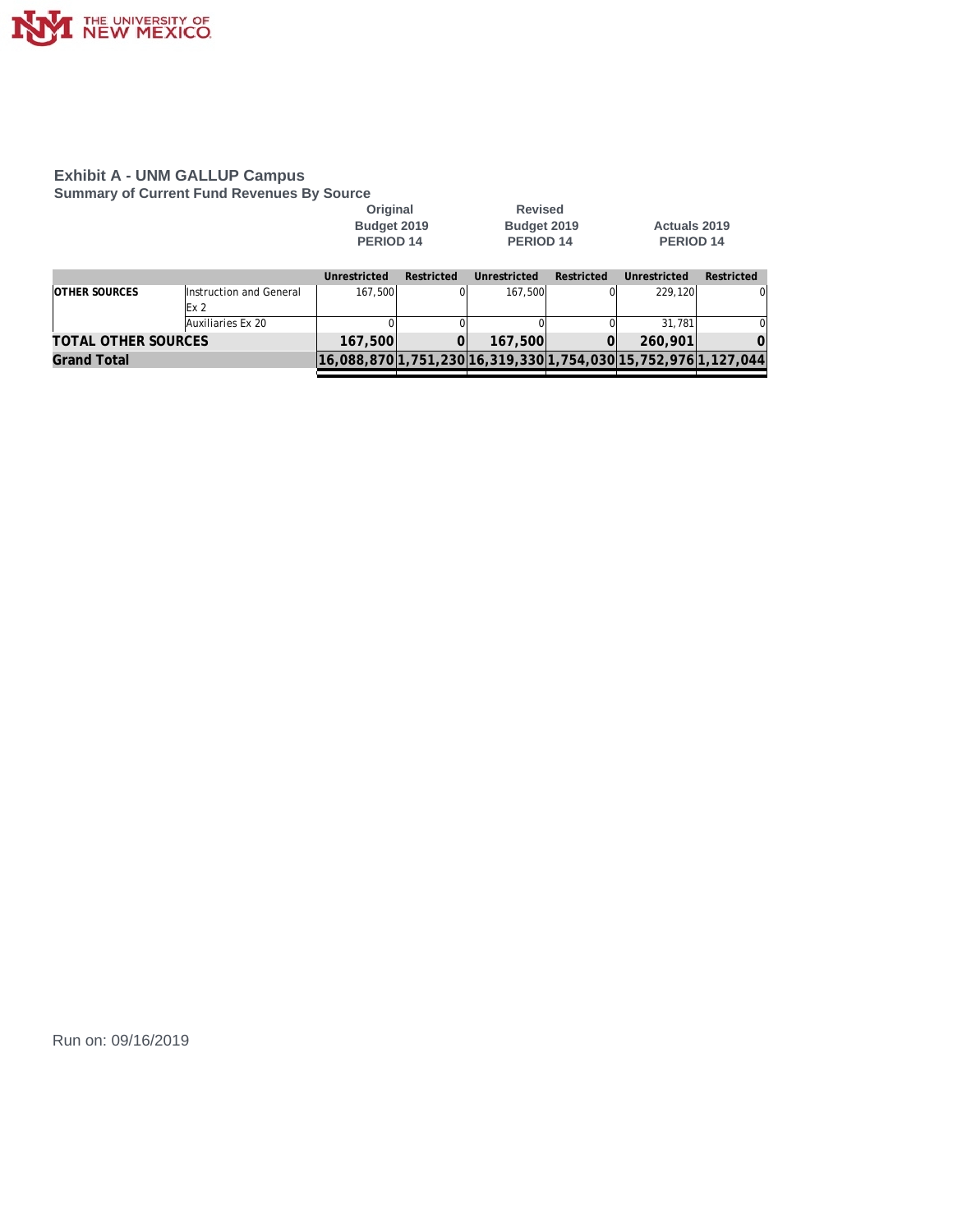

**Summary of Current Fund Salaries**

## Original Revised<br>
Budget 2019<br>
PERIOD 14<br>
PERIOD 1 **PERIOD 14 PERIOD 14 PERIOD 14**

**Budget 2019 Budget 2019 Actuals 2019**

|                                        |                                        | FTE             | Unrestricted         | FTE       | Restricted                    | FTE           | Unrestricted         | FTE                     | Restricted                    | FTE           | Unrestricted         | <b>FTE</b>  | Restricted           |
|----------------------------------------|----------------------------------------|-----------------|----------------------|-----------|-------------------------------|---------------|----------------------|-------------------------|-------------------------------|---------------|----------------------|-------------|----------------------|
|                                        |                                        |                 |                      |           |                               |               |                      |                         |                               |               |                      |             |                      |
|                                        | SALARIES BY CATEGORY AND EXHIBIT       |                 |                      |           |                               |               |                      |                         |                               |               |                      |             |                      |
| <b>Faculty Salaries</b>                | Instruction Ex 10<br>Academic Support  | 91.14<br>4.50   | 4,208,969<br>276,491 | 00<br>.00 | $\mathbf 0$<br>$\overline{0}$ | 83.95<br>3.84 | 4,427,814<br>276,491 | 00 <sub>1</sub><br>.00. | $\overline{0}$<br>$\mathbf 0$ | 80.58<br>3.61 | 4,426,818<br>276,795 | .05<br>.00  | 4,703<br>$\mathbf 0$ |
|                                        | Ex 11                                  |                 |                      |           |                               |               |                      |                         |                               |               |                      |             |                      |
|                                        | Institutional                          | 1.00            | 171,360              | .00       | $\overline{0}$                | 1.00          | 171,360              | .00                     | $\mathbf 0$                   | 1.00          | 169,680              | .00         | $\mathbf 0$          |
|                                        | Support Ex 13                          |                 |                      |           |                               |               |                      |                         |                               |               |                      |             |                      |
|                                        | Research Ex 16                         | .00             | $\overline{0}$       | .00       | $\mathbf 0$                   | .00           | $\mathbf 0$          | .00                     | $\overline{0}$                | .00           | $\mathbf 0$          | .10         | 6,000                |
|                                        | Public Service Ex 17                   | .00             | $\Omega$             | .00       | $\Omega$                      | .12           | 5,000                | .00                     | $\overline{0}$                | .11           | 10,700               | .62         | 40,954               |
| <b>Total Faculty Salaries</b>          |                                        | 96.64           | 4,656,820            | .00       | $\mathbf 0$                   | 88.91         | 4,880,665            | .00                     | $\Omega$                      | 85.30         | 4,883,994            | .77         | 51,657               |
| Administrative                         | Instruction Ex 10                      | 4.00            | 184,259              | 1.50      | 78.792                        | 3.11          | 184,259              | 1.50                    | 78,792                        | 3.08          | 139.980              | 1.00        | 49,211               |
| Professional                           |                                        |                 |                      |           |                               |               |                      |                         |                               |               |                      |             |                      |
|                                        | Academic Support                       | 1.00            | 85,588               | .00       | $\overline{0}$                | .11           | 85,588               | .00.                    | $\overline{0}$                | .17           | 12,216               | .00         | $\mathbf 0$          |
|                                        | Ex 11                                  |                 |                      |           |                               |               |                      |                         |                               |               |                      |             |                      |
|                                        | <b>Student Services</b>                | 5.00            | 315,163              | .00       | $\mathbf 0$                   | 5.00          | 315,163              | .00.                    | $\overline{0}$                | 5.00          | 315.163              | .00         | $\mathbf 0$          |
|                                        | Ex 12                                  |                 |                      |           |                               |               |                      |                         |                               |               |                      |             |                      |
|                                        | Institutional                          | 8.00            | 447,954              | .00       | $\mathbf 0$                   | 5.00          | 407,954              | .00.                    | $\mathbf 0$                   | 5.00          | 329,137              | .00         | $\mathbf 0$          |
|                                        | Support Ex 13                          |                 |                      |           |                               |               |                      |                         |                               |               |                      |             |                      |
|                                        | Operations and                         | 1.00            | 91,098               | .00       | $\overline{0}$                | 1.00          | 91,098               | .00                     | $\mathbf 0$                   | 1.00          | 91.098               | .00         | $\mathbf 0$          |
|                                        | Maintenance of                         |                 |                      |           |                               |               |                      |                         |                               |               |                      |             |                      |
|                                        | Plant Ex 14                            | 00              | $\overline{0}$       | .00       | $\overline{0}$                | .00           | $\mathsf{O}\xspace$  | .00                     | $\mathbf 0$                   | .00           | $\overline{0}$       |             |                      |
|                                        | Research Ex 16<br>Public Service Ex 17 | 00 <sub>1</sub> | $\overline{0}$       | 3.00      | 165,000                       | .00           | $\mathbf 0$          | 3.00                    | 165,000                       | .00           | $\overline{0}$       | .00<br>4.13 | 0<br>210,938         |
|                                        | Auxiliaries Ex 20                      | 1.00            | 49.630               | .00       |                               | 1.00          | 49.630               | .00                     |                               | 1.00          | 49.630               | .00         |                      |
|                                        | Total Administrative Professional      | 20.00           | 1,173,692            | 4.50      | 243,792                       | 15.22         | 1,133,692            | 4.50                    | 243,792                       | 15.25         | 937,224              | 5.13        | 260,149              |
| GA TA RA PA Salary   Instruction Ex 10 |                                        | .00             | $\overline{0}$       | .00       | $\overline{0}$                | .07           | $\mathbf 0$          | .00                     | $\mathbf 0$                   | .10           | 3,866                | .00         | $\mathbf 0$          |
| Total GA TA RA PA Salary               |                                        | .00             | $\Omega$             | .00       | $\overline{0}$                | .07           | $\overline{0}$       | .00                     | $\overline{O}$                | .10           | 3,866                | .00         | $\mathbf 0$          |
| Support Staff Salary Instruction Ex 10 |                                        | 8.00            | 268,591              | 3.00      | 135,000                       | 6.72          | 236,830              | 3.00                    | 135,000                       | 6.77          | 235,499              | .00         | $\mathbf 0$          |
|                                        | Academic Support                       | 1.00            | 31,761               | .00       | $\Omega$                      | 1.00          | 31,761               | .00.                    | $\Omega$                      | 1.00          | 32,397               | .00         | $\mathbf 0$          |
|                                        | Ex 11                                  |                 |                      |           |                               |               |                      |                         |                               |               |                      |             |                      |
|                                        | <b>Student Services</b>                | 7.00            | 270,559              | .00       | $\mathbf 0$                   | 6.33          | 227,215              | .00.                    | $\overline{0}$                | 6.23          | 211,598              | .00         | $\mathbf 0$          |
|                                        | Ex 12                                  |                 |                      |           |                               |               |                      |                         |                               |               |                      |             |                      |
|                                        | Institutional                          | 4.00            | 145,442              | .00       | $\mathbf{0}$                  | .12           | 41,401               | .00.                    | $\mathbf 0$                   | .08           | 4,449                | .00         | $\mathbf 0$          |
|                                        | Support Ex 13                          |                 |                      |           |                               |               |                      |                         |                               |               |                      |             |                      |
|                                        | Operations and                         | 2.00            | 63,897               | .00       | $\overline{0}$                | 2.00          | 63,897               | .00                     | $\mathbf 0$                   | 1.99          | 65,219               | .00         | $\mathbf 0$          |
|                                        | Maintenance of                         |                 |                      |           |                               |               |                      |                         |                               |               |                      |             |                      |
|                                        | Plant Ex 14                            |                 |                      |           |                               |               |                      |                         |                               |               |                      |             |                      |
|                                        | Student Social and                     | .00             | $\overline{0}$       | .00       | $\overline{0}$                | .00           | $\mathbf{0}$         | .00                     | $\Omega$                      | .01           | 426                  | .00         | $\mathbf 0$          |
|                                        | Cultural Ex 15                         |                 |                      |           |                               |               |                      |                         |                               |               |                      |             |                      |
|                                        | Research Ex 16                         | .00             | $\overline{0}$       | .00       | $\mathbf 0$                   | .00           | $\mathbf 0$          | .00                     | $\mathbf 0$                   | .00           | $\mathbf 0$          | .00         | $\mathbf 0$          |
|                                        | Public Service Ex 17                   | 00              | $\overline{0}$       | 2.00      | 62,000                        | .00           | $\mathbf 0$          | 2.00                    | 62,000                        | .00           | $\mathbf 0$          | .20         | 6,001                |
|                                        | Auxiliaries Ex 20                      | 3.00            | 60,216               | 00        | $\Omega$                      | 3.00          | 60,216               | .00                     | $\mathbf 0$                   | 3.00          | 61,783               | .00<br>.20  | $\Omega$<br>6,001    |
| Total Support Staff Salary             |                                        | 25.00           | 840,466              | 5.00      | 197,000                       | 19.17         | 661,320              | 5.00                    | 197,000                       | 19.08         | 611,371              |             |                      |
| Technician Salary                      | Instruction Ex 10                      | 2.00            | 71,744               | 00        | $\Omega$<br>$\mathbf 0$       | 2.05          | 71,744               | .00                     | 0<br>$\overline{0}$           | 2.03          | 112,412              | 1.89        | 67,929               |
|                                        | Academic Support<br>Ex 11              | 6.00            | 201,677              | .00       |                               | 4.76          | 201,677              | .00                     |                               | 4.73          | 163,063              | .00         | $\mathbf 0$          |
|                                        | <b>Student Services</b>                | 7.00            | 286,450              | .00       | $\mathbf 0$                   | 4.95          | 225,340              | .00                     | $\mathbf 0$                   | 4.95          | 212,291              | .00         | $\mathbf 0$          |
|                                        | Ex 12                                  |                 |                      |           |                               |               |                      |                         |                               |               |                      |             |                      |
|                                        | Institutional                          | 10.00           | 410,551              | .00       | $\overline{0}$                | 9.88          | 410,551              | .00                     | $\mathbf 0$                   | 9.89          | 432,631              | .00         | $\mathbf 0$          |
|                                        | Support Ex 13                          |                 |                      |           |                               |               |                      |                         |                               |               |                      |             |                      |
|                                        | Operations and                         | 18.00           | 467,643              | .00       | $\overline{0}$                | 17.71         | 467,643              | .00                     | $\mathbf 0$                   | 17.59         | 479,609              | .00         | $\mathbf 0$          |
|                                        | Maintenance of                         |                 |                      |           |                               |               |                      |                         |                               |               |                      |             |                      |
|                                        | Plant Ex 14                            |                 |                      |           |                               |               |                      |                         |                               |               |                      |             |                      |
|                                        | Research Ex 16                         | 00              | $\overline{0}$       | 00        | $\Omega$                      | .00           | $\mathbf 0$          | .00                     | $\mathbf 0$                   | .00           | $\Omega$             | .00         |                      |
|                                        | Public Service Ex 17                   | 00              | $\Omega$             | 6.00      | 234,000                       | .00           | $\Omega$             | 6.00                    | 234,000                       | .00           | $\Omega$             | 3.10        | 118,849              |
| <b>Total Technician Salary</b>         |                                        |                 | 43.00 1,438,065      |           | $6.00$   234,000              |               | 39.35 1,376,955      |                         | 6.00 234,000                  |               | 39.19 1,400,006      | 4.99        | 186,778              |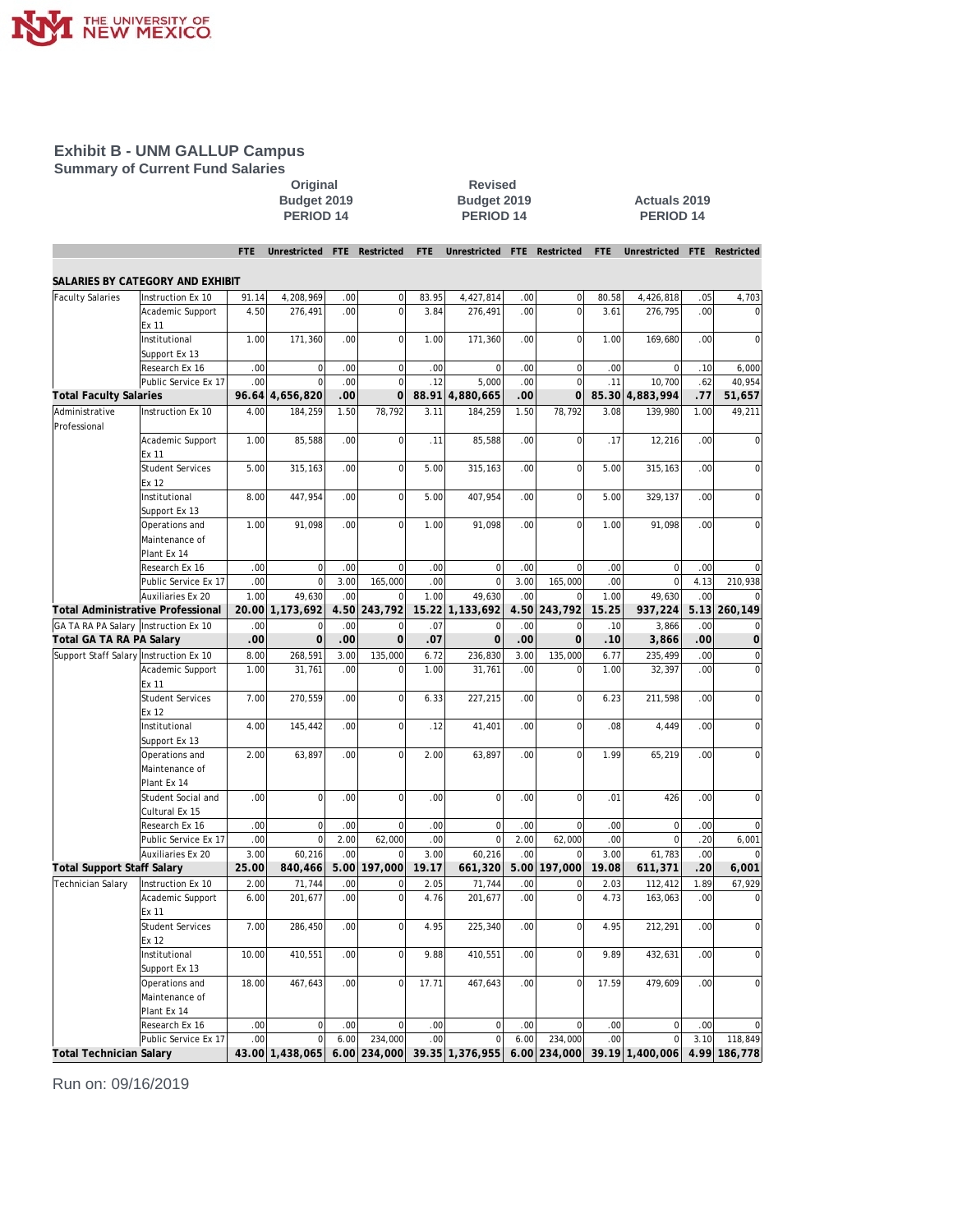

**Summary of Current Fund Salaries**

### **Original Revised PERIOD 14 PERIOD 14 PERIOD 14**

**Budget 2019 Budget 2019 Actuals 2019**

|                                |                                              | FTE.             | Unrestricted   | FTE              | Restricted     | <b>FTE</b> | Unrestricted | FTE  | Restricted     | FTE  | Unrestricted | <b>FTE</b> | Restricted     |
|--------------------------------|----------------------------------------------|------------------|----------------|------------------|----------------|------------|--------------|------|----------------|------|--------------|------------|----------------|
| Other Salaries                 | Instruction Ex 10                            | .00.             | 5,401          | .00 <sub>1</sub> | $\Omega$       | .00        | 4,766        | .00  | $\overline{0}$ | .00  | $\Omega$     | .00.       | $\overline{0}$ |
|                                | Academic Support                             | .11              | 4,397          | .00              | $\Omega$       | .00        | 4,397        | .00  | $\Omega$       | .00  |              | .00.       | $\overline{0}$ |
|                                | Ex 11                                        |                  |                |                  |                |            |              |      |                |      |              |            |                |
|                                | <b>Student Services</b>                      | .00 <sub>1</sub> | 3.998          | .00 <sub>1</sub> | $\Omega$       | .00        | 3.998        | .00  | $\overline{0}$ | .00  | $\Omega$     | .00.       | $\overline{0}$ |
|                                | Ex 12                                        |                  |                |                  |                |            |              |      |                |      |              |            |                |
|                                | Institutional                                | .00              | 5,001          | .00 <sub>1</sub> | $\Omega$       | .00        | 2,920        | .00  | $\Omega$       | .00  | 210          | .00.       | $\overline{0}$ |
|                                | Support Ex 13                                |                  |                |                  |                |            |              |      |                |      |              |            |                |
|                                | Research Ex 16                               | 00               | $\mathbf 0$    | .00              | $\bf 0$        | .00        | $\mathbf 0$  | .00  | $\mathbf 0$    | .00  | $\mathbf 0$  | .00        | $\overline{0}$ |
|                                | Auxiliaries Ex 20                            | .00              | 1,204          | .00              | $\mathbf 0$    | .00        | 1,204        | .00  | $\overline{0}$ | .00  | $\Omega$     | .00        | $\overline{0}$ |
| <b>Total Other Salaries</b>    |                                              | .11              | 20,001         | .00              | $\overline{0}$ | .00        | 17,285       | .00  | $\Omega$       | .00  | 210          | .00        | $\overline{0}$ |
| Federal Workstudy              | Instruction Ex 10                            | .36              | 6,985          | 2.10             | 40.000         | .07        | 6,985        | 2.10 | 40.000         | .17  | 2,656        | .00        | 6,197          |
| Salaries                       |                                              |                  |                |                  |                |            |              |      |                |      |              |            |                |
|                                |                                              |                  |                |                  |                |            |              |      |                |      |              |            |                |
|                                | Academic Support                             | .11              | 2,200          | .50 <sub>1</sub> | 9,541          | .09        | 2,200        | .50  | 9,541          | .09  | 1,464        | .18        | 3,416          |
|                                | Ex 11                                        |                  |                |                  |                |            |              |      |                |      |              |            |                |
|                                | <b>Student Services</b>                      | .42              | 8,097          | 1.50             | 28,623         | .30        | 8,097        | 1.50 | 28,623         | .39  | 6,680        | .82        | 15,587         |
|                                | Ex 12                                        |                  |                |                  |                |            |              |      |                |      |              |            |                |
|                                | Institutional                                | .00 <sub>1</sub> | $\mathbf 0$    | .00 <sub>1</sub> | $\Omega$       | .00        | $\mathbf 0$  | .00  | $\Omega$       | .00. | $\Omega$     | .00.       | $\overline{0}$ |
|                                | Support Ex 13                                |                  |                |                  |                |            |              |      |                |      |              |            |                |
|                                | Student Social and                           | .00 <sub>1</sub> | $\overline{0}$ | .00 <sub>1</sub> | $\mathbf{0}$   | .01        | $\mathbf{0}$ | .04  | 800            | .01  | 879          | .11        | 2,051          |
|                                | Cultural Ex 15                               |                  |                |                  |                |            |              |      |                |      |              |            |                |
|                                | Research Ex 16                               | .00              | $\bf 0$        | .00 <sub>1</sub> | $\mathbf 0$    | .00        | $\mathbf 0$  | .00  | $\mathbf 0$    | .00  | $\mathbf 0$  | .00        | $\overline{0}$ |
|                                | Auxiliaries Ex 20                            | .00              | $\Omega$       | .00              |                | .00        | $\Omega$     | .00  | $\Omega$       | .00  |              | .00        | $\overline{0}$ |
|                                | Total Federal Workstudy Salaries             | .89              | 17,282         | 4.10             | 78,164         | .47        | 17,282       | 4.14 | 78,964         | .66  | 11,679       | 1.11       | 27,251         |
| State Workstudy                | Instruction Ex 10                            | 1.35             | 14,880         | 1.57             | 30,000         | .32        | 14,880       | 1.57 | 30,000         | .24  | 3,823        | .47        | 8,919          |
| Salaries                       |                                              |                  |                |                  |                |            |              |      |                |      |              |            |                |
|                                | Academic Support                             | .29              | 5,500          | 1.50             | 28,623         | .08        | 5,500        | 1.50 | 28,623         | .08  | 1,184        | .14        | 2,764          |
|                                | Ex 11                                        |                  |                |                  |                |            |              |      |                |      |              |            |                |
|                                | <b>Student Services</b>                      | .39              | 7,400          | 1.00             | 19,082         | .56        | 7,400        | 1.00 | 19,082         | .42  | 6,952        | .85        | 16,222         |
|                                | Ex 12                                        |                  |                |                  |                |            |              |      |                |      |              |            |                |
|                                | Institutional                                | .00              | $\Omega$       | .00              | $\Omega$       | .00        | $\Omega$     | .00  | $\Omega$       | .00  | $\Omega$     | .00.       | $\overline{0}$ |
|                                | Support Ex 13                                |                  |                |                  |                |            |              |      |                |      |              |            |                |
|                                | Student Social and                           | .00              | $\mathbf 0$    | .00.             | $\Omega$       | .00        | $\mathbf 0$  | .11  | 2,000          | .00  | $-749$       | .00        | $-1,748$       |
|                                | Cultural Ex 15                               |                  |                |                  |                |            |              |      |                |      |              |            |                |
|                                | Research Ex 16                               | .00              | $\overline{0}$ | .00 <sub>1</sub> | $\mathbf{0}$   | .00        | $\bf 0$      | .00  | $\mathbf 0$    | .00  | $\Omega$     | .00        | $\overline{0}$ |
|                                | Auxiliaries Ex 20                            | .00              | $\Omega$       | .00.             | $\Omega$       | .00        | $\Omega$     | .00  | $\Omega$       | .00  | $\Omega$     | .00.       | $\overline{0}$ |
| Total State Workstudy Salaries |                                              | 2.03             | 27,780         | 4.07             | 77,705         | .96        | 27,780       | 4.18 | 79,705         | .74  | 11,210       | 1.46       | 26,157         |
| <b>Student Salaries</b>        | Instruction Ex 10                            | 1.92             | 39,223         | 4.25             | 36,949         | 1.94       | 39,223       | 4.25 | 36,949         | 1.86 | 35,311       | 1.81       | 34,420         |
|                                | Academic Support                             | .16              | 3,000          | .00 <sub>1</sub> | $\mathbf{0}$   | 1.11       | 3,000        | .00  | $\Omega$       | 1.25 | 21,292       | .00        | $\vert$        |
|                                | Ex 11                                        |                  |                |                  |                |            |              |      |                |      |              |            |                |
|                                | <b>Student Services</b>                      | .54              | 7.800          | .00 <sub>l</sub> | $\Omega$       | 1.06       | 7,800        | .00  | $\Omega$       | 1.39 | 23,002       | .00.       | $\overline{0}$ |
|                                | Ex 12                                        |                  |                |                  |                |            |              |      |                |      |              |            |                |
|                                | Student Social and                           |                  |                |                  | $\Omega$       |            |              | .00  | $\overline{0}$ |      | $\Omega$     |            |                |
|                                |                                              | .20              | 3,840          | .00.             |                | .00        | 3,840        |      |                | .00  |              | .00.       | $\overline{0}$ |
|                                | Cultural Ex 15                               |                  |                |                  |                |            |              |      |                |      |              |            |                |
|                                | Research Ex 16                               | .00              | $\mathbf 0$    | .00.             | $\Omega$       | .00        | $\mathbf 0$  | .00  | $\Omega$       | .00  | $\Omega$     | .00        | $\overline{0}$ |
|                                | Public Service Ex 17                         | .00              | $\Omega$       | 3.00             | 15,000         | .00        | $\Omega$     | .78  | 15,000         | .00  | $\Omega$     | .72        | 14,858         |
| <b>Total Student Salaries</b>  |                                              | 2.82             | 53,863         | 7.25             | 51,949         | 4.11       | 53,863       | 5.03 | 51,949         | 4.50 | 79,606       | 2.53       | 49,278         |
|                                | Grand Total SALARIES BY CATEGORY AND EXHIBIT |                  |                |                  |                |            |              |      |                |      |              |            |                |

**190.49 8,227,969 30.92 882,610 168.26 8,168,842 28.85 885,410 164.82 7,939,166 16.19 607,271**

#### **SALARIES BY CATEGORY**

| <b>Faculty Salaries</b>   | 96.64 | 4.656.820 | .001   |         | 88.91 | 4.880.665 | .001             |         | 85.30            | 4.883.994 |      | 51.657   |
|---------------------------|-------|-----------|--------|---------|-------|-----------|------------------|---------|------------------|-----------|------|----------|
| <b>Administrative</b>     | 20.00 | .173.692  | 4.50 l | 243.792 | 15.22 | 1.133.692 | 4.50             | 243.792 | 15.25            | 937.224   | 5.13 | 260.149  |
| Professional              |       |           |        |         |       |           |                  |         |                  |           |      |          |
| <b>GA TA RA PA Salary</b> | .00 l |           | .00    |         | .07   |           | .00 <sub>1</sub> |         | .10 <sup>1</sup> | 3.866     | ا00. | $\Omega$ |
| Support Staff Salary      | 25.00 | 840.466   | 5.00   | 197.000 | 19.17 | 661.320   | 5.00             | 197.000 | 19.08            | 611.371   | .20  | 6.001    |
| <b>Technician Salary</b>  | 43.00 | .438.065  | 6.001  | 234.000 | 39.35 | .376.955  | 6.00             | 234,000 | 39.19            | .400.006  | 4.99 | 186.778  |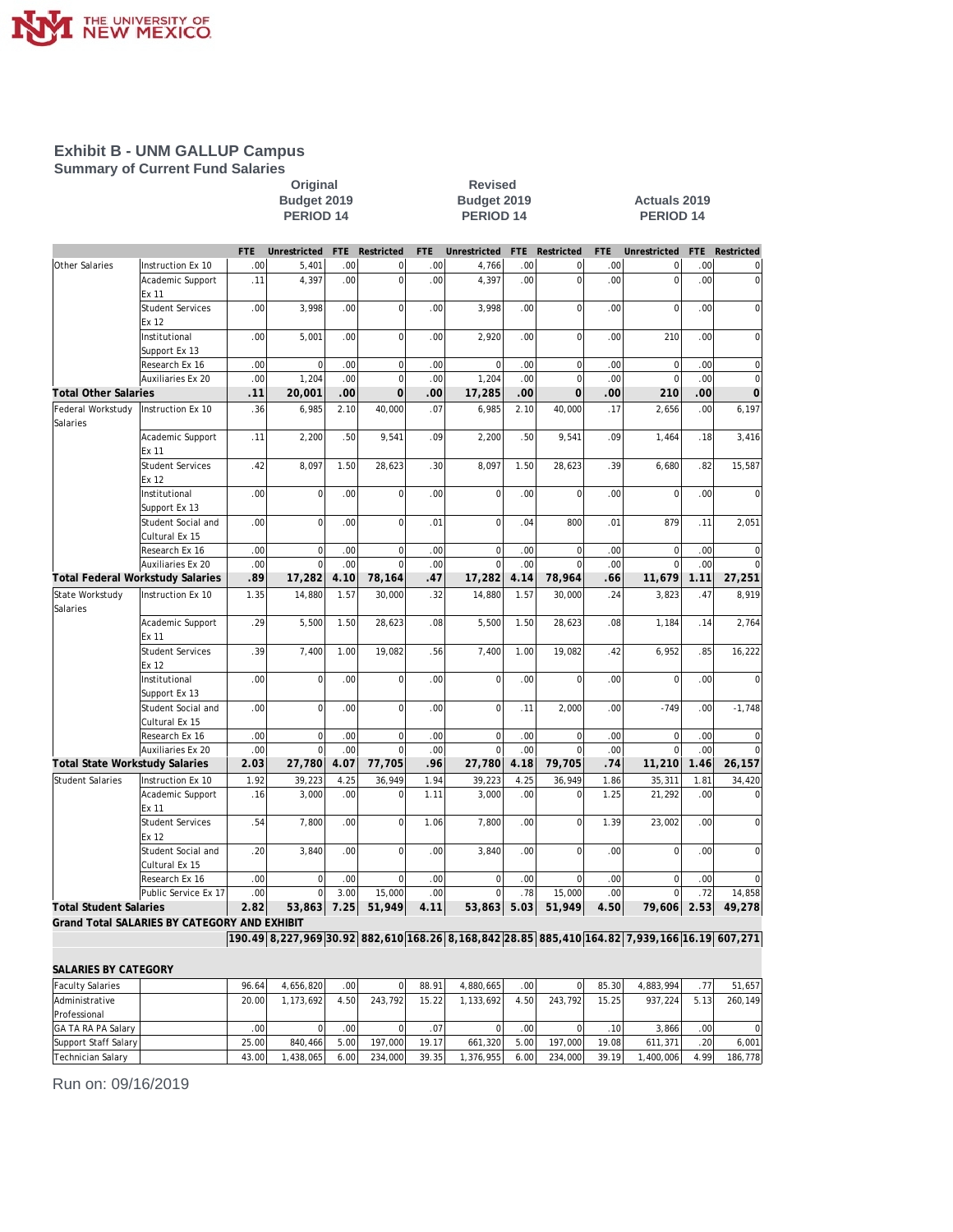

**Summary of Current Fund Salaries**

### **Original Revised PERIOD 14 PERIOD 14 PERIOD 14**

**Budget 2019 Budget 2019 Actuals 2019**

|                                         | <b>FTE</b> | Unrestricted                                                                                 | <b>FTE</b> | Restricted | FTE   | Unrestricted | FTE.           | Restricted | FTE.  | Unrestricted | FTE.             | Restricted  |
|-----------------------------------------|------------|----------------------------------------------------------------------------------------------|------------|------------|-------|--------------|----------------|------------|-------|--------------|------------------|-------------|
| Other Salaries                          | .11        | 20,001                                                                                       | .00        |            | .00   | 17,285       | .00.           |            | .00.  | 210          | .00 <sub>1</sub> | $\Omega$    |
| Federal Workstudy                       | .89        | 17,282                                                                                       | 4.10       | 78,164     | .47   | 17,282       | 4.14           | 78,964     | .66   | 11,679       | 1.11             | 27,251      |
| Salaries                                |            |                                                                                              |            |            |       |              |                |            |       |              |                  |             |
| State Workstudy                         | 2.03       | 27.780                                                                                       | 4.07       | 77.705     | .96   | 27,780       | 4.18           | 79,705     | .74'  | 11,210       | 1.46             | 26,157      |
| Salaries                                |            |                                                                                              |            |            |       |              |                |            |       |              |                  |             |
| Student Salaries                        | 2.82       | 53,863                                                                                       | 7.25       | 51,949     | 4.11  | 53,863       | 5.03           | 51,949     | 4.50  | 79,606       | 2.53             | 49,278      |
| <b>Grand Total SALARIES BY CATEGORY</b> |            |                                                                                              |            |            |       |              |                |            |       |              |                  |             |
|                                         |            | 190.49 8,227,969 30.92 882,610 168.26 8,168,842 28.85 885,410 164.82 7,939,166 16.19 607,271 |            |            |       |              |                |            |       |              |                  |             |
| SALARIES BY EXHIBIT                     |            |                                                                                              |            |            |       |              |                |            |       |              |                  |             |
|                                         |            |                                                                                              |            |            |       |              |                |            |       |              |                  |             |
| Instruction Ex 10                       | 108.77     | 4,800,052                                                                                    | 12.42      | 320.741    | 98.23 | 4,986,501    | 12.42          | 320,741    | 94.83 | 4,960,367    | 5.22             | 171,379     |
| Academic Support                        | 13.17      | 610.614                                                                                      | 2.00       | 38.164     | 10.99 | 610.614      | 2.00           | 38.164     | 10.93 | 508.411      | .32              | 6,180       |
| Ex 11                                   |            |                                                                                              |            |            |       |              |                |            |       |              |                  |             |
| Student Services                        | 20.35      | 899,467                                                                                      | 2.50       | 47.705     | 18.20 | 795,013      | 2.50           | 47.705     | 18.38 | 775,687      | 1.67             | 31,809      |
| Ex 12                                   |            |                                                                                              |            |            |       |              |                |            |       |              |                  |             |
| Institutional                           | 23.00      | 1,180,308                                                                                    | .00        | $\Omega$   | 16.00 | 1,034,186    | .00.           | $\Omega$   | 15.97 | 936,107      | .00 <sub>l</sub> | $\mathbf 0$ |
| Support Ex 13                           |            |                                                                                              |            |            |       |              |                |            |       |              |                  |             |
| In a ratio of a                         | $21$ 00    | 622 638                                                                                      | nnl        |            | 20.71 | 622 638      | n <sub>0</sub> |            | 20.58 | 635 025      | nnl              | $\cap$      |

| Operations and       |                                                                                                                                     | 21.00   | 622.6381 | .001             | ΩI      | 20.71 | 622.6381 | .00              | ΩI      | 20.581           | 635.9251 | . OO I |         |
|----------------------|-------------------------------------------------------------------------------------------------------------------------------------|---------|----------|------------------|---------|-------|----------|------------------|---------|------------------|----------|--------|---------|
| Maintenance of       |                                                                                                                                     |         |          |                  |         |       |          |                  |         |                  |          |        |         |
| Plant Ex 14          |                                                                                                                                     |         |          |                  |         |       |          |                  |         |                  |          |        |         |
| Student Social and   |                                                                                                                                     | 20      | 3.840    | .00 <sub>l</sub> |         | .01   | 3.840    | .15              | 2.800   | .02              | 556      |        | 303     |
| Cultural Ex 15       |                                                                                                                                     |         |          |                  |         |       |          |                  |         |                  |          |        |         |
| Research Ex 16       |                                                                                                                                     | .00'    |          | .00              |         | .00.  |          | .00 <sub>1</sub> |         | .00 <sub>1</sub> |          |        | 6.000   |
| Public Service Ex 17 |                                                                                                                                     | $00 \,$ |          | 14.00            | 476.000 | .12   | 5.000    | 11.78            | 476.000 | .11              | 10.700   | 8.77   | 391.600 |
| Auxiliaries Ex 20    |                                                                                                                                     | 4.00    | 111.050  | .00 <sub>l</sub> |         | 4.00  | 111.050  | .00.             |         | 4.00             | 111.413  | .001   |         |
|                      | Grand Total SALARIES BY EXHIBIT  190.49  8,227,969 30.92  882,610 168.26  8,168,842 28.85  885,410 164.82  7,939,166 16.19  607,271 |         |          |                  |         |       |          |                  |         |                  |          |        |         |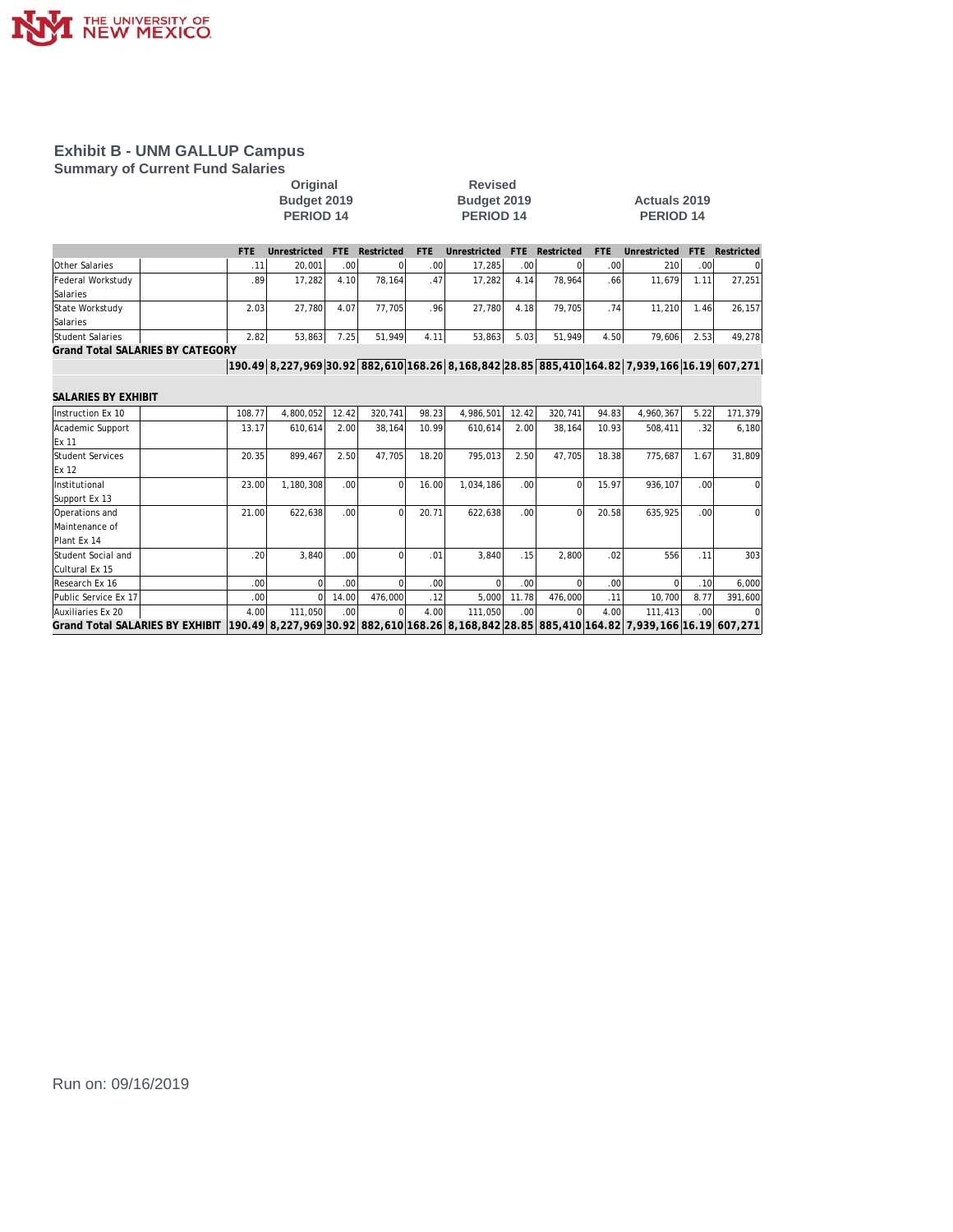#### **EXHIBIT C Proposed Salary Increases**

| versity of New Mexico - Gallup Branch Camp | L<br>$\overline{\phantom{a}}$           | Original<br><b>Budget</b> | Revised<br><b>Budget</b> | <b>Actuals</b> |
|--------------------------------------------|-----------------------------------------|---------------------------|--------------------------|----------------|
|                                            | ${\sf N}$<br>$\mathsf E$                | 2019                      | 2019                     | 2019           |
| Returning Full-Time Faculty                | $\mathbf{1}$<br>$\overline{\mathbf{c}}$ | 0.00                      | 0.00                     | 0.00           |
| Part-Time Faculty                          | 3<br>4<br>5                             | 0.00                      | 0.00                     | 0.00           |
| Returning Professional Staff (FLSA exempt) | $\,6$<br>$\overline{7}$<br>$\bf8$       | $0.00\,$                  | 0.00                     | 0.00           |
| Returning Support Staff (FLSA non-exempt)  | $\boldsymbol{9}$<br>10<br>11            | $0.00\,$                  | $0.00\,$                 | 0.00           |
| <b>Students</b>                            | 12<br>13<br>14                          | 0.00                      | 0.00                     | 0.00           |
|                                            | 15<br>16<br>17                          |                           |                          |                |
|                                            | 18<br>19<br>20                          |                           |                          |                |
|                                            | 21<br>22                                |                           |                          |                |
|                                            | 23<br>24<br>25                          |                           |                          |                |
|                                            | 26<br>27<br>28                          |                           |                          |                |
|                                            | 29<br>$30\,$<br>31                      |                           |                          |                |
|                                            | 32<br>33<br>34                          |                           |                          |                |
|                                            | 35<br>36<br>37                          |                           |                          |                |
|                                            | 38<br>39                                |                           |                          |                |
|                                            | 40<br>41                                |                           |                          |                |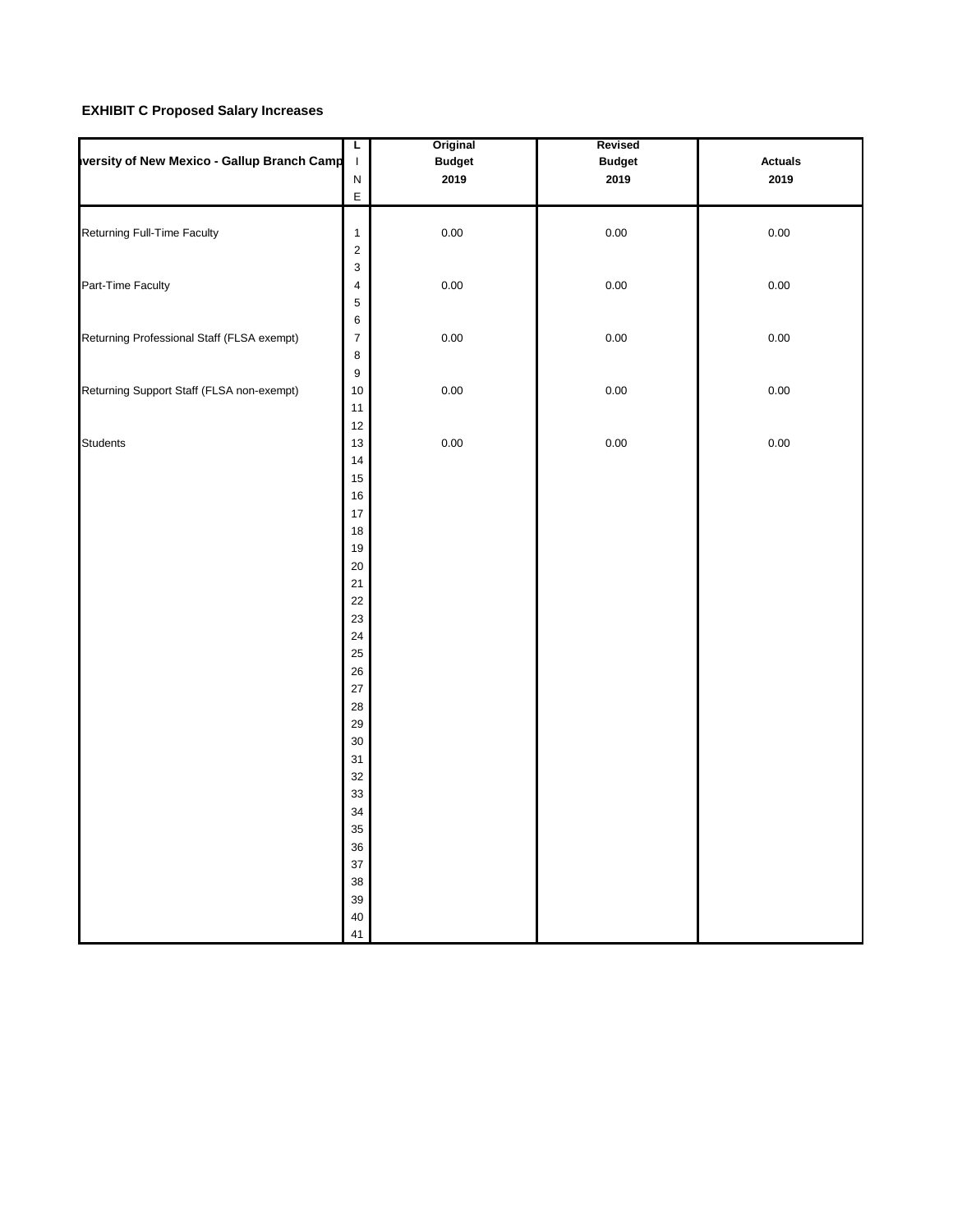#### **EXHIBIT D. Tuition, Required Fees, and Room and Board Rates, and Revenue From Required Fees - Page 1**

|                                                    | L              | Original      | <b>Revised</b> |                |
|----------------------------------------------------|----------------|---------------|----------------|----------------|
| nversity of New Mexico - Gallup Branch Campu       | $\mathbf{I}$   | <b>Budget</b> | <b>Budget</b>  | <b>Actuals</b> |
|                                                    | N              | 2019          | 2019           | 2019           |
|                                                    | E              |               |                |                |
|                                                    |                |               |                |                |
| <b>GALLUP CAMPUS - Regular Semester or Quarter</b> | $\mathbf{1}$   |               |                |                |
| Tuition                                            | $\overline{2}$ |               |                |                |
| <b>Full-Time Students</b>                          | 3              |               |                |                |
| Resident                                           | 4              | 778.80        | 778.80         | 778.80         |
| Non-Resident                                       | 5              | 2,064.00      | 2,064.00       | 2,064.00       |
| Part-Time Students - Hourly Rate                   | 6              |               |                |                |
| Resident                                           | 7              | 64.90         | 64.90          | 64.90          |
| Non-Resident                                       | 8              | 172.00        | 172.00         | 172.00         |
| <b>Required Fees</b>                               | 9              |               |                |                |
| <b>Full-Time Students</b>                          | 10             | 124.80        | 124.80         | 124.80         |
| Part-Time Students (per hour)                      | 11             | 10.40         | 10.40          | 10.40          |
| <b>Total Tuition and Required Fees</b>             | 12             |               |                |                |
| <b>Full-Time Students</b>                          | 13             |               |                |                |
| Resident                                           | 14             | 903.60        | 903.60         | 903.60         |
| Non-Resident                                       | 15             | 2,188.80      | 2,188.80       | 2,188.80       |
| Part-Time Students - Hourly Rate                   | 16             |               |                |                |
| Resident                                           | 17             | 64.90         | 64.90          | 64.90          |
| Non-Resident                                       | 18             | 172.00        | 172.00         | 172.00         |
| Room and Board                                     | 19             |               |                |                |
| Room - Range                                       | 20             |               |                |                |
| Board - Number of Meals per Week                   | 21             |               |                |                |
| - Semester or Quarter Rate                         | 22             |               |                |                |
|                                                    | 23             |               |                |                |
| <b>GALLUP CAMPUS - Summer Session-Weeks Durat</b>  | 24             |               |                |                |
| Tuition                                            | 25             |               |                |                |
| <b>Full-Time Students</b>                          | 26             |               |                |                |
| Resident                                           | 27             |               |                |                |
| Non-Resident                                       | 28             |               |                |                |
| Part-Time Students - Hourly Rate                   | 29             |               |                |                |
| Resident                                           | 30             | 64.90         | 64.90          | 64.90          |
| Non-Resident                                       | 31             | 172.00        | 172.00         | 172.00         |
| <b>Required Fees</b>                               | 32             |               |                |                |
| <b>Full-Time Students</b>                          | 33             | 124.80        | 124.80         | 124.80         |
| Part-Time Students per hour                        | 34             | 10.40         | 10.40          | 10.40          |
| <b>Total Tuition and Required Fees</b>             | 35             |               |                |                |
| <b>Full-Time Students</b>                          | 36             |               |                |                |
| Resident                                           | 37             | 677.70        | 677.70         | 677.70         |
| Non-Resident                                       | 38             | 1,641.60      | 1,641.60       | 1,641.60       |
| Part-Time Students                                 | 39             |               |                |                |
| Resident                                           | 40             | 75.30         | 75.30          | 75.30          |
| Non-Resident                                       | 41             | 182.40        | 182.40         | 182.40         |
| Room and Board                                     | 42             |               |                |                |
| Room - Range                                       | 43             |               |                |                |
| Board - Number of Meals per Week                   | 44             |               |                |                |
| - Summer Session Rate                              | 45             |               |                |                |
|                                                    | 46             |               |                |                |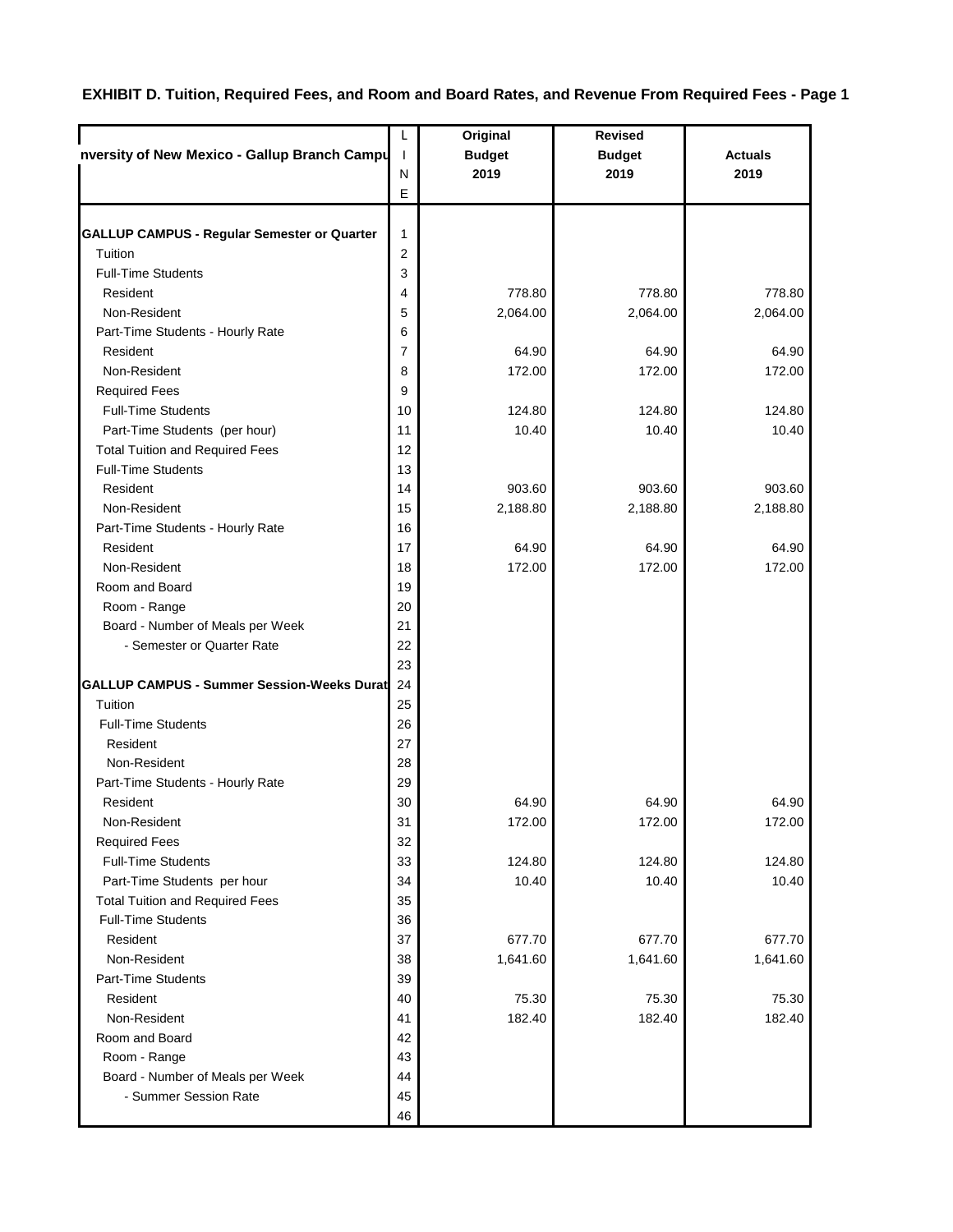#### **EXHIBIT D. Tuition, Required Fees, and Room and Board Rates, and Revenue From Required Fees - Page 2**

| nversity of New Mexico - Gallup Branch Campu   | L<br>T<br>N<br>E | <b>Budget</b> | <b>Budget</b> | <b>Actuals</b> |
|------------------------------------------------|------------------|---------------|---------------|----------------|
|                                                |                  |               |               |                |
| OFF - CAMPUS TUITION                           | 1                |               |               |                |
| Extension - Per Credit Hour                    | $\overline{2}$   |               |               |                |
| Correspondence - Per Credit Hour               | 3                |               |               |                |
| Resident Center - Per Credit Hour              | 4                |               |               |                |
|                                                | 5                |               |               |                |
| DISTRIBUTION OF REQ. FEE RATE - Full-Time Stud | 6                |               |               |                |
| <b>Student Activities</b>                      | $\overline{7}$   | 24.00         | 24.00         | 24.00          |
| <b>Health Service</b>                          | 8                |               |               |                |
| <b>Athletics</b>                               | 9                |               |               |                |
| I&G Technology                                 | 10               | 50.40         | 50.40         | 50.40          |
| <b>Building</b>                                | 11               | 50.40         | 50.40         | 50.40          |
|                                                | 12               |               |               |                |
|                                                | 13               |               |               |                |
| <b>Debt Service</b>                            | 14               |               |               |                |
|                                                | 15               |               |               |                |
|                                                | 16               |               |               |                |
| <b>REVENUE FROM REQUIRED FEES APPLIED TO:</b>  | 17               |               |               |                |
| Student Activities (Exhibit 15)                | 18               | 77,120.00     | 77,120.00     | 73,303.00      |
| <b>Health Service</b><br>(Exhibit 20A)         | 19               |               |               |                |
| <b>Athletics</b><br>(Exhibit 21)               | 20               |               |               |                |
| I&G Technology<br>(Exhibit 11)                 | 21               | 147,805.00    | 147,805.00    | 152,971        |
| <b>Building</b><br>(Exhibit 14)                | 22               | 147,805.00    | 147,805.00    | 152,971        |
|                                                | 23               |               |               |                |
|                                                | 24               |               |               |                |
| <b>Debt Service</b><br>(Exhibit II)            | 25               |               |               |                |
| Total Revenue from Required Fees               | 26               | 372,730.00    | 372,730.00    | 379,244        |
|                                                |                  |               |               |                |